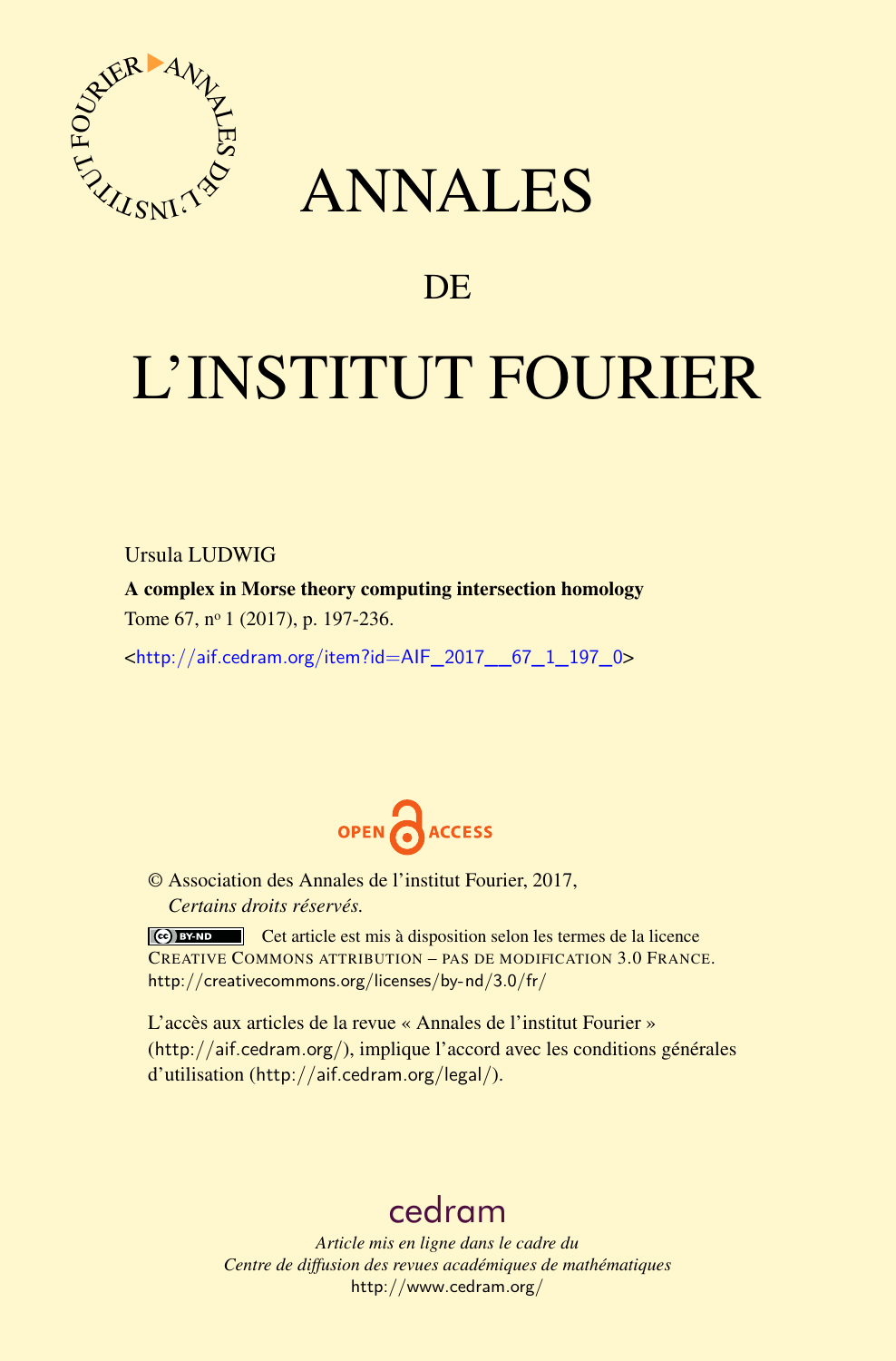# A COMPLEX IN MORSE THEORY COMPUTING INTERSECTION HOMOLOGY

### **by Ursula LUDWIG**

ABSTRACT.  $\qquad$  Let X be a space with isolated conical singularities. The aim of this article is to establish, using anti-radial Morse functions on *X*, a combinatorial complex which computes the intersection homology of *X*. The complex constructed here, is generated by the smooth critical points of the Morse function and representatives of the de Rham cohomology (in low degree) of the link manifolds of the singularities of *X*. It can be seen as an analogue of the famous Thom-Smale complex for smooth Morse functions and singular homology on a compact manifold. The article also discusses the homotopy principle familiar in smooth Morse homology in this singular context.

Résumé. — Dans cet article on associe à une fonction de Morse *f* anti-radiale sur un espace singulier *X* à singularités coniques un complexe généré par les points critiques de *f* et par certaines formes sur le link de la singularité. Ce complexe calcule de façon canonique l'homologie d'intersection. Également on discute le comportement de ce complexe par rapport aux homotopies. Le complexe construit dans cet article est un analogue du complexe de Thom-Smale sur une variété lisse pour une fonction de Morse lisse et l'homologie singulière.

# **1. Introduction**

Let *M* be a smooth compact manifold and  $f : M \to \mathbb{R}$  a smooth Morse function. The famous Morse inequalities state that there is a relation between the number of critical points of index *i* of the Morse function *f*, denoted by  $c_i(f)$  and the *i*-th Betti number (for singular homology) of M, denoted by  $b_i(M)$ . More precisely in their strong form the Morse inequalities state, that for all  $k, 0 \leq k \leq \dim M$ :

(1.1) 
$$
\sum_{i=0}^{k} (-1)^{k-i} c_i(f) \geqslant \sum_{i=0}^{k} (-1)^{k-i} b_i(M).
$$

Keywords: intersection homology, Morse theory, radial vector fields, Thom-Smale complex.

Math. classification: 55N33, 58A35, 58K05, 57R70.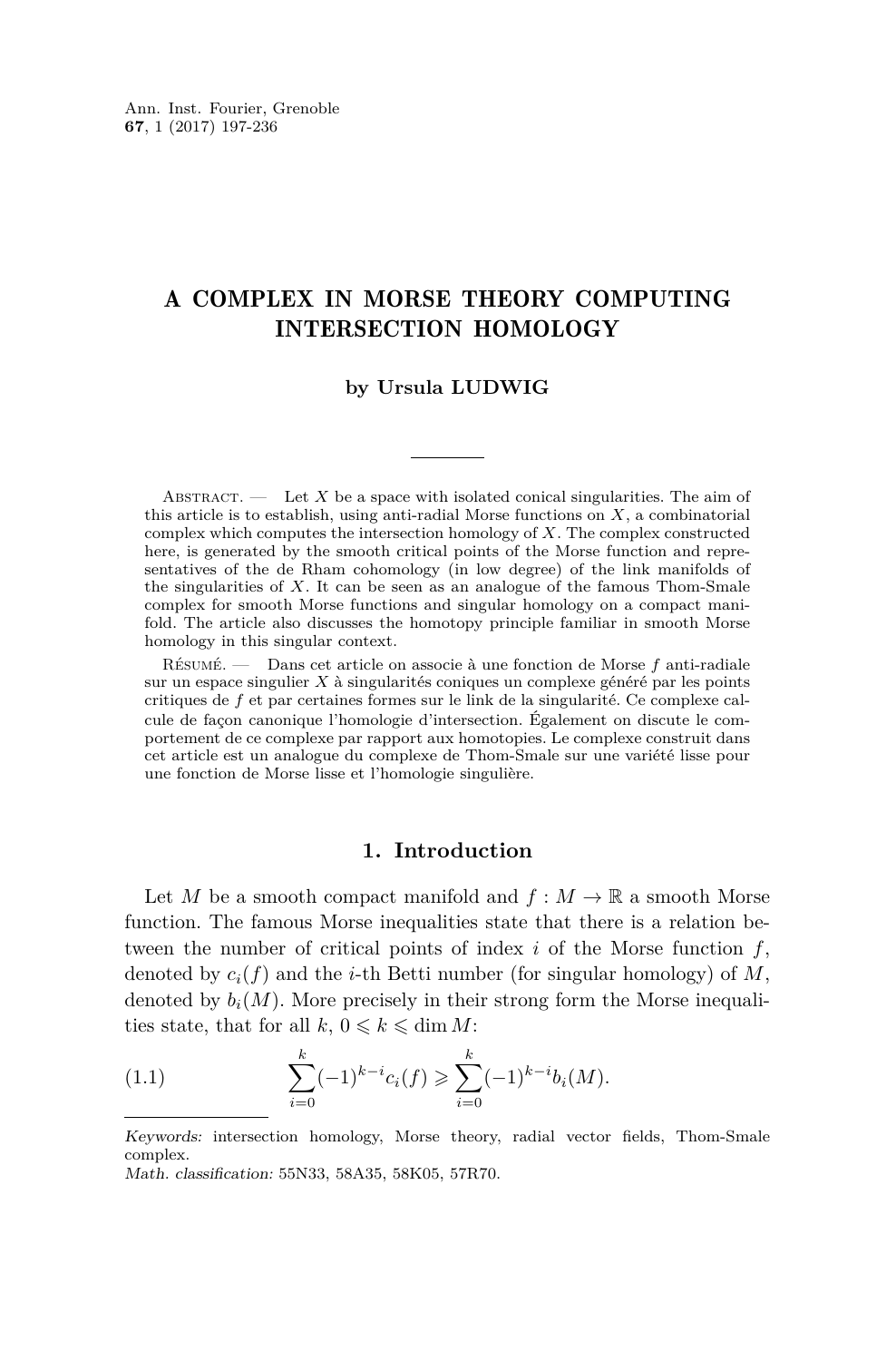A way to prove this Morse inequalities is to show the existence of a combinatorial complex  $(C_*,\partial_*)$ , which is generated by the critical points of *f* and whose homology is isomorphic to the singular homology  $H_*(M)$ (see e.g. [\[7\]](#page-38-0), pg. 106). Let *g* be a Riemannian metric on *M*, such that the pair  $(f, g)$  satisfies the Morse-Smale transversality condition, i.e. all intersections of stable and unstable manifolds of critical points of *f* (and the flow associated to the vector field  $-\nabla_g f$  are transverse. Then, such a complex has first been established by Thom [\[44\]](#page-39-0) and Smale [\[43\]](#page-39-1), using the unstable cell decomposition of *M* for the negative gradient flow, i.e. the flow associated to the vector field  $-\nabla_a f$ .

The Thom-Smale complex has seen a revival in the 1990s, where the idea of counting trajectories between critical points, has been exploited in an infinite dimensional context by Floer [\[13\]](#page-38-1). Generalisations to Morse-Bott functions (see [\[3\]](#page-37-0)), invariant Morse functions (see [\[5\]](#page-38-2), [\[3\]](#page-37-0)), to manifolds with boundaries (see  $[1, 26, 28]$  $[1, 26, 28]$  $[1, 26, 28]$  $[1, 26, 28]$  $[1, 26, 28]$ ) and to stratified spaces (see  $[31]$ ), have been studied since.

In the 1980s, inspired by ideas in quantum field theory, Witten [\[51\]](#page-40-0) defined another complex, generated by the critical points of a Morse function, which this time computes the singular cohomology of *M*. The Witten complex is produced in an analytic way, using a deformation of the de Rham complex by means of the Morse function. It was conjectured by Witten, that for big deformation parameter the Witten complex converges to the dual Thom-Smale complex. A rigorous proof of Witten's approach has been given by Helffer and Sjöstrand using semi-classical analysis in [\[23\]](#page-38-3). Another proof of the comparison theorem between the Witten complex and the Thom-Smale complex has been given by Bismut and Zhang in [\[5\]](#page-38-2). The approach in [\[5\]](#page-38-2) is based on a result of Laudenbach [\[27\]](#page-39-5), who gave a reinterpretation of the Thom-Smale complex in terms of currents. The comparison result of these two complexes in Morse theory, was used in [\[4\]](#page-38-4) and [\[5\]](#page-38-2) to generalise the Cheeger-Müller theorem on the comparison of Reidemeister and analytic torsion.

For singular spaces, an important topological invariant is the intersection homology introduced by Goresky and MacPherson in the 1980s (see [\[16,](#page-38-5) [17\]](#page-38-6), see also the book [\[25\]](#page-38-7) for an introduction to intersection homology; the definition of intersection homology will be recalled in Section [5.1\)](#page-20-0). Intersection homology on singular spaces does satisfy essentially all nice properties (Poincaré duality, Lefschetz hyperplane theorem etc.), singular homology satisfies on smooth manifolds.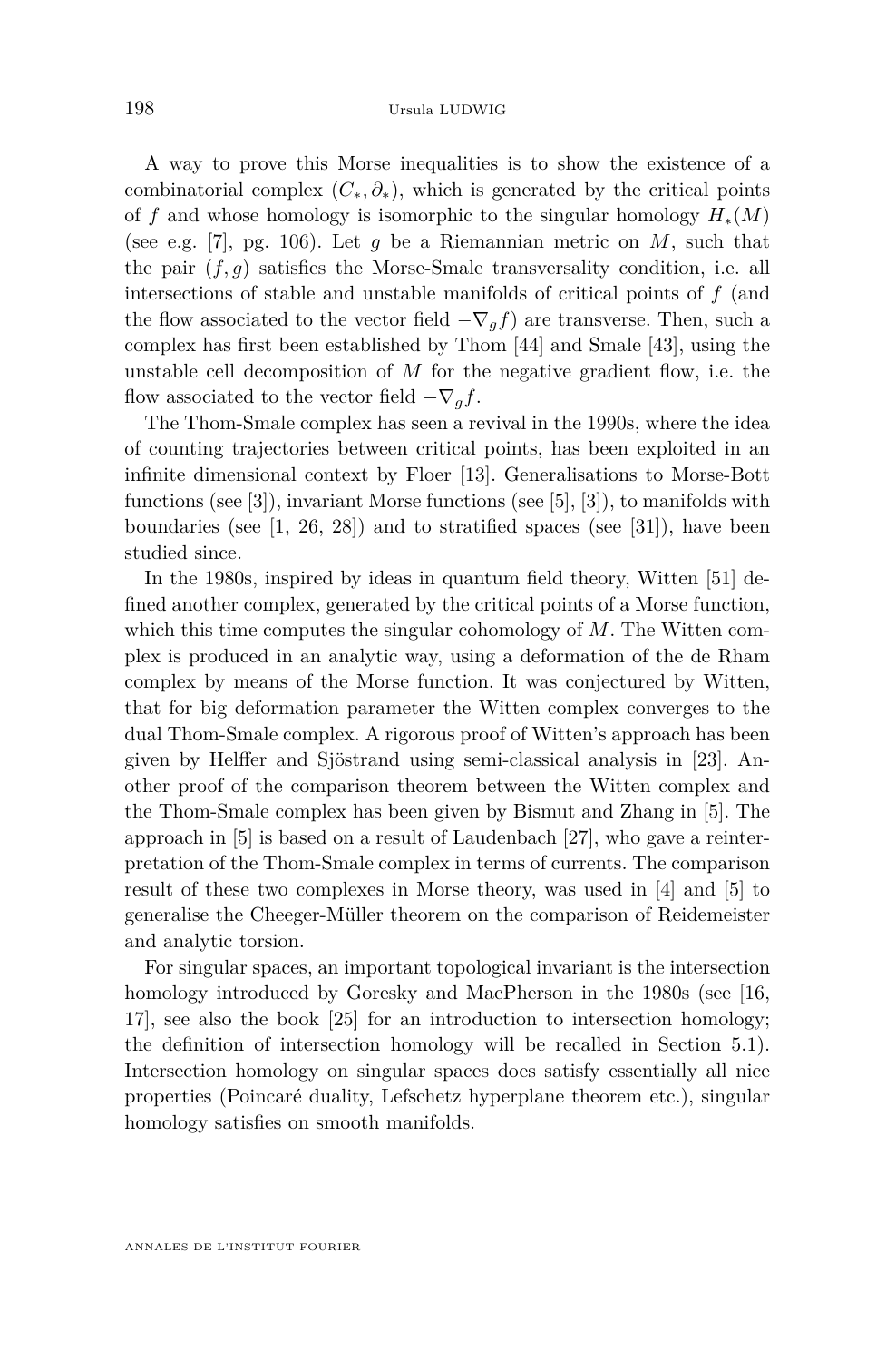The aim of this article is to define an analogue of the Thom-Smale complex on singular spaces with isolated singularities, which computes the intersection homology of the space. Let us point out, that the complex constructed here is a complex of R-vector spaces. This is in contrast to the smooth situation, where the Thom-Smale complex can also be defined over Z.

Let us explain the setting and the main result of this paper: In the whole article, the space *X* will be a space with isolated conical singularities of dimension  $\dim X = n$ . Let us recall the main properties of such a space (see Definition [2.1](#page-8-0) for full details): Outside a finite set of points  $\text{Sing}(X)$ , called the singular set, *X* is a smooth manifold. Moreover, for each point  $p \in \text{Sing}(X)$  there exists an open neighbourhood  $U(p) \subset X$ , which is homeomorphic to a cone

(1.2) 
$$
U(p) \simeq cL_p := (0, \infty) \times L_p)/\sim,
$$

where  $L_p$  is a smooth compact connected manifold, called the link of  $X$  at p. The top stratum  $X \setminus Sing(X)$  is equipped with a conical Riemannian metric *g*.

Let  $f: X \to \mathbb{R}$  be an anti-radial Morse function (see Definition [2.6\)](#page-11-0). We denote by  $\operatorname{Crit}(f) := \operatorname{Crit}(f_{|X \setminus \operatorname{Sing}(X)}) \cup \operatorname{Sing}(X)$  the set of critical points of *f*. Singular points of *X* are local maxima of the anti-radial Morse function. After possibly perturbing the conical metric *g* outside a neighbourhood of  $\text{Crit}(f)$ , we can assume that the negative gradient flow satisfies the Morse-Smale transversality condition (see Definition [3.1](#page-13-0) and the discussion thereafter). We will moreover assume that the gradient vector field is standard near critical points (see Definition [2.7\)](#page-12-0).

For  $p \in \text{Sing}(X)$ , let us denote by  $H^*(L_p)$  the de Rham cohomology of the link manifold  $L_p$ . Let

<span id="page-3-0"></span>
$$
(1.3) \qquad \Xi_p^{n-k} := \{ \xi_{p,l}^{n-k} \mid l = 1, \dots, \dim H^{n-k}(L_p) \} \subset \Omega^{n-k}(L_p)
$$

be a set of closed forms, such that  $\{[\xi_{p,l}^{n-k}] \mid l = 1,\ldots, \dim H^{n-k}(L_p)\} \subset$  $H^{n-k}(L_p)$  is a basis of  $H^{n-k}(L_p)$ . Let us denote by

<span id="page-3-1"></span>(1.4) 
$$
\Xi_p := \bigcup_{k \geq \frac{n}{2} + 1} \Xi_p^{n-k} \text{ and by } \Xi := \bigcup_{p \in \text{Sing}(X)} \Xi_p.
$$

We equip each unstable cell  $W^u(p)$ ,  $p \in \text{Crit}(f)$ , with an orientation. Using the negative gradient flow, this gives a way of "counting with signs" the trajectories of the negative gradient flow between two smooth critical points  $p, q \in \text{Crit}(f_{|X \setminus \text{Sing}(X)})$ , with  $\text{ind}(p) - \text{ind}(q) = 1$ . We denote this number by  $n(p, q)$  (see Definition [3.3\)](#page-14-0). We moreover assume in the whole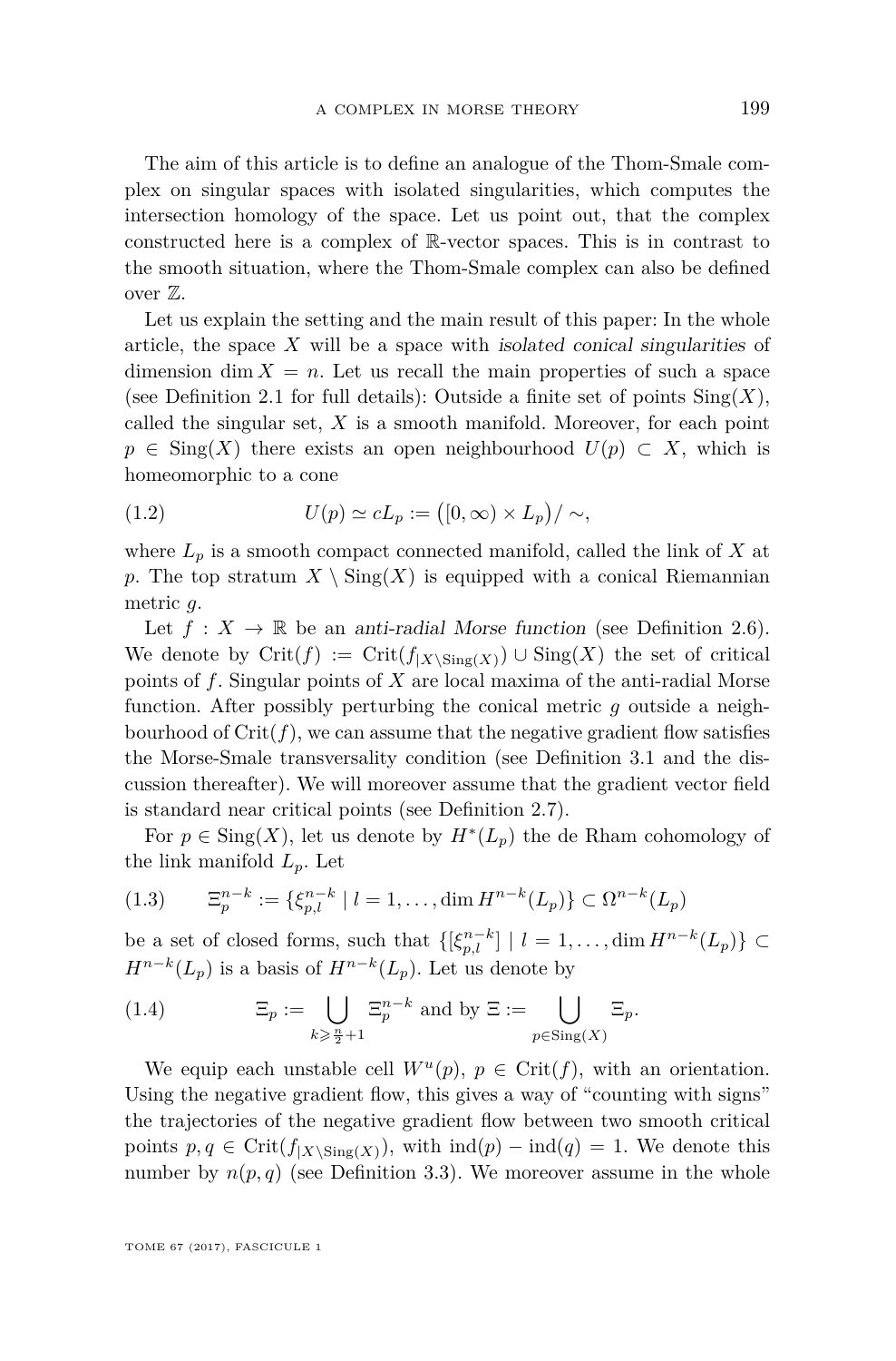paper that the top stratum  $X \setminus Sing(X)$  is oriented. Hence, as explained in Section [3.2,](#page-13-1) all stable cells  $W^s(p)$  as well as all intersections  $W^s(p) \cap L_q$ ,  $q \in Sing(X), p \in Crit(f_{|X\setminus Sing(X)}),$  inherit orientations.

We denote by  $f_{sm} := f_{|X \setminus \text{Sing}(X)}$  and by  $\text{Crit}_k(f_{sm})$  the set of smooth critical points of index *k*.

The main idea of the article consists in the construction of the following complex:

DEFINITION. — To the anti-radial, standard Morse-Smale pair  $(f, g)$ and the set  $\Xi$  we associate a complex  $(C^u_*(f, g, \Xi), \partial_*)$  as follows:

$$
C_k^u = C_k^u(f, g, \Xi)
$$
  

$$
:= \begin{cases} \bigoplus_{p \in \text{Crit}_k(f_{sm})} \mathbb{R} \cdot [W^u(p)] \oplus \bigoplus_{\substack{p \in \text{Sing}(X), \\ \xi_{p,l}^{n-k} \in \Xi_p^{n-k} \\ \text{if } k \geq \frac{n}{2} + 1, \\ p \in \text{Crit}_k(f_{sm})} \mathbb{R} \cdot [W^u(p)] & \text{if } k < \frac{n}{2} + 1. \end{cases}
$$

The boundary operator *∂*<sup>∗</sup> is defined as follows:

(1.5) 
$$
\partial[W^u(p)] = \sum_{q \in \text{Crit}_{k-1}(f_{sm})} n(p,q) \cdot [W^u(q)] \text{ for } p \in \text{Crit}_k(f_{sm});
$$

and

<span id="page-4-1"></span>(1.6) 
$$
\partial[\xi_{p,l}^{n-k}] = \sum_{q \in \text{Crit}_{k-1}(f_{sm})} \left( \int_{W^s(q) \cap L_p} \xi_{p,l}^{n-k} \right) \cdot [W^u(q)]
$$

for  $p \in \text{Sing}(X)$ ,  $\xi_{p,l}^{n-k} \in \Xi_p^{n-k}$ .

We denote by  $IH_*(X)$  the intersection homology with lower middle perversity of *X* and real coefficients. The main result of this article is the following theorem:

MAIN THEOREM.  $\qquad$  Let *X* be a singular space with isolated conical singularities. Let (*f, g*) be an anti-radial, standard Morse-Smale pair and let  $\Xi$  be a set of representatives of the de Rham cohomology of the link manifolds of  $\text{Sing}(X)$  as in [\(1.3\)](#page-3-0) and [\(1.4\)](#page-3-1).

Then the complex  $(C^u_*(f, g, \Xi), \partial_*)$  is well-defined, i.e.  $\partial_*^2 = 0$ , and computes the intersection homology with lower middle perversity of *X*,

<span id="page-4-2"></span>(1.7) 
$$
H_*\big((C_*^u(f,g,\Xi),\partial_*)\big) \simeq IH_*(X).
$$

Moreover, let  $(f^{\alpha}, g^{\alpha})$  and  $(f^{\beta}, g^{\beta})$  be two anti-radial Morse-Smale pairs. Then there is a canonical isomorphism of homologies:

<span id="page-4-0"></span>(1.8) 
$$
H_*\big((C_*^u(f^\alpha,g^\alpha,\Xi),\partial_*)\big) \longrightarrow H_*\big((C_*^u(f^\beta,g^\beta,\Xi),\partial_*)\big).
$$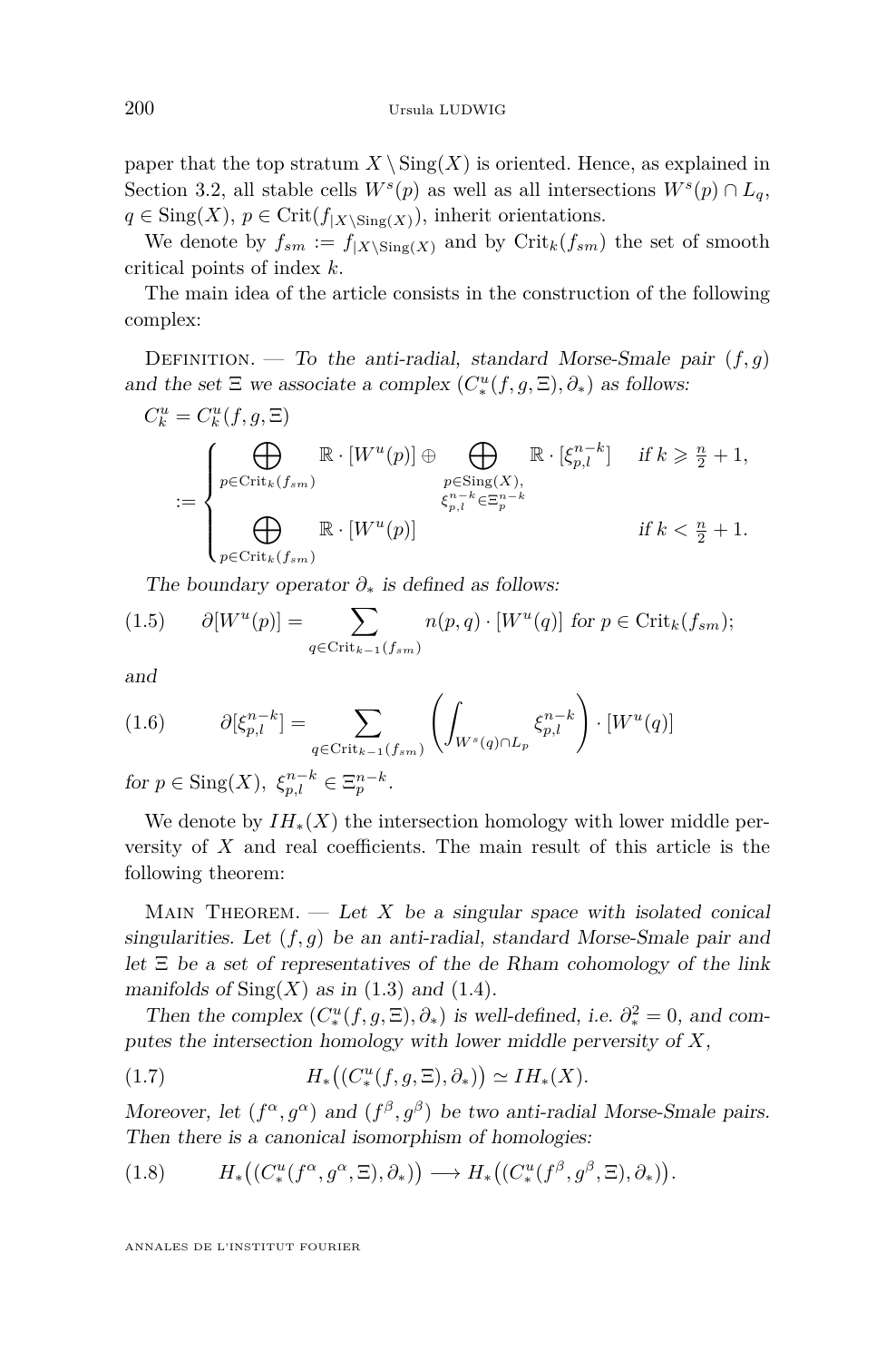For  $p \in Sing(X)$ , let us denote by  $IH_*(cL_p, L_p)$  the relative intersection homology with lower middle perversity of the cone *cLp*. Set

(1.9) 
$$
c_i(f) := c_i(f_{sm}) + \sum_{p \in \text{Sing}(X)} IH_i(cL_p, L_p).
$$

As a corollary of the Main Theorem, one gets the following Morse inequalities for the intersection Betti numbers  $Ib_i(X) := \dim IH_i(X)$ :

<span id="page-5-0"></span>
$$
(1.10) \qquad \sum_{i=0}^k (-1)^{k-i} c_i(f) \geqslant \sum_{i=0}^k (-1)^{k-i} Ib_i(X), \ 0 \leqslant k \leqslant n.
$$

In the definition of the complex  $(C^u_*(f, g, \Xi), \partial_*)$  we have used a set of representatives Ξ of the de Rham cohomology of the link manifolds. The set  $\Xi$  contains only forms of "low degree", the degree at which we truncate is related to the lower middle perversity. For any other perversity *p* in the sense of the theory of Goresky and MacPherson [\[16\]](#page-38-5), one can define in a completely analogous way a combinatorial complex computing the intersection homology of  $X$  with perversity  $p$ . For this, one has to choose, in the definition of  $\Xi$  a truncation at a different degree which only depends on the perversity  $p$  (see Example [8.2.2\)](#page-35-0).

The Main Theorem gives a way of computing the intersection homology of a singular space using Morse theory. While this is interesting in itself, the initial motivation of the present article originated from a different mathematical problem: In [\[30\]](#page-39-6) the author has studied the Witten deformation of the complex of L 2 -forms on a singular space with isolated conical singularities using anti-radial Morse functions. The combinatorial complex has been defined in a special situation (for so-called special antiradial Morse functions) and it has been shown (Theorem II in [\[30\]](#page-39-6)), that for special anti-radial Morse functions the Witten complex converges to the dual combinatorial complex. Using the results of the present article and combining them with the analytic result of [\[30\]](#page-39-6), one can show that for an arbitrary anti-radial Morse function, the Witten complex in [\[30\]](#page-39-6) converges to the dual of  $(C_*^u(f, g, \Xi), \partial_*)$ .

The motivation for [\[30\]](#page-39-6) as well as for the present article, comes from a topic in global analysis of singular spaces, which has achieved some interest in recent years, namely the study of analytic torsion for spaces with conical singularities [\[12,](#page-38-8) [47,](#page-39-7) [21,](#page-38-9) [22\]](#page-38-10). Comparison theorems between analytic and topological torsion on smooth manifolds, aka Cheeger-Müller type theorems, have been an object of intensive study during the last 40 years in global analysis (see [\[39,](#page-39-8) [9,](#page-38-11) [34,](#page-39-9) [35\]](#page-39-10)). As mentioned before, the most general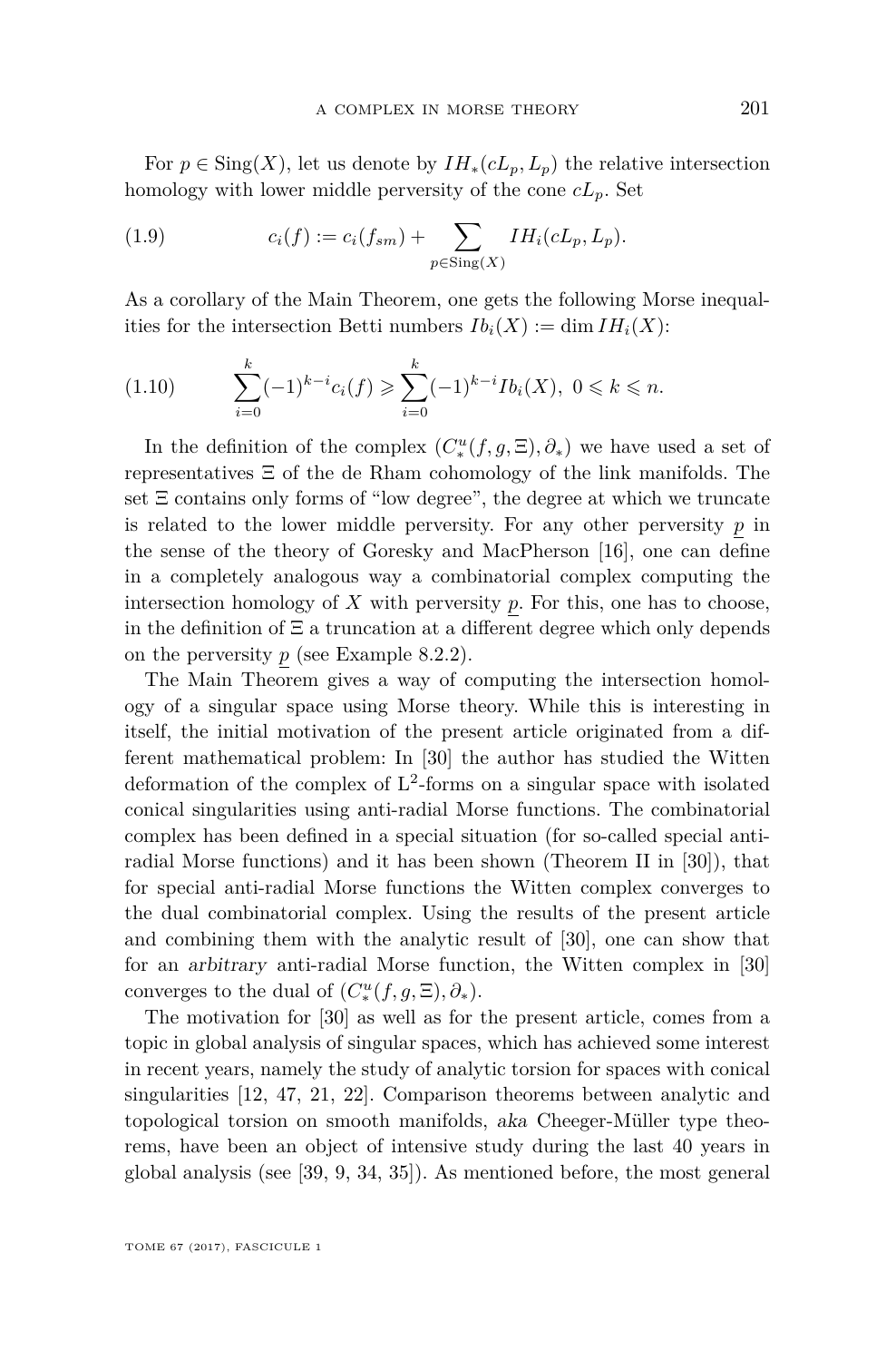comparison result of torsions on smooth compact manifolds is due to Bismut and Zhang [\[4\]](#page-38-4), who approached the question using Morse theory and the Witten deformation, as well as local index techniques. It is therefore natural to try to generalise the approach in [\[4\]](#page-38-4) to the singular context. The present article is a step in this direction.

Let us give some indications on the ideas used in the proof of the Main Theorem and how they are related to existing literature: For the proof of the first part of the theorem, the main idea is to study the compactification of the unstable manifolds of critical points and to refine the unstable cell decomposition. This is done by adapting to the singular setting the result of Laudenbach [\[27\]](#page-39-5) (see also the book [\[29\]](#page-39-11) for more detailed proofs). Let us underline, that throughout the article, we will use the compactification of stable and unstable manifolds à la Laudenbach (see Remark [3.5](#page-15-0) for its relation to the compactification in the topology of "broken trajectories").

For discussing how the geometric complex changes, when passing from the anti-radial Morse-Smale pair  $(f^{\alpha}, g^{\alpha})$  to another anti-radial Morse-Smale pair  $(f^{\beta}, g^{\beta})$ , we use Morse theory on the product space  $\overline{X} = X \times S^1$ . This approach is close to the approach used in smooth Morse homology inspired from Floer homology (see Section 4.1.3 in [\[42\]](#page-39-12), also Section 4.2 in  $[49]$ . Thus, at this stage, we do not proceed as in Section  $(f)$  and  $(g)$ in [\[27\]](#page-39-5), where this passage is explained using ideas from bifurcation theory (in particular in [\[27\]](#page-39-5) the phenomenon of birth-death points is discussed in detail). However, still our compactification of stable and unstable cells is the compactification à la Laudenbach.

Let us mention, that the complex constructed here, using the smooth critical points of the anti-radial Morse function and forms on the links of singular points, is related to the definition of the complex associated to a Morse-Bott function on a smooth manifold (see Section 3 in [\[3\]](#page-37-0)). With the right interpretations, the complex  $(C^u_*(f, g, \Xi), \partial_*)$  can be seen as a subcomplex of the Morse-Bott complex associated to the "blow-up" of *X* with the "blow-up" function of *f* on it.

The present article uses anti-radial Morse functions. They are inspired from radial vector fields as introduced by Marie-Hélène Schwartz in [\[40,](#page-39-14) [41\]](#page-39-15) in her study of characteristic classes on singular spaces via obstruction theory. Another powerful tool on singular spaces are stratified Morse functions as introduced by Goresky and MacPherson in [\[19\]](#page-38-12). While one can get the Morse inequalities  $(1.10)$  as well using methods in [\[19\]](#page-38-12), the dynamical system point of view in Morse theory is much easier adapted to anti-radial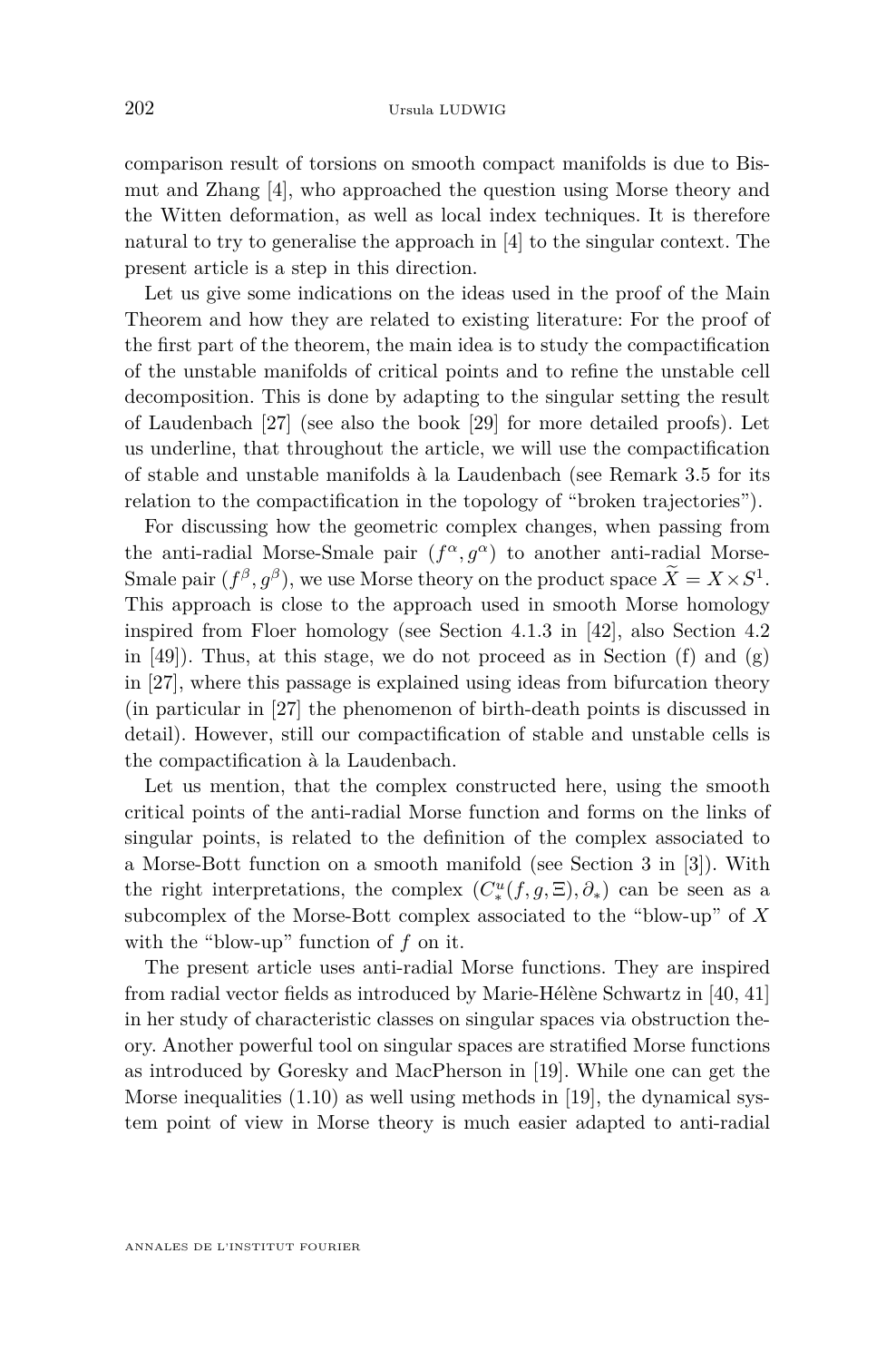Morse functions. Note that, as has been seen in [\[20\]](#page-38-13), even to define stable/unstable manifolds in the context of stratified Morse theory is not an easy task.

The article is organised as follows: In Section [2](#page-7-0) we recall some basic notions, in particular we recall the notion of a singular space with conical singularities and we define anti-radial Morse functions on a singular space. Moreover we recall the notion of an smcs in the sense of Laudenbach [\[27\]](#page-39-5). In Section [3](#page-12-1) we study the decomposition of *X* into stable resp. unstable cells of an anti-radial Morse function. This is a straightforward generalisation of smooth Morse theory. In Section [4](#page-16-0) we give a refinement of the unstable cell decomposition. In Section [5](#page-20-1) we use the construction of Section [4](#page-16-0) to define a subcomplex  $(D^*(f, g, \Xi, T), \partial_*)$  of the intersection chain complex of *X*. In Section [6](#page-23-0) we prove the first part of the Main Theorem, i.e. we prove that the abstract complex  $(C^u_*(f, g, \Xi), \partial_*)$  is well-defined. Moreover, using the constructions of Section [5,](#page-20-1) we prove that the complex  $(C^u_*(f, g, \Xi), \partial_*)$ computes the intersection homology of *X*. Moreover we define a pairing of  $(C^u_*(f, g, \Xi), \partial_*)$  with the complex of L<sup>2</sup>-forms on *X*, which induces the canonical pairing between intersection homology and L 2 -cohomology of *X*.

In Section [7](#page-27-0) we consider two anti-radial Morse-Smale pairs  $(f^{\alpha}, g^{\alpha})$  and  $(f^{\beta}, g^{\beta})$  and construct the quasi-isomorphism of complexes leading to [\(1.8\)](#page-4-0). To this purpose we generalise some of the concepts from Section [3](#page-12-1) and Section [4](#page-16-0) to the singular space  $\overline{X} = X \times S^1$ , which is a singular space with an one-dimensional singular stratum. Finally, in Section [8](#page-33-0) we illustrate our construction by several examples.

Acknowledgements. — First and foremost I would like to thank Jean-Michel Bismut for many discussions and for his support throughout my long-term research project. I have profited a lot from long discussions with François Laudenbach and Markus Banagl, and I would like to thank them for their generosity. I would also like to thank Jean-Paul Brasselet and David Trotman for discussions during the final redaction of this paper.

<span id="page-7-0"></span>The author has been supported by the Marie Curie Intra European Fellowship (within the 7th European Community Framework Programme) COMPTORSING and wishes to thank the Département de Mathématiques, Université Paris-Orsay, for hospitality.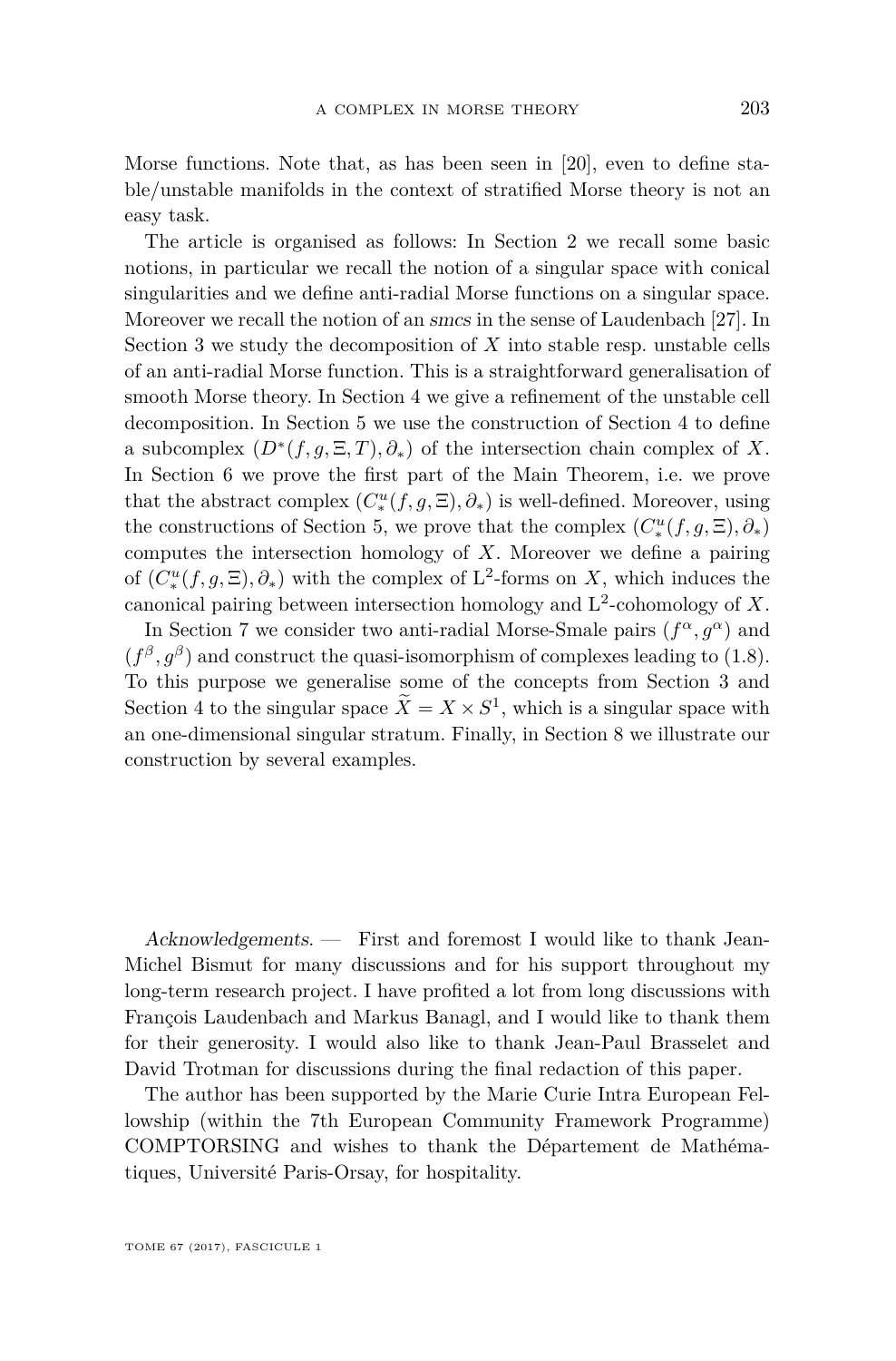# **2. Some basic definitions**

#### <span id="page-8-2"></span>**2.1. Singular spaces with isolated conical singularities.**

In this subsection we recall the definition of a space with isolated conical singularities.

In the whole article the following notations will be used: For *Z* a topological space, we will denote by

(2.1) 
$$
cZ := ([0, \infty) \times Z) /_{(0,x) \sim (0,y)},
$$

the infinite cone over *Z*. We will denote by  $r \in [0, \infty)$  the radial coordinate in  $cZ$  and by 0 the cone point. For  $\delta > 0$  we denote by

(2.2) 
$$
c_{\delta} Z := ([0, \delta) \times Z) /_{(0, x) \sim (0, y)},
$$

the open cone truncated at  $r = \delta$ .

<span id="page-8-0"></span>DEFINITION 2.1. — Let *X* be a topological space,  $\text{Sing}(X) \subset X$  a finite set of points, such that  $X_{sm} := X \setminus \text{Sing}(X)$  is a smooth oriented manifold of dimension *n*. Let *g* be a Riemannian metric on  $X_{sm}$ . The pair  $(X, g)$ is called a space with isolated conical singularities if it admits a disjoint decomposition

(2.3) 
$$
X = M \cup \left(\bigcup_{p \in \text{Sing}(X)} U_{\delta}(p)\right),
$$

with the following properties:

- (1) *M* is a smooth compact manifold with boundary of dimension  $\dim M = n$ .
- (2) For  $p \in Sing(X)$ ,  $U_{\delta}(p)$  denotes an open neighbourhood of p. There exists a diffeomorphism

(2.4) 
$$
\varphi: U_{\delta}(p) \setminus \{p\} \simeq c_{\delta} L_p \setminus \{0\},
$$

where  $L_p$  is a smooth compact connected manifold of dimension  $\dim L_p = n - 1 =: m$ , called the link of *X* at *p*. Moreover

(2.5) 
$$
g_{|U_{\delta}(p)\setminus\{p\}} = \varphi^* \left( dr^2 + r^2 g_{L_p} \right),
$$

<span id="page-8-1"></span>where  $g_{L_p}$  is a fixed metric on the manifold  $L_p$  (not depending on *r*); and the diffeomorphism  $\varphi$  extends to a homeomorphism, still denoted by *ϕ*,

$$
(2.6) \t\t \t\t \varphi: U_{\delta}(p) \simeq c_{\delta}L_p.
$$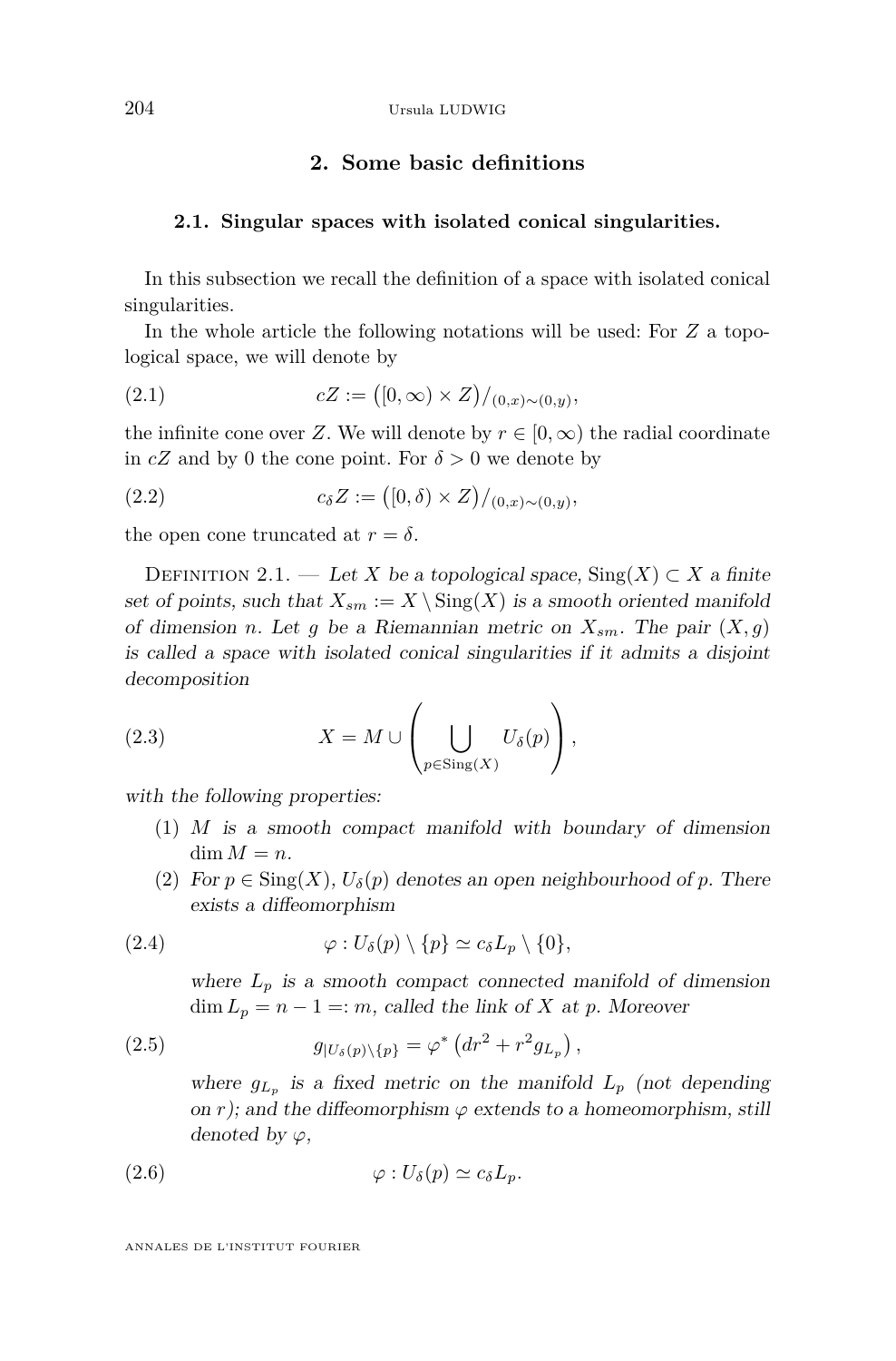(3) The boundary of *M* is the disjoint union of the link manifolds  $L_p$ :

(2.7) 
$$
\partial M = \bigcup_{p \in \text{Sing}(X)} L_p.
$$

The set  $\text{Sing}(X)$  is called the singular set of X.

For  $p \in Sing(X)$  the open neighbourhood  $U_{\delta}(p)$  appearing in part (2) of Definition [2.1](#page-8-0) is the  $\delta$ -neighbourhood of  $p$ , with respect to the inner metric induced from *g*. Note that, for  $0 < \epsilon < \delta$ , the  $\epsilon$ -neighbourhood of *p*,  $U_{\epsilon}(p)$ can be identified via the chart  $\varphi$  with  $c_{\epsilon}L_p$ . Moreover we identify  $\partial U_{\epsilon}(p)$ with  $L_{p,\epsilon} := {\epsilon} \times L_p \subset cL_p$ .

# **2.2. Submanifolds with conical singularities (smcs) in the sense of Laudenbach**

In this subsection, for convenience of the reader, we will recall the notion of a submanifold with conical singularities of dimension *k* of a smooth manifold *N* as defined by Laudenbach in [\[27\]](#page-39-5), Section (a). In the rest of the article we will refer to it as smcs in the sense of Laudenbach or more shortly as smcs. In Definition [2.4](#page-10-0) we extend the notion of an smcs to closed subsets of the singular space *X*. The reader is warned that the meaning of "conical" is slightly different in Definition [2.1](#page-8-0) and Definition [2.2.](#page-9-0)

Let *N* be a smooth manifold of dimension *n*. Let  $\Sigma \subset N$  be a closed subset. A stratification of  $\Sigma$  is a filtration by closed subsets

$$
(2.8) \qquad \qquad \Sigma = \Sigma_k \supseteq \Sigma_{k-1} \supseteq \ldots \supseteq \Sigma_0.
$$

The following definition is inductive.

<span id="page-9-0"></span>DEFINITION 2.2 (Section (a) in [\[27\]](#page-39-5)). — Let *N* be a smooth manifold of dimension *n*. An smcs of *N* of dimension 0 is a discrete finite set of points in *N*. A stratified subset  $\Sigma = (\Sigma_k, \Sigma_{k-1}, \dots, \Sigma_0)$  of *N* is an smcs of dimension *k* if the following conditions are satisfied:

- (1) For any  $i \leq k$  the set  $\Sigma_{(i)} := \Sigma_i \setminus \Sigma_{i-1}$  is either empty or a smooth submanifold of *N* of dimension *i*. The sets  $\Sigma_{(i)}$  are called the strata of Σ.
- (2) For any point  $x \in \Sigma_{(i)}$ , there exist a neighbourhood *V* in *N*, a diffeomorphism  $\varphi : V \simeq D^i \times D^{n-i}$  from *V* into a product of discs, and an smcs  $T = (T_{k-i}, \ldots, T_0, \emptyset, \ldots, \emptyset)$  of dimension  $k-i$  in  $D^{n-i}$ such that:

(2.9) 
$$
\varphi(V \cap (\Sigma_k, \dots, \Sigma_0)) = D^i \times (T_{k-i}, \dots, T_0, \emptyset, \dots, \emptyset).
$$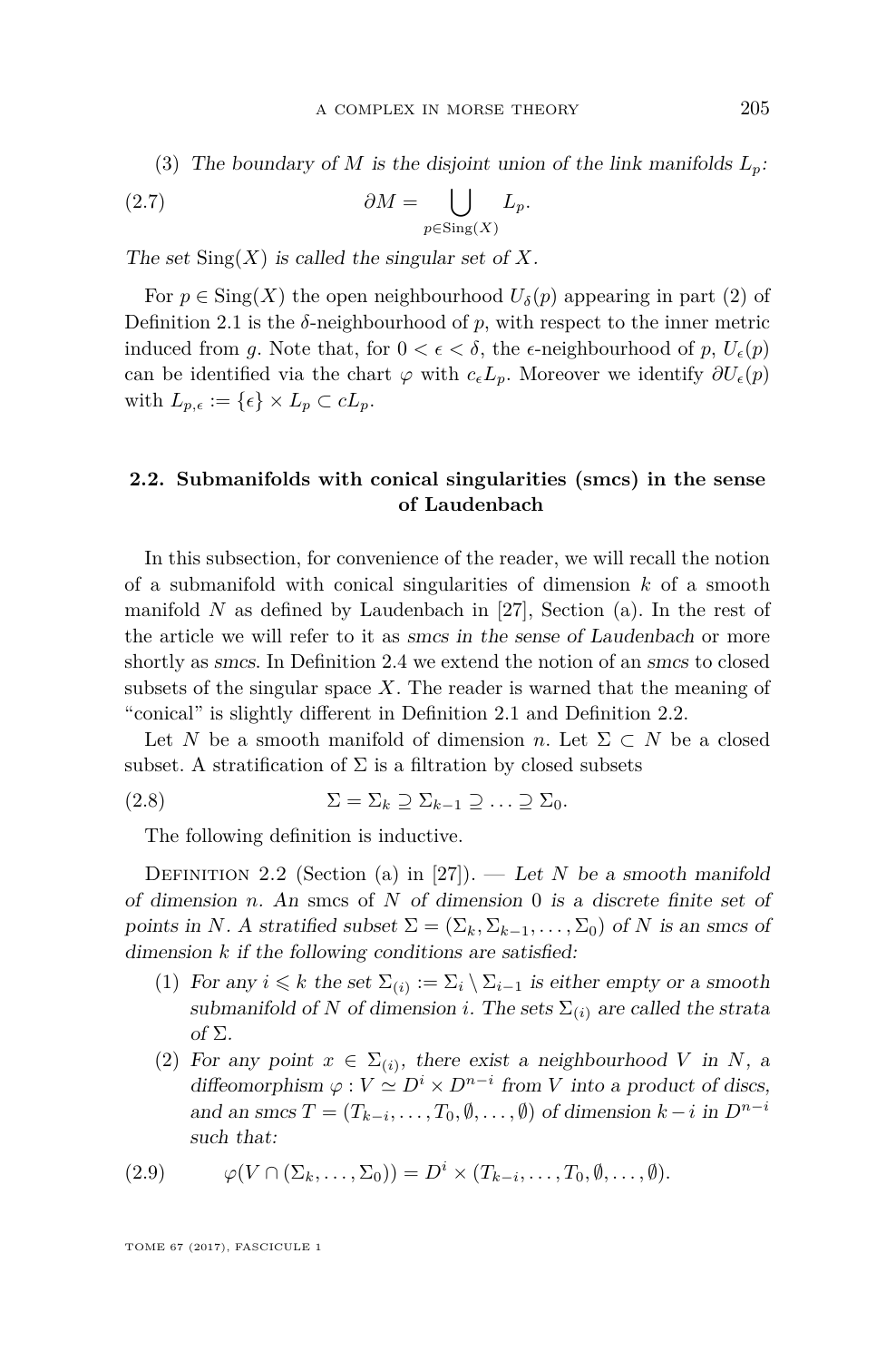(3) If  $x \in \Sigma_0 = \Sigma_{(0)}$ , there is an *n*-dimensional  $C^1$ -ball *B* in *N* centred at *x* such that

$$
\Sigma':=\Sigma\cap \partial B
$$

is an smcs of dimension  $(k-1)$  in the  $(n-1)$ -sphere  $\partial B$ , and

$$
(2.10) \qquad (B, B \cap \Sigma_k, \dots B \cap \Sigma_1) = (B, c\Sigma'_{k-1}, \dots, c\Sigma'_0),
$$

where  $c\Sigma_i'$  denotes the cone over  $\Sigma_i'$  with respect to the linear structure of the *C* 1 -parametrised ball *B*.

Let *N* be a smooth manifold. A submanifold *S* of *N* is said to be transverse to an smcs  $\Sigma$  of *N*, if *S* is transverse to each stratum  $\Sigma_{(i)}$  of  $\Sigma$ .

<span id="page-10-1"></span>PROPOSITION 2.3 (Lemma 1 in [\[27\]](#page-39-5)). — If a submanifold  $S \subset N$  of codimension *q* is transverse to an smcs  $\Sigma = (\Sigma_k, \Sigma_{k-1}, \dots, \Sigma_0)$  of *N* of dimension *k*, then the intersection  $\Sigma \cap S = (\Sigma_k \cap S, \Sigma_{k-1} \cap S, \dots, \Sigma_0 \cap S)$ is an smcs of dimension  $k - q$  of *S*.

We extend the notion of an smcs to closed subsets  $\Sigma$  of a singular space with conical singularities  $(X, g)$  as follows:

<span id="page-10-0"></span>DEFINITION 2.4. — Let  $(X, g)$  be a space with isolated conical singularities and let  $\Sigma \subset X$  be a closed subset of X with a stratification

$$
(2.11) \qquad \qquad \Sigma = \Sigma_k \supseteq \Sigma_{k-1} \supseteq \ldots \supseteq \Sigma_0.
$$

We call  $\Sigma = (\Sigma_k, \dots, \Sigma_0)$  an smcs of X of dimension k if the following conditions hold:

(1) Singular points of *X* are contained in  $\Sigma_0$ ,

$$
(2.12)\qquad \qquad \text{Sing}(X)\cap\Sigma\subset\Sigma_0.
$$

(2) The closed subset  $\Sigma \cap X_{sm}$  of  $X_{sm}$  with the stratification

$$
(2.13) \qquad \qquad \Sigma_k \cap X_{sm} \supseteq \Sigma_{k-1} \cap X_{sm} \supseteq \ldots \supseteq \Sigma_0 \cap X_{sm}
$$

is an smcs of dimension *k* of the smooth manifold *Xsm*.

(3) For any  $p \in \Sigma \cap \text{Sing}(X)$  there exists an  $\epsilon > 0$  such that the intersection of  $\Sigma$  with  $\partial U_{\epsilon}(p)$  is transverse and in the chart [\(2.6\)](#page-8-1) we have

$$
(2.14) \qquad \varphi_{|U_{\epsilon}(p)\cap\Sigma}: U_{\epsilon}(p)\cap\Sigma \simeq c_{\epsilon}(L_{p,\epsilon}\cap\varphi(\Sigma)) \subset c_{\epsilon}(L_{p,\epsilon}).
$$

In the following, we will often denote an smcs of dimension *k* simply by  $\Sigma$  or by  $(\Sigma, \Sigma_{k-1})$ .

In Section [4,](#page-16-0) Section [5](#page-20-1) and Section [6](#page-23-0) we will use the following result, which follows from existing literature on stratified spaces: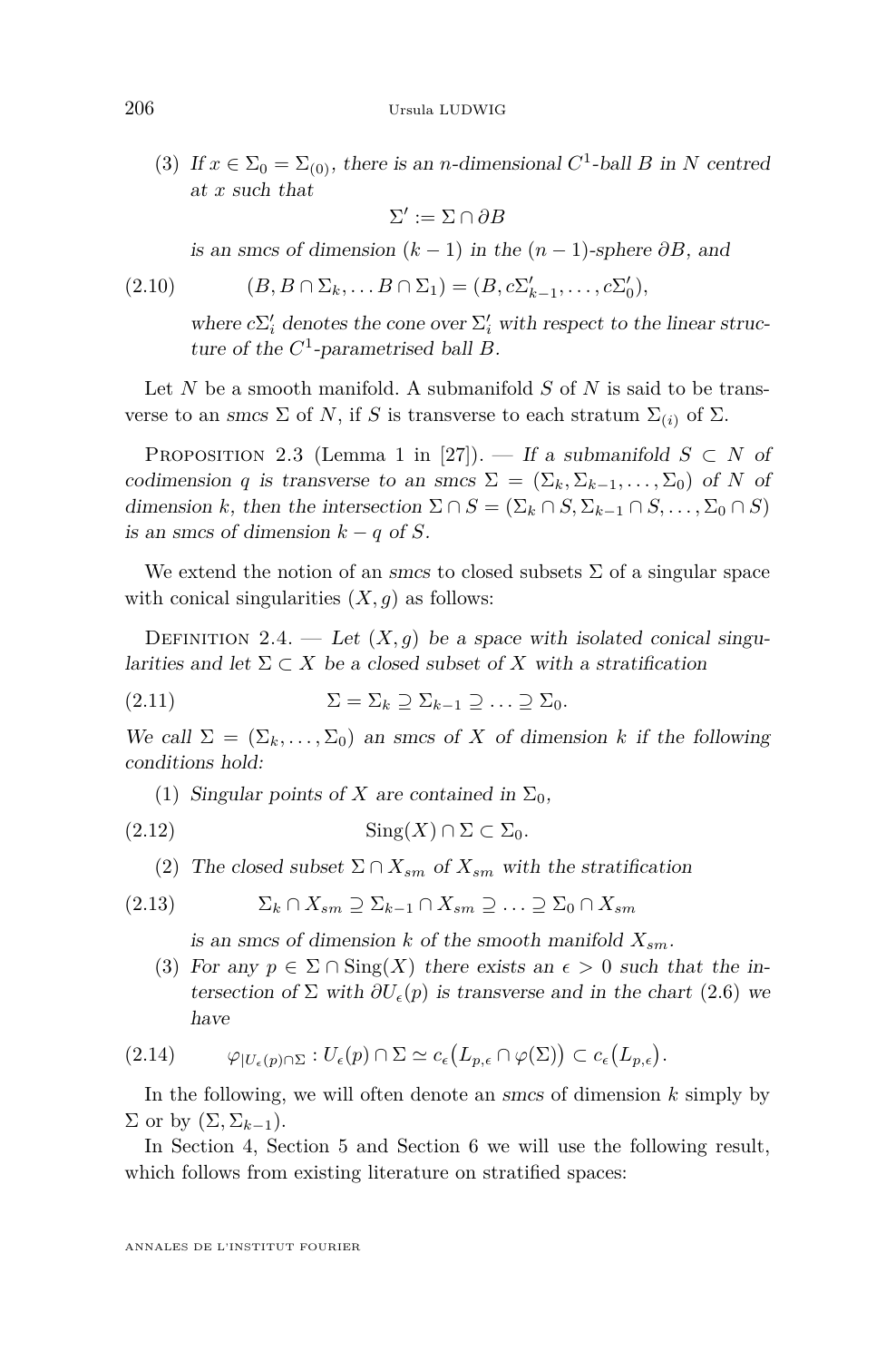<span id="page-11-1"></span>PROPOSITION 2.5. — Let X be a singular space with conical singularities, dim  $X = n$ . Let  $\Sigma = (\Sigma_n, \dots, \Sigma_0)$  be an smcs of X of dimension *n*, with  $\Sigma_n = X$ . Then *X* admits a triangulation compatible with the stratification  $\Sigma$ , i.e. each closed subset  $\Sigma_i$  of the filtration is a union of closed simplices of the triangulation.

Sketch of proof.  $\qquad$  Let us first explain the result for the case where *X* is smooth. One of the most prominent notions for stratified spaces is the so-called Whitney-(b) condition introduced by Whitney in [\[50\]](#page-40-1) (see also e.g. Section 1.4.3 in the book [\[38\]](#page-39-16) for the definition). The Whitney-(b) condition is a  $C^1$ -invariant (see Corollary 3.3 in [\[45\]](#page-39-17)). The charts appearing in Definition [2.2](#page-9-0) are  $C^1$ -charts in which the Whitney-(b) condition holds. Therefore  $\Sigma$  is a Whitney-(b) stratification of *X* and Whitney stratified sets admit triangulations compatible with the stratification (see [\[14\]](#page-38-14), [\[24\]](#page-38-15), [\[46\]](#page-39-18) and the references therein). By inspecting the proof of [\[14\]](#page-38-14) and [\[15\]](#page-38-16) one can check that in the case of an smcs the triangulation constructed in [\[14\]](#page-38-14) is a smooth triangulation of the smooth manifold *X*.

Let now  $X$  be a space with isolated conical singularities. One gets the claim, using condition (3) in Definition [2.4,](#page-10-0) the above arguments in the smooth case and the construction in [\[14\]](#page-38-14).  $\Box$ 

# **2.3. Anti-radial Morse functions. Standard Morse functions**

<span id="page-11-0"></span>DEFINITION 2.6. — Let  $(X, g)$  be a space with isolated conical singularities. A continuous function  $f: X \to \mathbb{R}$  is called an anti-radial Morse function, if the following two conditions hold:

- (1) The restriction  $f_{sm} := f_{|X_{sm}|}$  is a smooth Morse function.
- (2) Near a singular point  $p \in Sing(X)$  the function  $f$  has the following normal form in the local coordinates  $(r, y) \in U_{\delta}(p) \simeq c_{\delta}L_p$  in [\(2.6\)](#page-8-1):

(2.15) 
$$
f(r, y) = f(p) - \frac{1}{2}r^2.
$$

Condition (2) in Definition [2.6](#page-11-0) implies in particular that every singular point  $p \in Sing(X)$  is a local maximum for the anti-radial Morse function. We will use the following convention for  $p \in \text{Sing}(X)$ ,

(2.16) ind(*p*) := dim *X* = *n.*

We denote by  $\operatorname{Crit}(f_{sm})$  the set of critical points of  $f_{sm}$ , by  $\operatorname{Crit}_i(f_{sm})$ the set of critical points of  $f_{sm}$  of index *i*. We denote by

$$
(2.17) \t\t\t Crit(f) := Crit(f_{sm}) \cup Sing(X).
$$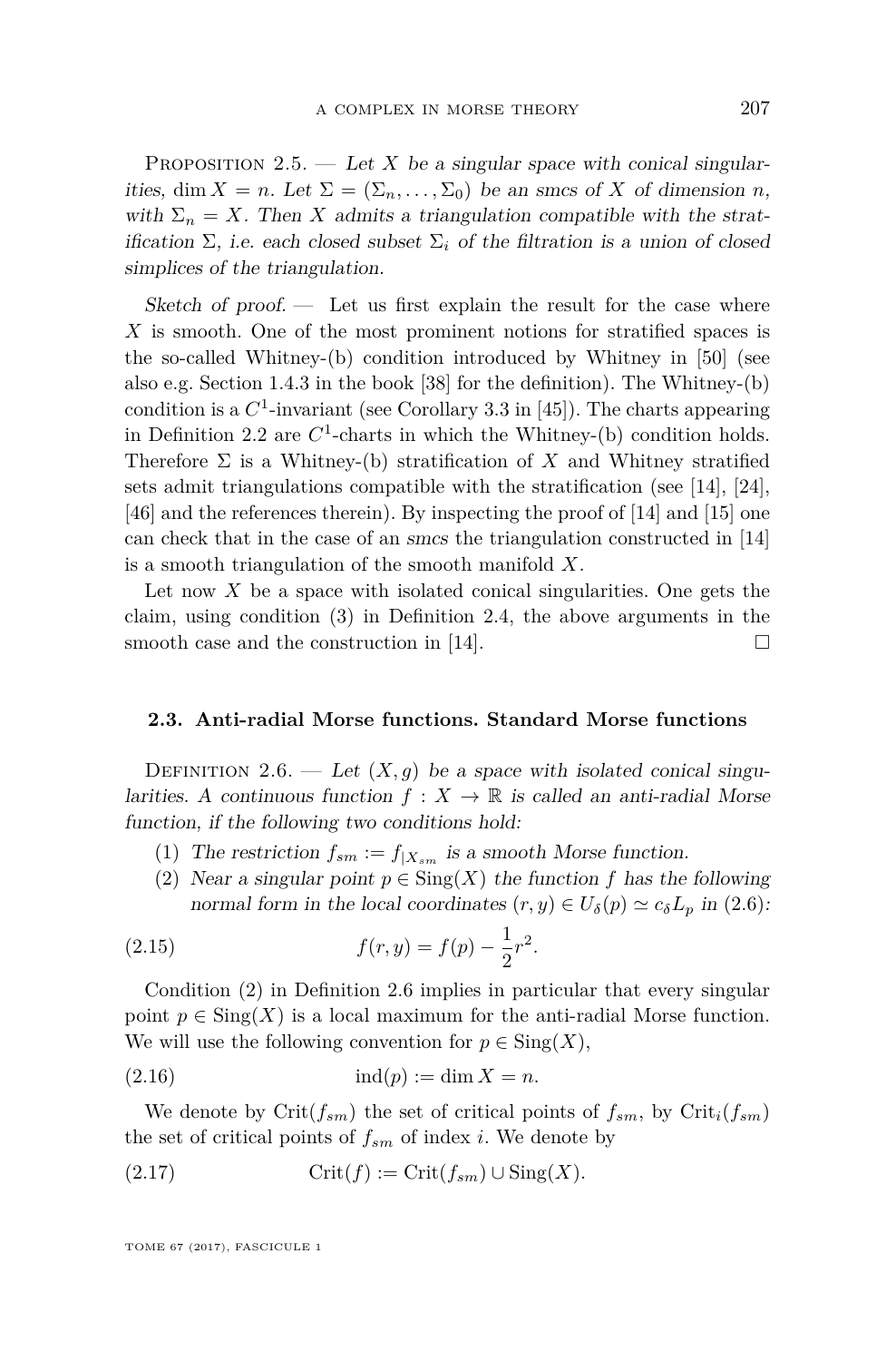Let  $p \in \text{Crit}_i(f_{sm})$ . By Morse Lemma (see e.g. Lemma 2.2 in [\[32\]](#page-39-19)) there exists an open neighbourhood  $U(p)$  of  $p$  and local coordinates  $x_1, \ldots, x_n$ near *p* such that for  $x = (x_1, \ldots, x_n) \in U(p)$ :

<span id="page-12-2"></span>(2.18) 
$$
f(x) = f(p) + \frac{1}{2} \left( -x_1^2 \ldots - x_i^2 + x_{i+1}^2 + \ldots + x_n^2 \right).
$$

<span id="page-12-0"></span>DEFINITION 2.7. — Let  $(X, q)$  be a space with isolated conical singularities and let  $f: X \to \mathbb{R}$  be an anti-radial Morse function. We say that the pair  $(f, g)$  is Standard Morse, shortly (SM), if for all  $p \in \text{Crit}_i(f_{sm})$  we have

$$
(2.19) \qquad -\nabla_g f = x_1 \frac{\partial}{\partial x_1} + \ldots + x_i \frac{\partial}{\partial x_i} - x_{i+1} \frac{\partial}{\partial x_{i+1}} - \ldots - x_n \frac{\partial}{\partial x_n}
$$

in a Morse chart [\(2.18\)](#page-12-2) near *p*.

# <span id="page-12-1"></span>**3. The negative gradient flow. Stable and unstable cell decomposition**

This section discusses stable and unstable manifolds, trajectory spaces, as well as the Morse-Smale transversality condition in our singular setting. The results are straightforward generalisations of smooth Morse theory.

#### **3.1. The negative gradient flow and the Morse-Smale condition**

In this subsection  $(X, g)$  is a singular space with conical isolated singularities and  $f: X \to \mathbb{R}$  an anti-radial Morse function. For a set  $A \subset X$ , we will denote by  $\overline{A}$  the closure of  $A$  in  $X$ .

The negative gradient vector field  $-\nabla_g f$  on  $X_{sm}$  induces a smooth flow on *Xsm*, which extends continuously to a flow on *X*

$$
\Phi: \mathbb{R} \times X \longrightarrow X.
$$

For  $p \in \text{Crit}(f)$  the stable resp. unstable set of p is defined as follows

(3.2) 
$$
W^{s/u}(p) = W^{s/u}(p,(f,g)) := \{x \in X \mid \lim_{t \to \pm \infty} \Phi(t,x) = p\}.
$$

For  $p \in \text{Crit}(f_{sm})$ , by smooth Morse theory (see e.g. Theorem 2.7 in [\[49\]](#page-39-13)), both the stable and unstable set  $W^{s/u}(p)$  are submanifolds of  $X_{sm}$ .

For  $p \in Sing(X)$ , using the anti-radiality of the Morse function, it is easy to see that  $W^s(p) = \{p\}$ . Moreover  $W^u(p) \cap X_{sm}$  is a submanifold of  $X_{sm}$ with  $W^u(p) \cap \text{Sing}(X) = \{p\}.$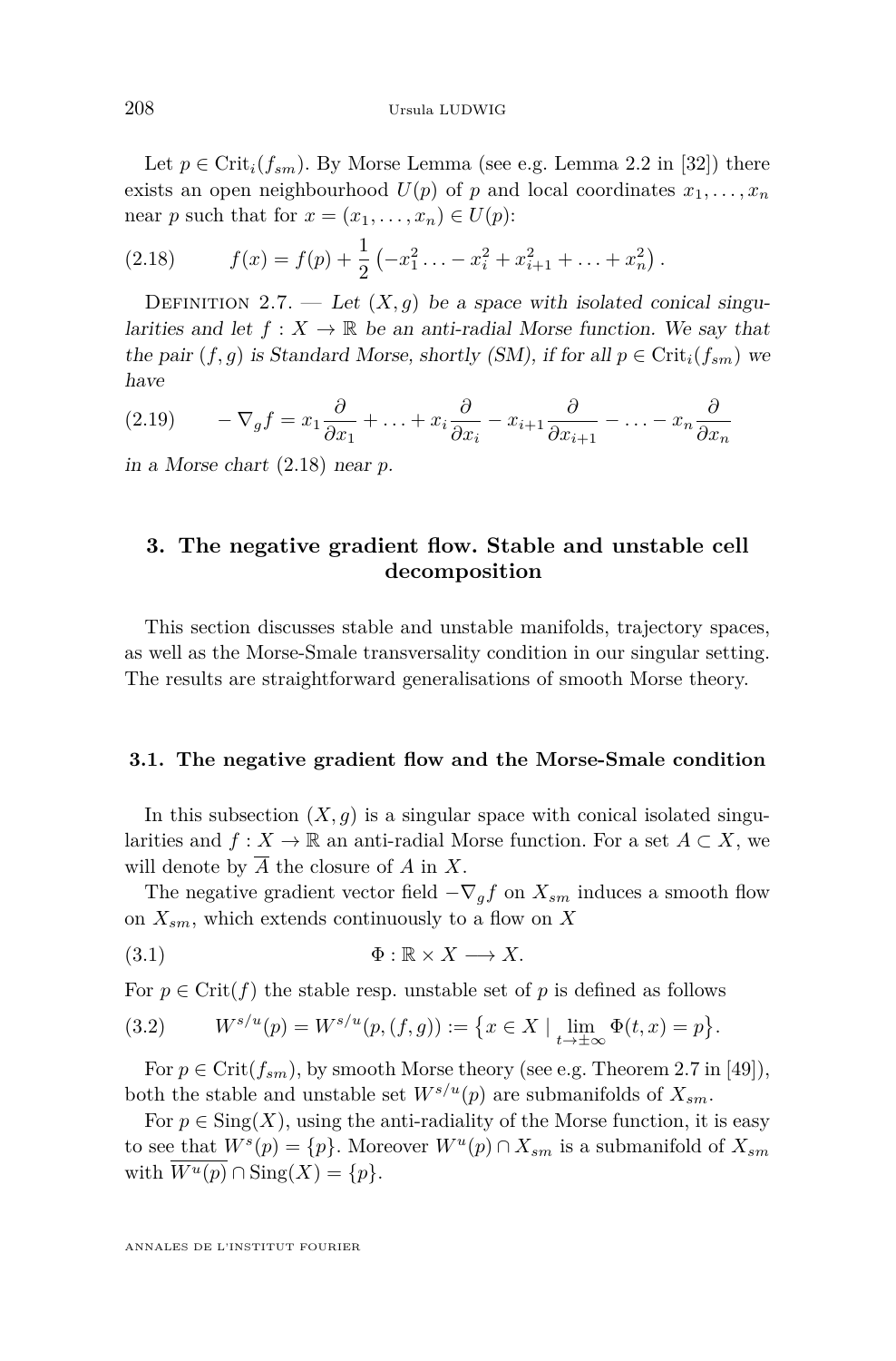Note that one has a (disjoint) decomposition of *X* into unstable resp. stable cells

<span id="page-13-2"></span>(3.3) 
$$
X = \bigcup_{p \in \text{Crit}(f)} W^{u/s}(p).
$$

Note that by the anti-radiality condition, for  $p \in Sing(X)$ ,  $q \in Crit(f_{sm})$ the intersection  $W^u(p) \cap W^s(q)$  lies in  $X_{sm}$  and  $W^s(p) \cap W^u(q) = \emptyset$ . Moreover for  $p, p' \in Sing(X), p \neq p'$ ,

(3.4) 
$$
\overline{W^u(p) \cap W^s(p')} = \emptyset.
$$

Hence, one can generalise the Morse-Smale transversality condition to this singular setting:

<span id="page-13-0"></span>DEFINITION 3.1. — Let  $(X, g)$  be a space with isolated conical singularities and let  $f: X \to \mathbb{R}$  be an anti-radial Morse function. The pair  $(f, g)$ satisfies the Morse-Smale transversality condition, if

for all 
$$
p, q \in \text{Crit}(f)
$$
, the intersection  $W^u(p) \cap W^s(q)$  is transverse. (T)

The Morse-Smale condition (T) implies that the intersection  $W^u(p) \cap$  $W^s(q)$  is a smooth manifold of dimension ind(*p*) − ind(*q*). Note that, it is easily seen by adapting the arguments in [\[43\]](#page-39-1) (in particular Lemma 1.2 in  $[43]$ ) that the Morse-Smale transversality condition  $(T)$  can always be achieved by a small perturbation of the metric *g* outside a small neighbourhood of  $Crit(f)$  (in Proposition 6.4 of [\[31\]](#page-39-4) a proof of this fact has been given in a more general situation).

Remark 3.2. — For a smooth manifold equipped with a smooth Morse function the stable and unstable cell decomposition [\(3.3\)](#page-13-2) has been noticed already by Thom in [\[44\]](#page-39-0). The Morse-Smale condition for smooth Morse functions on smooth manifolds is not yet present in Thom's note [\[44\]](#page-39-0). It has been introduced by Smale [\[43\]](#page-39-1).

#### **3.2. Orientation**

<span id="page-13-1"></span>For the rest of the article we will assume that  $(X, g)$  is a space with isolated conical singularities,  $f: X \to \mathbb{R}$  is an anti-radial Morse function such that the pair  $(f, g)$  satisfies the conditions  $(T)$  and  $(SM)$ .

In this subsection we will shorty explain our conventions on orientation. Stable and unstable cells of critical points are contractible and therefore orientable. By choosing an orientation on all unstable cells one gets induced orientations on all intersections  $W^u(p) \cap W^s(q)$ ,  $p, q \in \text{Crit}(f)$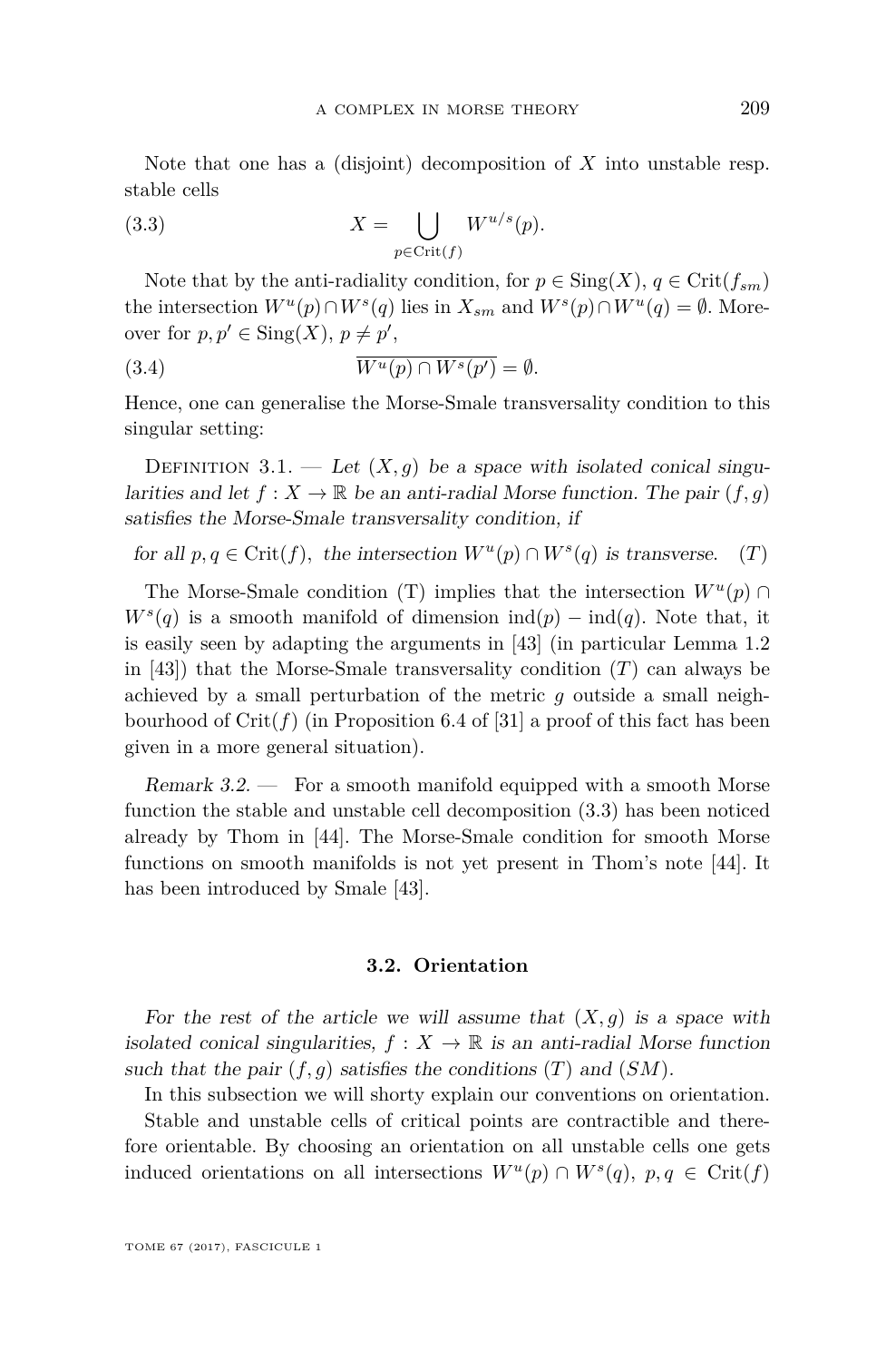(for more details we refer the reader to e.g. [\[49\]](#page-39-13), Section 3.4). The orientation of  $W^u(p) \cap W^s(q)$  together with the negative gradient flow induce an orientation of the unparametrised trajectory space

(3.5) 
$$
\widetilde{\mathcal{M}}(p,q) := W^u(p) \cap W^s(q) \cap f^{-1}(a),
$$

where  $a \in |f(q), f(p)|$  is a regular level. In particular, if  $ind(p) = ind(q) + 1$ , the unparametrised trajectory space  $\mathcal{M}(p,q)$  is a finite set of points equipped with signs. Hence, we can define, precisely as in smooth Morse theory:

<span id="page-14-0"></span>DEFINITION 3.3. — Let  $p, q \in \text{Crit}(f)$ ,  $\text{ind}(p) - \text{ind}(q) = 1$ . We define  $n(p,q) :=$  number of points in  $\mathcal{M}(p,q)$  counted with signs.

Recall that in this article *Xsm* was assumed to be oriented (see Defi-nition [2.1\)](#page-8-0). For  $p \in Sing(X)$  the orientation of the unstable cell  $W^u(p)$ will be chosen to be compatible with that of  $X_{sm}$ . Moreover we will orient the stable cells compatibly, i.e. we have for each  $p \in \text{Crit}(f_{sm})$  that  $T_p W^u(p) \oplus T_p W^s(p) = T_p X_{sm}$  and the orientations are such that the orientation of  $W^u(p)$  followed by that of  $W^s(p)$  gives the orientation of  $X_{sm}$ .

Let *L* be the link manifold of a singularity of *X*. Using the gradient flow, we have induced orientations on the intersection  $L \cap W^s(p)$ ,  $p \in \text{Crit}(f_{sm})$ . The orientation of  $L \cap W^s(p)$  is used in the definition [\(1.6\)](#page-4-1) of the boundary operator of the complex  $(C_*(f, g, \Xi), \partial_*)$ : the closed forms in  $\Xi$  will be integrated over the oriented smcs  $L \cap W^s(p)$ .

The orientability of *X* (more precisely the orientability of the link manifold *L*) is crucial in this article: Poincaré duality on the oriented link manifold is used in the proof of Theorem [6.2](#page-25-0) (more precisely in [\(6.10\)](#page-26-0)).

For a non-orientable space *X* the constructions of this article can be adapted by using a set  $\Xi$  of closed forms with values in the orientation bundle of *L* instead (see Example [8.3\)](#page-36-0).

#### **3.3. The stable/unstable cell decomposition**

For  $p \in \text{Crit}(f)$ , we denote by  $W^{s/u}(p)$  the closure of the stable/unstable set  $W^{s/u}(p)$  in *X*. Recall from Section [2.1](#page-8-2) that for  $p \in Sing(X)$  and  $\epsilon > 0$ small enough, we can identify a small neighbourhood  $U_{\epsilon}(p)$  with  $c_{\epsilon}L_p$  and the boundary  $\partial U_{\epsilon}(p)$  with  $L_p$ . We omit the subscript  $_p$  in the following for simplicity.

The next proposition generalises Proposition 2 in [\[27\]](#page-39-5) to our setting: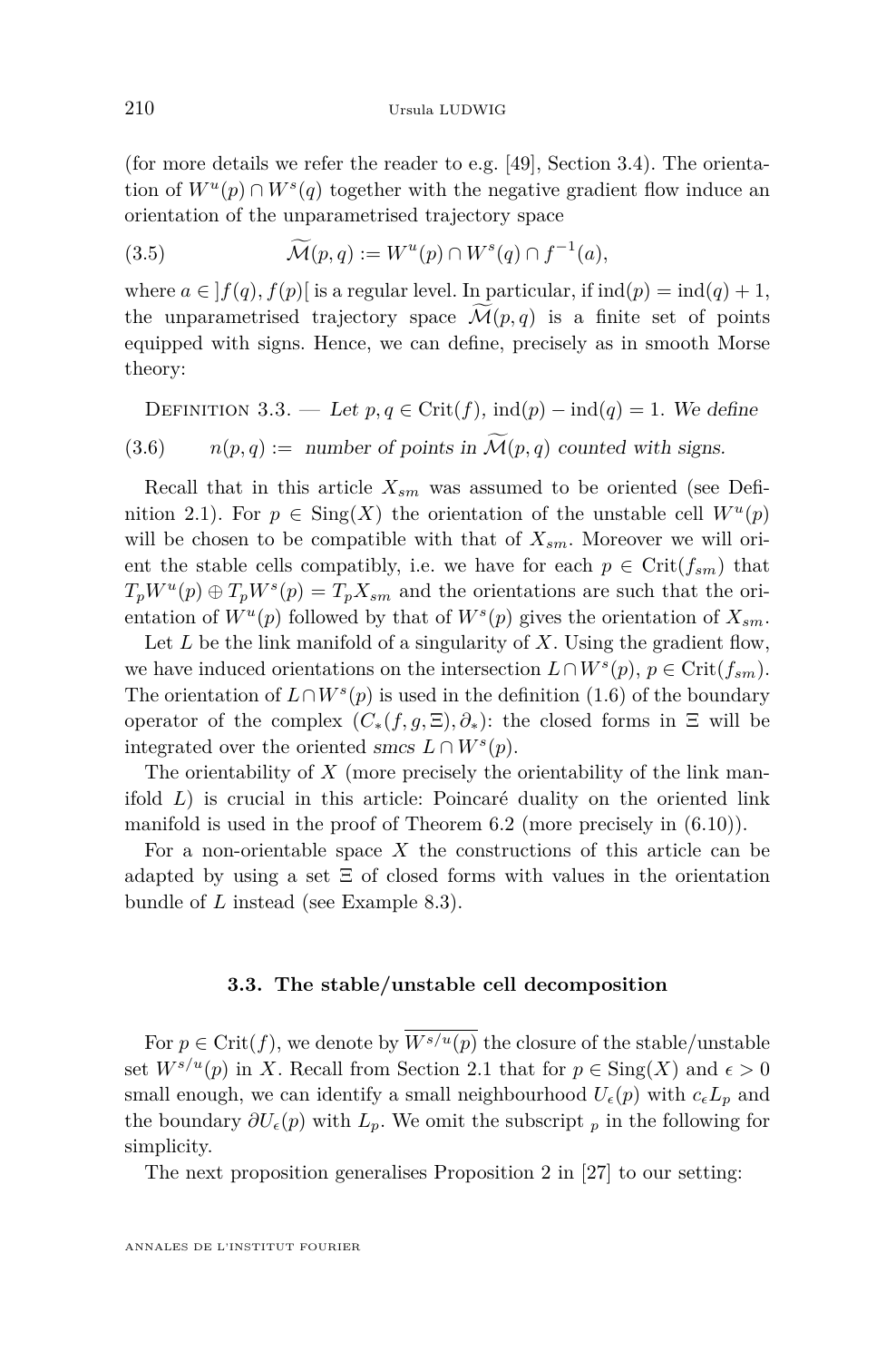<span id="page-15-1"></span>PROPOSITION 3.4.

- (a) Let  $r \in \text{Crit}(f)$ . Then  $\overline{W^u(r)}$  is an smcs of X. The strata of  $W^u(r) \setminus W^u(r)$  are unstable manifolds  $W^u(q)$ , where  $q \in \text{Crit}(f_{sm})$ with ind(*q*) < ind(*r*). Let *q* ∈ Crit<sub>ind(*r*)−1(*f*<sub>*sm*</sub>) with  $W^u(q)$  ⊂</sub>  $W^u(r)$ . Then, near  $W^u(q)$ ,  $W^u(r)$  consists of  $n_+(r,q)+n_-(r,q)$  connected components,  $W^u(q)$  being the oriented boundary of  $n_+(r,q)$ of these. Moreover  $n(r, q) = n_+(r, q) - n_-(r, q)$ .
- (b) For  $r \in \text{Crit}(f_{sm})$ , the set  $\overline{W^s(r)}$  is an smcs of *X*. The strata of  $W^s(r) \setminus W^s(r)$  are stable manifolds  $W^s(q)$ , where  $q \in \text{Crit}(f)$  with ind(*q*) *>* ind(*r*). Moreover, if ind(*r*) = ind(*q*)−1, near *W<sup>s</sup>* (*q*), *W<sup>s</sup>* (*r*) consists of  $n_+(q,r) + n_-(q,r)$  connected components,  $W^s(q)$  being the oriented boundary of  $n_{+}(q, r)$  (resp.  $n_{-}(q, r)$ ) of these.

 $Proof.$  — By anti-radiality, the negative gradient flow does only leave singular points of *X* in positive time. Hence the smcs-property in (a) and (b) follow, as in smooth Morse theory, by a repeated application of Lemma 4 in [\[27\]](#page-39-5) (see also Section A.7 in [\[29\]](#page-39-11)). Note that, if  $p \in \overline{W^s(r)} \cap \text{Sing}(X)$ by the anti-radiality condition the intersection  $\overline{W^s(r)} \cap L$  is transverse and therefore by Proposition [2.3](#page-10-1) also an smcs. Since the negative gradient vector field has the form  $r\frac{\partial}{\partial r}$  near a singular point, we have

(3.7) 
$$
\overline{W^s(r)} \cap U_{\epsilon}(p) = c_{\epsilon}(\overline{W^s(r)} \cap L).
$$

This shows that  $\overline{W^s(r)}$  satisfies the condition (3) in the Definition [2.4](#page-10-0) of an smcs in  $X$ .

<span id="page-15-0"></span>Remark  $3.5.$  — Let us mention, that the literature inspired from Floer theory usually considers the closure of stable and unstable cells with respect to the topology of broken trajectories  $\overline{W^u(p)}^{broken}$ . This compactification takes place outside the manifold. The space  $\overline{W^u(p)}^{broken}$  is homeomorphic to a manifold with corners, and there is a natural surjective map  $\overline{W^u(p)}^{broken} \rightarrow \overline{W^u(p)}$ . The interested reader is referred to Section 4.4 of the book [\[37\]](#page-39-20) where the two ways of compactifying trajectory spaces in smooth Morse theory, as well as the relation between them, is discussed in detail.

<span id="page-15-2"></span>COROLLARY 3.6. — Let  $p \in Sing(X)$  be a singular point of X with link manifold *L*. Then the decomposition of *L* induced from the stable cell decomposition [\(3.3\)](#page-13-2) of *X* induces a stratification  $\Sigma_L^s$ ,

$$
(3.8) \qquad L = \bigcup_{q \in \text{Crit}_0(f_{sm})} \overline{W^s(q)} \cap L \supseteq \ldots \supseteq \bigcup_{q \in \text{Crit}_{n-1}(f_{sm})} \overline{W^s(q)} \cap L,
$$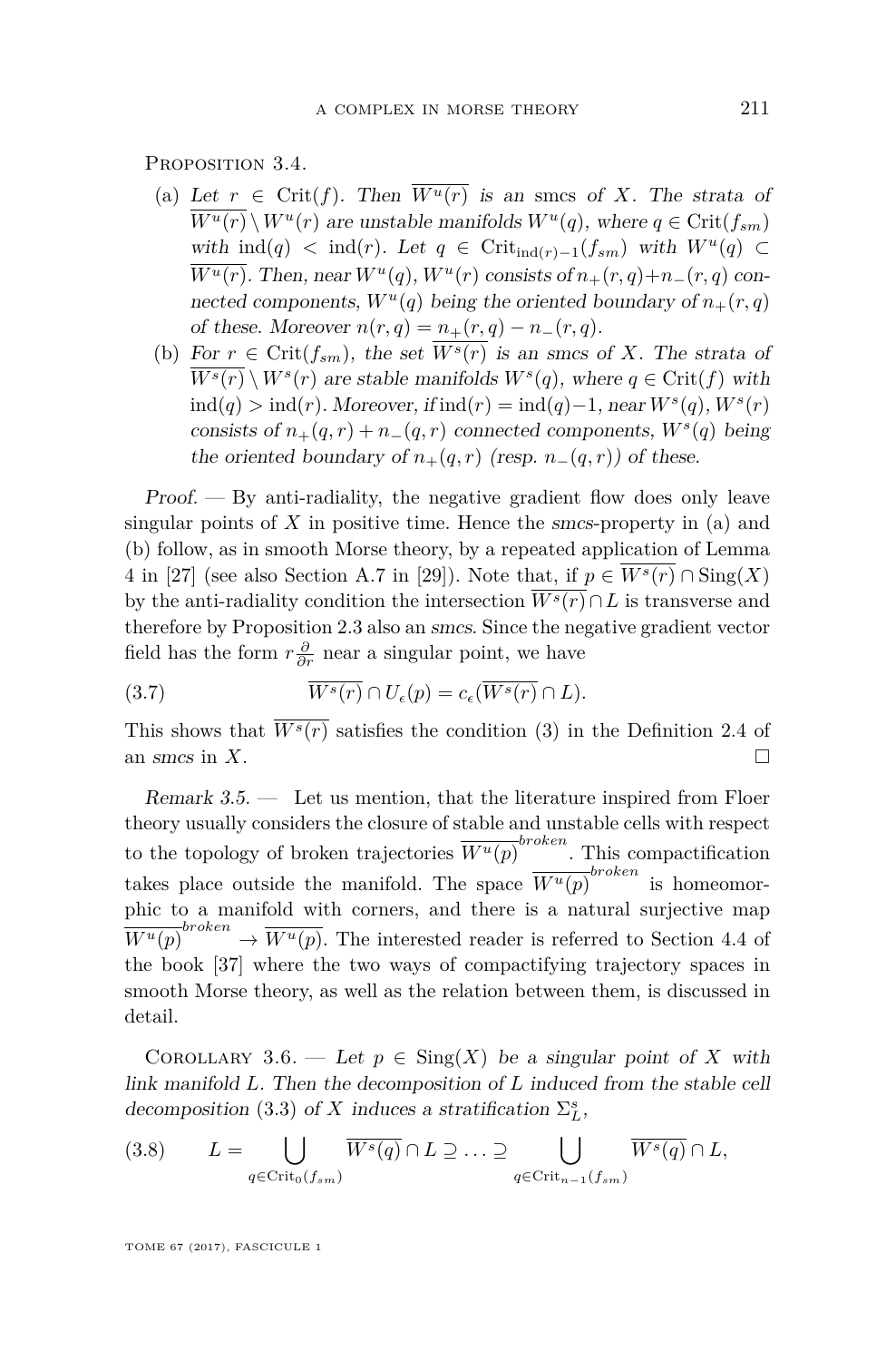which makes *L* into an smcs. Moreover, if  $\text{ind}(r) = \text{ind}(q) - 1$ , near  $W^s(q) \cap$  $L, W<sup>s</sup>(r) \cap L$  consists of  $n_{+}(q, r) + n_{-}(q, r)$  connected components,  $W<sup>s</sup>(q) \cap L$ being the oriented boundary of  $n_{+}(q, r)$  (resp.  $n_{-}(q, r)$ ) of these.

Proof. — From Proposition [3.4](#page-15-1) (b) we deduce, that the stratification of *Xsm*

$$
X_{sm} = \bigcup_{q \in \text{Crit}_0(f_{sm})} \overline{W^s(q)} \setminus \text{Sing}(X) \supseteq \ldots \supseteq \bigcup_{q \in \text{Crit}_n(f_{sm})} \overline{W^s(q)} \setminus \text{Sing}(X)
$$

makes  $X_{sm}$  into an *smcs*. Note that

$$
\bigcup_{q \in \text{Crit}_n(f_{sm})} \overline{W^s(q)} \setminus \text{Sing}(X) = \text{Crit}_n(f_{sm}).
$$

The claim follows by applying Proposition [2.3.](#page-10-1)  $\Box$ 

<span id="page-16-1"></span>Remark  $3.7.$  — In Section 8 of [\[31\]](#page-39-4) it has been proved that, as in smooth Morse theory, the stable manifolds of the anti-radial Morse function *f* generate a Thom-Smale complex for the singular space *X*. For  $p \in \text{Crit}(f)$ we denote by  $[W^s(p)]$  the corresponding generator. As a consequence of Proposition [3.4](#page-15-1) (b) one gets, that the boundary operator in this complex is defined by

(3.9) 
$$
\partial[W^s(r)] = \pm \sum_{\text{ind}(q) = \text{ind}(r) + 1} n(q, r) \cdot [W^s(q)].
$$

The main result in [\[31\]](#page-39-4) (Theorem 8.2) states, that the complex generated by the stable manifolds of an anti-radial Morse function does compute the singular homology of *X*. Actually, the theory in [\[31\]](#page-39-4) is developed in a more general setting, namely on general Thom-Mather stratified spaces.

### <span id="page-16-0"></span>**4. A refinement of the unstable cell decomposition of** *X*

In this section we will define a refinement of the unstable cell decomposition  $X = \bigcup_{q \in \text{Crit}(f)} W^u(q)$ , by decomposing  $W^u(p)$  for each singular point  $p \in \text{Sing}(X)$ . Since f is anti-radial, there are no flow lines between two points  $p, p' \in Sing(X)$ . It is therefore enough to explain the construction for the case where  $\text{Sing}(X) = \{p\}$ . We denote by *L* the link of *X* at *p*.

### **4.1. Compatible triangulation** *T* **of the link manifold** *L*

Let  $\Sigma^s_L$  be the stratification of  $L$  induced from the stable cell decomposition (see Corollary [3.6\)](#page-15-2). By Corollary [3.6](#page-15-2) and Proposition [2.5,](#page-11-1) there exists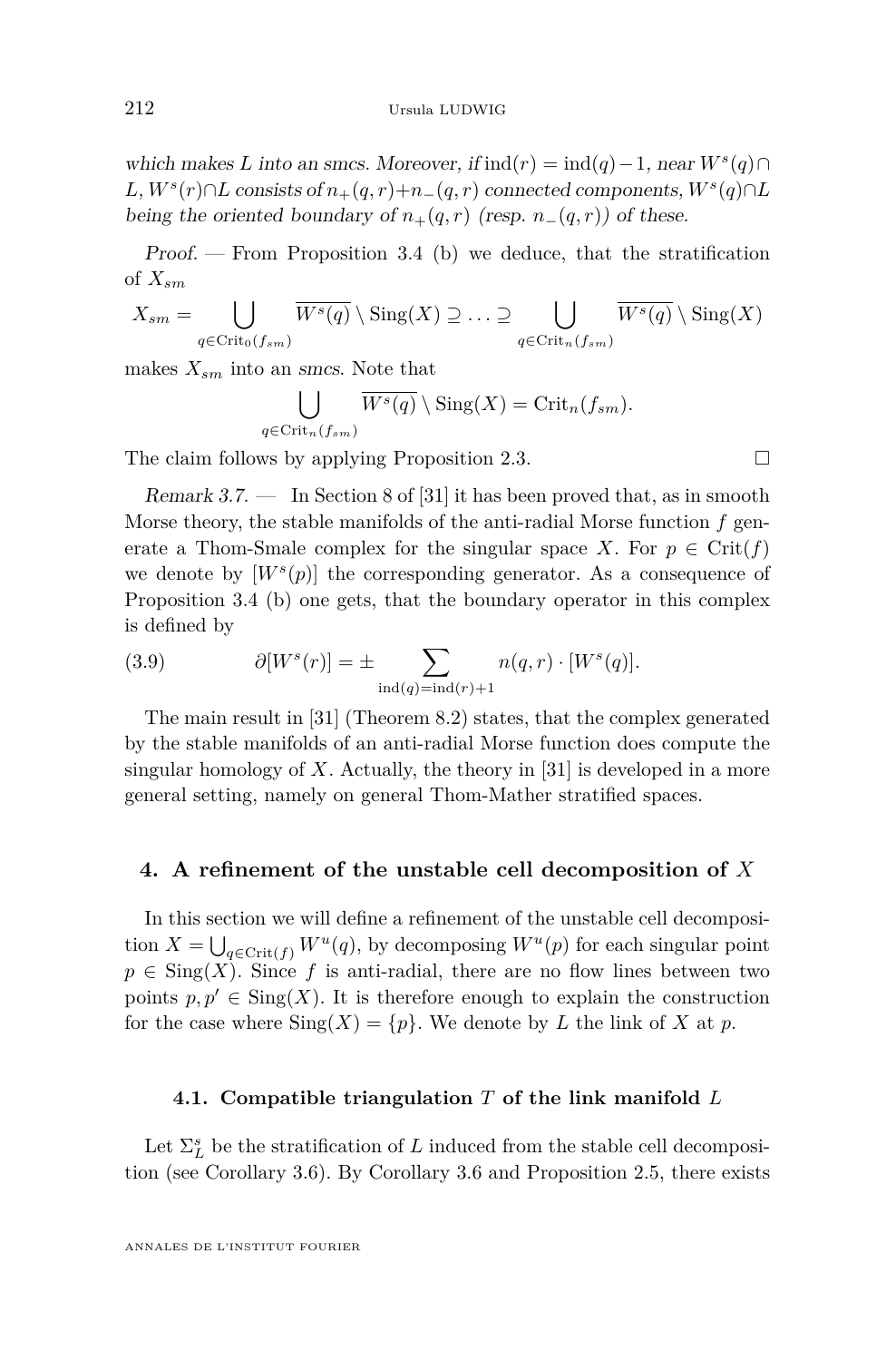a smooth triangulation *T* of *L*, compatible with the stratification  $\Sigma_L^s$ . By a result in [\[36\]](#page-39-21), we can moreover assume that the dual cell decomposition is a smooth cell decomposition of *L*. Let  $D_{n-k}^s$  be an open  $(n-k)$ -cell of *T*. Since the triangulation *T* is compatible with the stratification  $\Sigma_L^s$  of *L*, there exists exactly one  $q \in \text{Crit}(f_{sm})$  with

$$
(4.1) \t\t D_{n-k}^s \subset W^s(q) \cap L
$$

and we write

(4.2) 
$$
D_{n-k}^s \sim W^s(q).
$$

Note that, since  $n - k = \dim D_{n-k}^s \leq \dim W^s(q) - 1 = n - 1 - \text{ind}(q)$ ,

(4.3) ind(*q*) 6 *k* − 1*.*

Recall that *X* is oriented (see Definition [2.1\)](#page-8-0), all unstable and all stable cells are oriented according to the conventions in Section [3.2.](#page-13-1) We choose orientations on all cells of *T* as follows: All  $(n - k)$ - cells  $D_{n-k}^s$  of *T* with

(4.4) 
$$
D_{n-k}^s \sim W^s(q) \text{ for some } q \in \text{Crit}_{k-1}(f_{sm})
$$

inherit an orientation from the orientation of  $W^s(q) \cap L$ . All other cells are oriented arbitrarily.

Let us denote by  $(T_*^s, \partial_*^s)$  the complex generated by the closed cells of the triangulation *T*. We denote the generator corresponding to the closed cell  $\overline{D_i^s}$  by  $[D_i^s] \in T_i^s$ . The boundary map  $\partial_i^s : T_i^s \to T_{i-1}^s$  is the unique Rlinear map such that  $\partial^s[D_i^s] = \sum_{[D_{i-1}] \in T_{i-1}^s} \pm [D_{i-1}^s]$ ; the sign in the above definition is + if the orientations of  $[D_i^s]$  and  $[D_{i-1}^s]$  are compatible and  $$ else. Up to signs the complex  $(T^s_*, \partial^s_*)$  can be identified with the complex of simplicial chains of *L* with respect to the triangulation *T*.

Let  $T'$  be the barycentric subdivision of  $T$ . We denote by  $D_{k-1}^u$  the (open) dual cell of  $D_{n-k}^s$  in the barycentric subdivision  $T'$ . We orient  $D_{k-1}^u$  such that the orientation of  $D_{k-1}^u$  followed by the negative gradient flow and the orientation of  $D_{n-k}^s$  yields the orientation of *X*. We denote by  $(T_*^u, \partial_*^u)$  the complex dual to  $(T_*^s, \partial_*^s)$ . It is generated by the (closed) dual cells  $[D^u]$  of cells  $[D^s] \in T_*^s$ . Note that with the orientations chosen above, we have that

<span id="page-17-0"></span>
$$
(4.5) \qquad \langle \partial^u[D^u], [D^s] \rangle = \pm \langle [D^u], \partial^s[D^s] \rangle \text{ for all } [D^u] \in T^u, [D^s] \in T^s;
$$

the sign in [\(4.5\)](#page-17-0) depends only on the dimension of the cells.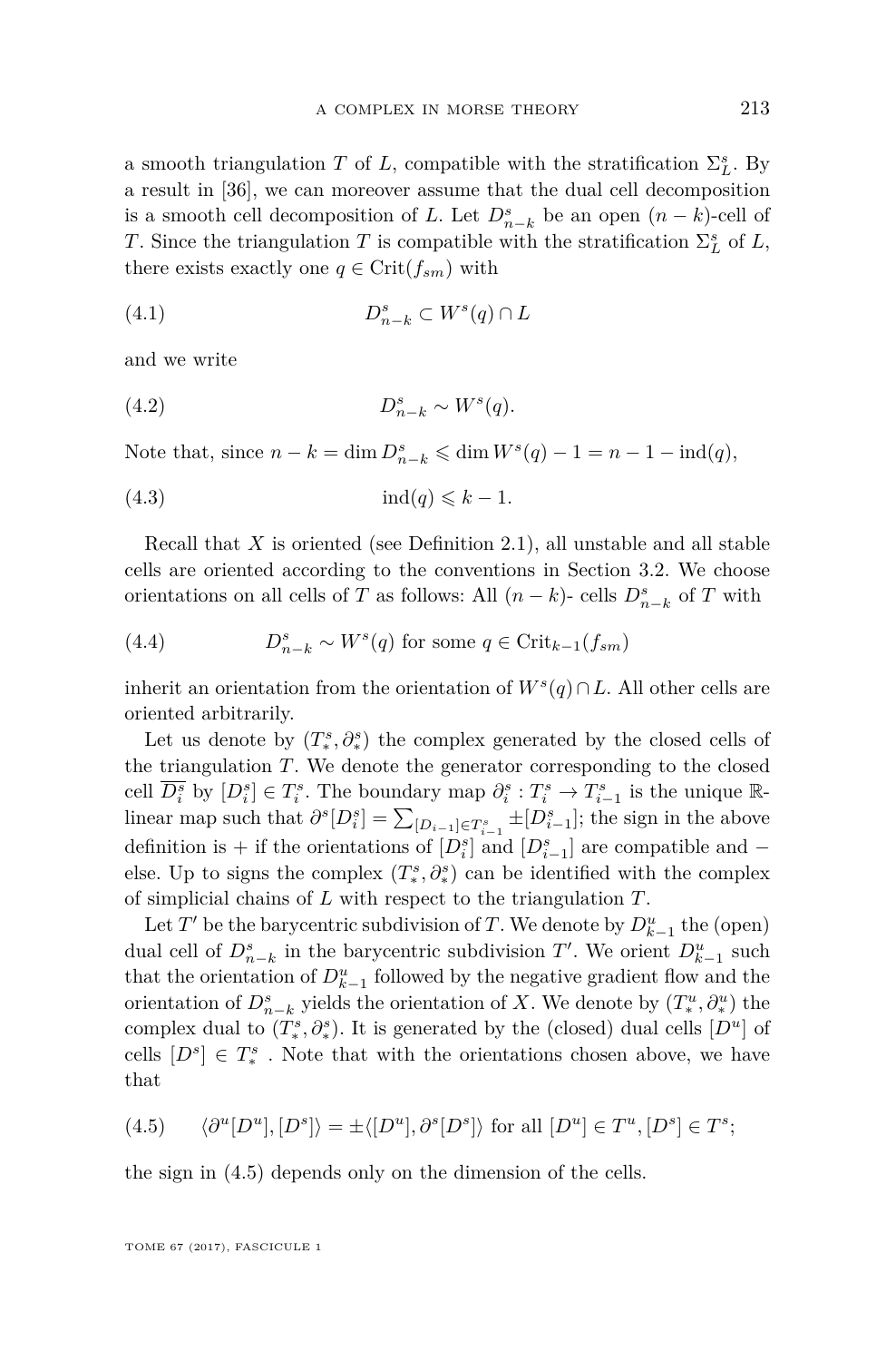# <span id="page-18-0"></span>**4.2.** The cone  $\tilde{c}D^u$

We denote by  $\overline{\mathbb{R}} := \mathbb{R} \cup \{\pm \infty\}.$ 

DEFINITION 4.1. — For a dual cell  $[D_{k-1}^u] \in T_{k-1}^u$ , we define the "cone over  $D_{k-1}^u$  with respect to the flow  $\Phi$ " by

(4.6) 
$$
\tilde{c}D_{k-1}^u := \{ \Phi_t(x) \mid x \in D_{k-1}^u, t \in \overline{\mathbb{R}} \}.
$$

Note that, from  $(4.6)$  and the fact that the flow  $\Phi$  is continuous and Morse-Smale, we have  $\overline{c}D_{k-1}^u = \overline{c}D_{k-1}^u$ . Moreover,  $p \in \overline{c}D_{k-1}^u$ . The cone  $\tilde{c}D_{k-1}^u$  intersects the open cell  $D_{n-k}^s$  in a single point and the intersection is transverse. The flow  $\Phi$  and the orientation of  $D_{k-1}^u$  induce an orientation of the interior of  $\tilde{c}D_{k-1}^u$ .

The next proposition gives a description of the boundary of  $\overline{c}D_{k-1}^u$ .

<span id="page-18-3"></span>PROPOSITION 4.2. — Let  $D_{n-k}^s$  be an  $(n-k)$ -dimensional open cell in *T*, with  $D_{n-k}^s \sim W^s(q)$  for some  $q \in \text{Crit}(f_{sm})$ . Denote by  $D_{k-1}^u$  the dual cell of  $D_{n-k}^s$ . Then  $\overline{cD_{k-1}^u}$  is an smcs of *X*. More precisely

(a) Let 
$$
ind(q) = k - 1
$$
. Then,

$$
(4.7) \t\t \overline{W^u(q)} \subset \overline{\tilde{c}D_{k-1}^u}.
$$

<span id="page-18-1"></span>Near  $W^u(q)$  the cone  $\tilde{c}D_{k-1}^u$  is diffeomorphic to a (single) halfspace  $\mathbb{R}^{k-1} \times \mathbb{R}^{>0}$  with boundary  $W^u(q) \simeq \mathbb{R}^{k-1}$  and the orientations of  $W^u(q)$  and of  $\tilde{c}D_{k-1}^u$  are compatible. Moreover

(4.8) 
$$
W^u(q') \cap \overline{\tilde{c}D_{k-1}^u} \neq \emptyset \text{ for all } q' \in \Big(\bigcup_{l \geq k-1} \text{Crit}_l(f_{sm})\Big) \setminus \{q\}.
$$

(b) Let 
$$
ind(q) < k - 1
$$
. Then,  
(4.9) 
$$
\overline{W^u(q)} \subset \overline{\tilde{c}D_{k-1}^u}.
$$

<span id="page-18-2"></span>**Moreover** 

(4.10) 
$$
W^u(q') \cap \overline{\tilde{c}D_{k-1}^u} \neq \emptyset \text{ for all } q' \in \bigcup_{l \geq k-1} \text{Crit}_l(f_{sm}).
$$

Proof. — By Morse-Smale transversality we can assume that *f* is selfindexing. Note first, that since the triangulation  $T$  is compatible with the stratification  $\Sigma_L^s$  of *L*, and since  $D_{k-1}^u$  is a dual cell in the barycentric subdivision of *T*,  $\overline{D_{k-1}^u}$  is an smcs of *L* transverse to every stable manifold  $W^s(q')$ ,  $q' \in \text{Crit}(f_{sm})$ . Let  $U_{\epsilon}(p)$  be a small neighbourhood of the singularity *p* of *X*. Then, by anti-radiality, obviously

(4.11) 
$$
\tilde{c}\overline{D_{k-1}^u} \cap U_{\epsilon}(p) = c_{\epsilon}\overline{D_{k-1}^u}.
$$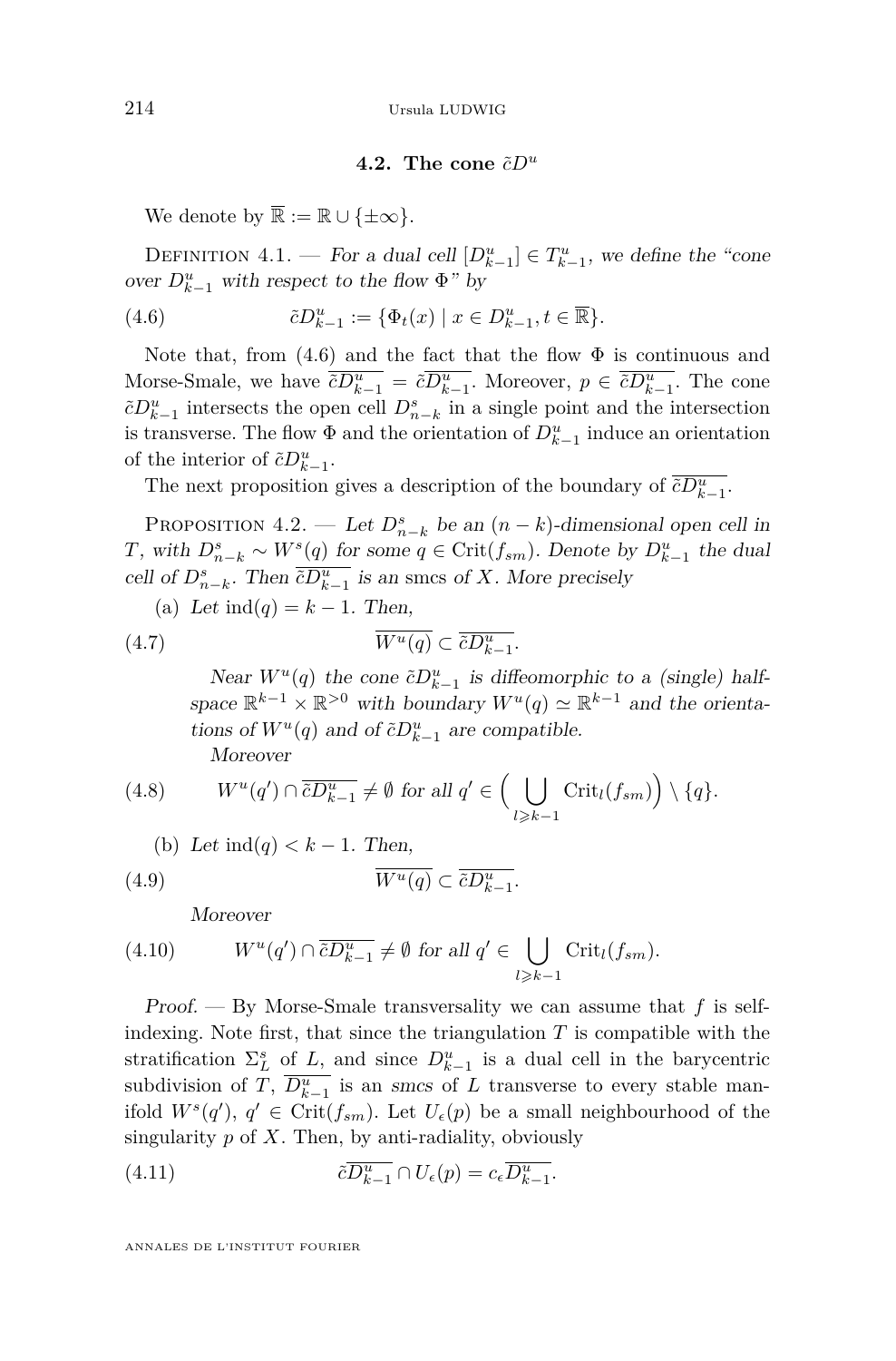Therefore  $\tilde{c} \overline{D_{k-1}^u} \cap f^{-1}([n-1+\epsilon,n])$  is an smcs of  $f^{-1}([n-1+\epsilon,n])$ . By downward induction on  $k \in \{0, \ldots n-1\}$  and applying Lemma 4 in [\[27\]](#page-39-5) (see also Section A.7 in [\[29\]](#page-39-11)),  $\tilde{c} \overline{D_{k-1}^u} \cap f^{-1}(|k-\epsilon, n|)$  is an smcs of  $f^{-1}(|k-\epsilon, n|)$ . In particular,  $\tilde{c}D_{k-1}^u = \tilde{c}D_{k-1}^u$  is an smcs of *X*.

The claims [\(4.7\)](#page-18-1)-[\(4.10\)](#page-18-2) follow from the following observation:  $\overline{D_{k-1}^u}$  intersects only cells  $D^s$  of the triangulation *T*, which are adjacent to  $D^s_{n-k}$ , i.e.  $D_{n-k}^s \subset D^s$ . Since the triangulation *T* is compatible with the stratification  $\Sigma_L^s$  of *L*, we have that

(4.12)  $\widetilde{D}^s \sim W^s(r)$  for some  $r \in \text{Crit}(f)$  with  $\text{ind}(r) \leq \text{ind}(q)$ . □

# **4.3.** The map  $\tau^T$  from forms on  $L$  to currents on  $L$

We denote by  $(C_*^{T'}(L), \partial_*)$  the complex of simplicial chains of *L* with respect to the triangulation  $T'$ . Note that  $(C_*^{T'}(L), \partial_*)$  can be seen as a sub-complex of the complex of de Rham currents on  $L$ , by associating to each closed simplex the current of integration over it.

The constructions in this section are adapted from [\[27\]](#page-39-5), [\[29\]](#page-39-11).

DEFINITION 4.3. — For  $\xi \in \Omega^{n-k}(L)$  we define

(4.13) 
$$
\tau^{T}(\xi) := \sum_{[D_{n-k}^{s}] \in T_{n-k}^{s}} \left( \int_{\overline{D_{n-k}^{s}}} \xi \right) \cdot [D_{k-1}^{u}] \in C_{k-1}^{T'}(L).
$$

<span id="page-19-0"></span>We denote by  $(\Omega^*(L), d)$  the de Rham complex of smooth forms on *L*. PROPOSITION  $4.4.$  — Let  $\xi \in \Omega^*(L)$ .

- (a) We have  $\tau^T(\tilde{d}\xi) = \pm \partial \tau^T(\xi)$ . In particular  $\partial \tau^T(\xi) = 0$ , when  $\xi$  is closed.
- (b) For a closed form  $\xi \in \Omega^*(L)$  the regular current  $\xi$  and the integration current  $\pm \tau^T(\xi)$  are homologous.

*Proof.* — (a) For a cell  $[D_{n-k}^s] \in T_{n-k}^s$ , we denote by  $[D_{k-1}^u] \in T_{k-1}^u$  the dual cell. For cells  $[D_{n-k+1}^s] \in T_{n-k+1}^s$  and  $[D_{n-k}^s] \in T_{n-k}^s$  let us denote by  $a(D_{n-k+1}^s, D_{n-k}^s) \in \{\pm 1\}$  the coefficients defining the boundary operator in the complex  $(T_*^s, \partial_*^s)$ :

$$
(4.14) \qquad \qquad \partial [D^s_{n-k+1}] = \sum_{[D^s_{n-k}] \in T^s_{n-k}} \alpha(D^s_{n-k+1}, D^s_{n-k}) \cdot [D^s_{n-k}].
$$

The boundary operator in the dual complex  $(T^u_*, \partial^u_*)$  is then given by

(4.15) 
$$
\partial [D_{k-1}^u] = \pm \sum_{[D_{k-2}^u] \in T_{k-2}^u} \alpha(D_{n-k+1}^s, D_{n-k}^s) \cdot [D_{k-2}^u].
$$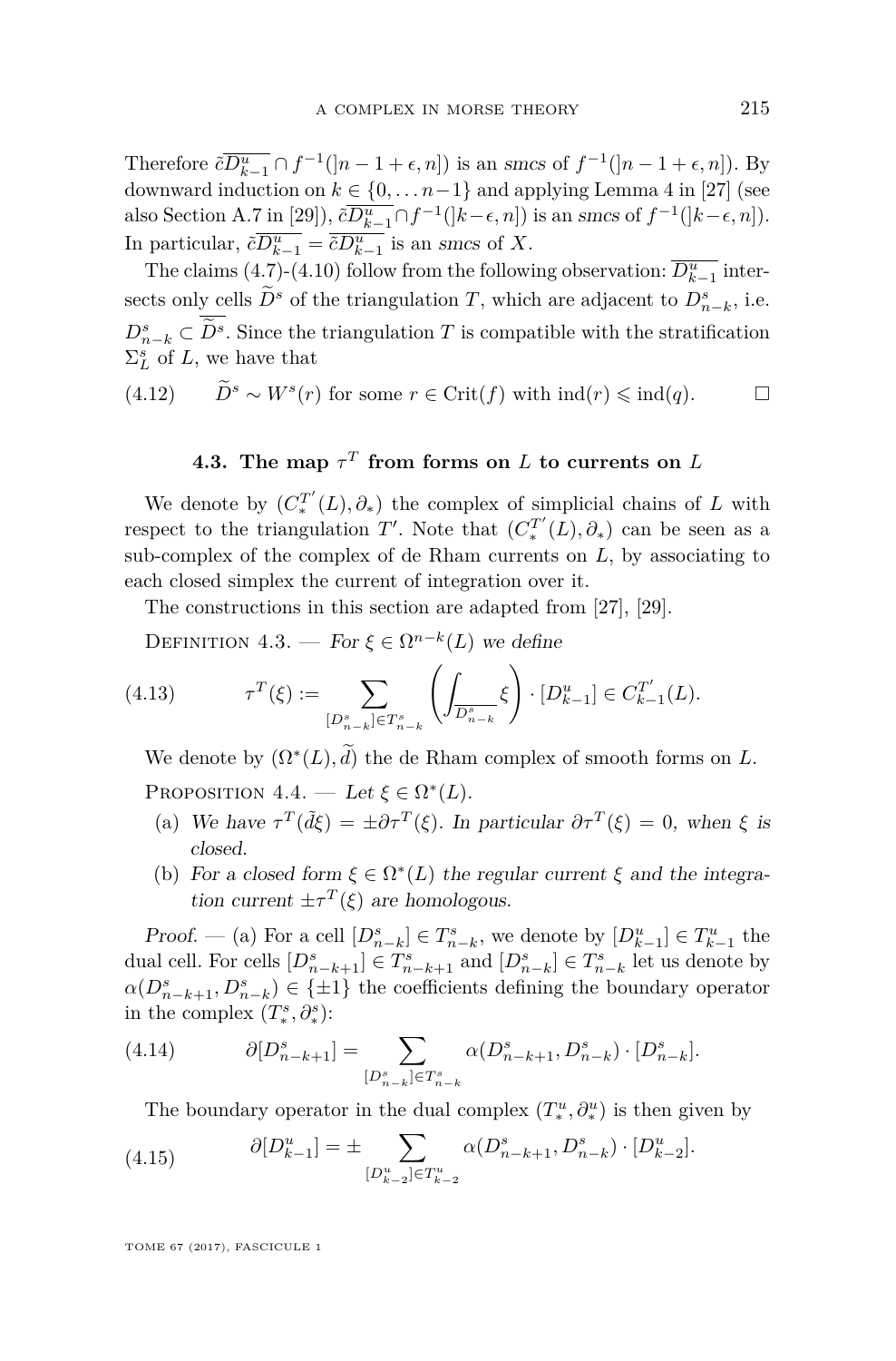Therefore:

$$
\partial \tau^{T}(\xi) = \sum_{[D_{n-k}^{s}] \in T_{n-k}^{s}} \left( \int_{\overline{D_{n-k}^{s}}} \xi \right) \cdot \partial [D_{k-1}^{u}]
$$
\n
$$
(4.16) \qquad \qquad = \pm \sum_{[D_{n-k+1}^{s}] \in T_{n-k+1}^{s}} \left( \int_{\partial [D_{n-k+1}^{s}]} \xi \right) \cdot [D_{k-2}^{u}]
$$
\n
$$
= \pm \sum_{[D_{n-k+1}^{s}] \in T_{n-k+1}^{s}} \left( \int_{\overline{D_{n-k+1}^{s}}} \tilde{d} \xi \right) \cdot [D_{k-2}^{u}] = \pm \tau^{T}(\tilde{d} \xi)
$$

(b) To proof the claim one can proceed exactly as in [\[29\]](#page-39-11), Proposition 6.6.4.

# <span id="page-20-1"></span>**5. A subcomplex of the intersection chain complex**

The aim of this section is to construct a subcomplex  $(D_*^u(f,g,\Xi,T),\partial_*)$ of the intersection chain complex, associated to the anti-radial standard Morse-Smale pair  $(f, g)$ , the set of representatives  $\Xi$  of the cohomologies of the link manifolds (see  $(1.3)$  and  $(1.4)$ ) and the compatible triangulations  $T$ of the link manifolds. The construction uses the refinement of the unstable cell decomposition done in Section [4.](#page-16-0)

The subcomplex  $(D^u_*(f, g, \Xi, T), \partial_*)$  will be used in Section [6](#page-23-0) to prove the first part of the Main Theorem.

# <span id="page-20-0"></span>**5.1.** Definition of the subcomplex  $(D^u_*(f, g, \Xi, T), \partial_*)$  of the **intersection chain complex**

The intersection homology of a singular space has been defined by Goresky and MacPherson in [\[16\]](#page-38-5) and [\[17\]](#page-38-6); we recall the definition (of simplicial intersection homology) for convenience of the reader (see [\[16\]](#page-38-5), see also [\[25\]](#page-38-7) Section 4.2): Let  $\widetilde{S}$  be a triangulation of *X* which is compatible with the stratification  $(X, \text{Sing}(X))$ . We denote by  $C_i^S(X)$  the space of simplicial *i*-chains in  $\widetilde{S}$  (with coefficients in  $\mathbb{R}$ ). A simplicial chain  $\sigma \in C_i^S(X)$ is allowed for the lower middle perversity *m* if

<span id="page-20-2"></span>(5.1) 
$$
\dim(\text{Sing}(X) \cap \sigma) \leq \dim \sigma - n + \left( \left\lfloor \frac{n}{2} \right\rfloor - 1 \right).
$$

By convention, we set dim  $\emptyset = -\infty$ . We denote by  $IC_i^S(X)$  the subspace of the space of simplicial *i*-chains in  $\widetilde{S}$ , consisting of allowable *i*-chains  $\sigma$ ,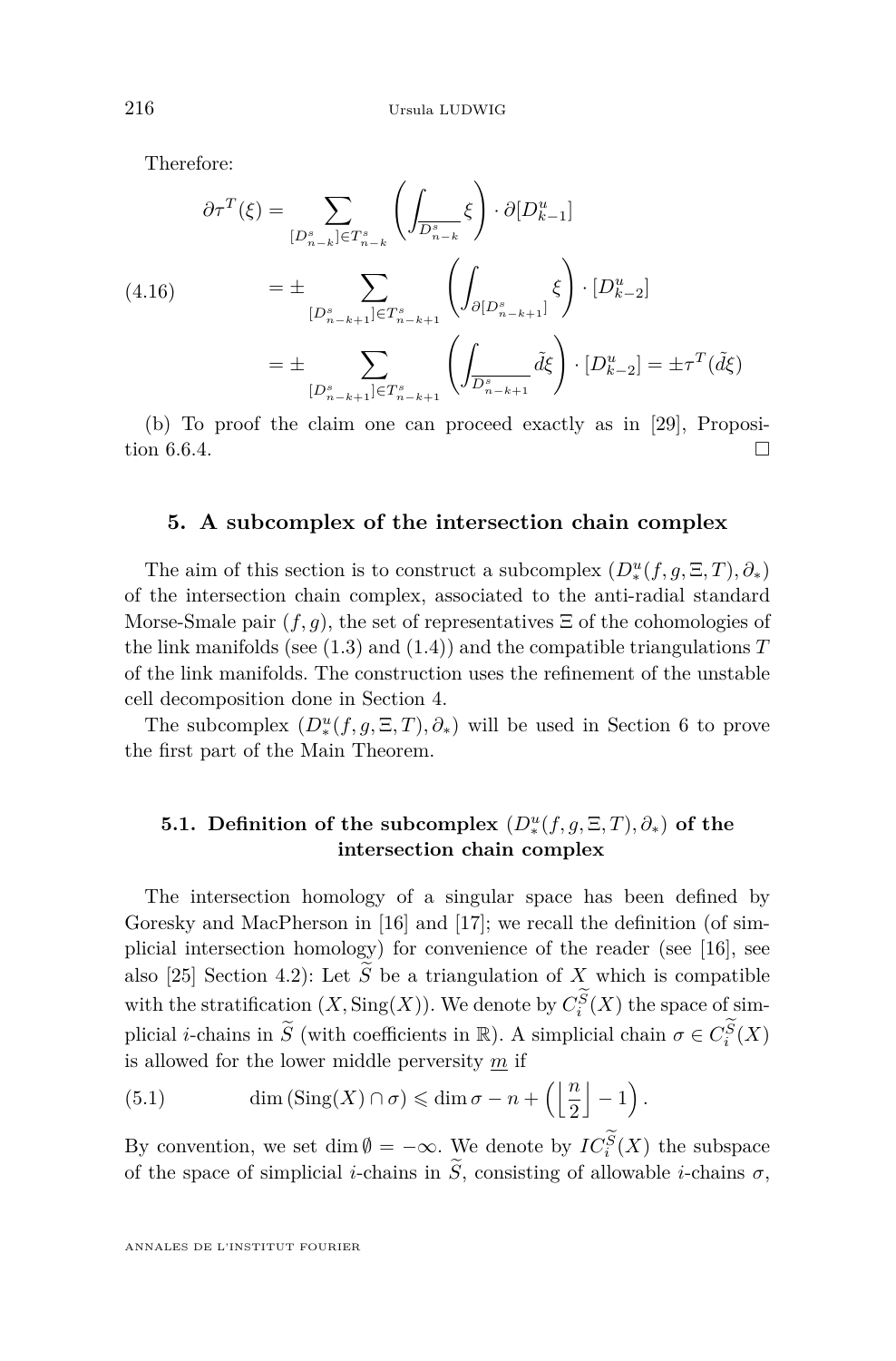such that  $\partial \sigma$  is an allowable  $(i-1)$ -chain. We denote by  $IC_i(X)$  the limit of  $IC_s^S(X)$  over all triangulations *S* of *X* compatible with the stratification  $(X, \text{Sing}(X))$ . The complex  $(IC_*(X), \partial_*)$  is the intersection chain complex of *X* with lower middle perversity *m*. Its homology is called the intersection homology with lower middle perversity *m*:

(5.2) 
$$
IH_*(X) := IH_*^m(X) := H_*\big((IC_*(X), \partial_*)\big).
$$

Since *X* has isolated singularities only, every triangulation  $\widetilde{S}$  compatible with the stratification  $(X, \text{Sing}(X))$  is flag-like. Hence, by a result in [\[18\]](#page-38-17), the natural map  $(IC_*^S(X), \partial_*) \longrightarrow (IC_*(X), \partial_*)$  is a quasi-isomorphism

(5.3) 
$$
H_*\big((IC_*^S(X),\partial_*)\big) \simeq IH_*(X).
$$

We have a decomposition of *X* given by all unstable cells of  $Crit(f)$ . As explained in Section [4,](#page-16-0) for each  $p \in Sing(X)$  we choose a triangulation  $T_p$  of the link  $L_p$ , compatible with the stable cell decomposition. As in Section [4](#page-16-0) we can then decompose  $W^u(p)$  into cones  $\tilde{c}D_p^u$ . Recall that by Proposition [3.4](#page-15-1) and Proposition [4.2](#page-18-3) the closures of all unstable cells and each cone  $\tilde{c}D_p^u$  is an smcs. Thus we get a decomposition of X into all unstable cells of  $\mathrm{Crit}(f_{sm})$ , all singular points in  $\mathrm{Sing}(X)$  and all interiors of the cones  $\tilde{c}D_p^u$ . This decomposition induces a stratification  $\Sigma$  of X, which gives *X* a structure of an smcs. Thus, by Proposition [2.5,](#page-11-1) *X* admits a triangulation *S* compatible with the stratification  $\Sigma$  of *X*. Note that *S* is therefore also compatible with the stratification  $(X, \text{Sing}(X))$  of X. We denote by  $(IC_*^S(X), \partial_*)$  the complex of intersection chains of *X* in *S*.

DEFINITION 5.1. — Let  $p \in Sing(X)$ . For  $\xi \in \Omega^{n-k}(L_p)$  we define

(5.4) 
$$
\tilde{c}\tau^{T_p}(\xi) := \sum_{[D^s_{p,n-k}] \in T^s_{p,n-k}} \left( \int_{\overline{D^s_{p,n-k}}} \xi \right) \cdot [\tilde{c}D^u_{p,k-1}] \in C^S_k(X).
$$

<span id="page-21-1"></span>LEMMA 5.2. — Let  $p \in \text{Sing}(X)$ . Let  $k \geqslant \frac{n}{2} + 1$  and  $\xi \in \Omega^{n-k}(L_p)$  a closed form. Then

(5.5) 
$$
\tilde{c}\tau^{T_p}(\xi) \in IC_k^S(X)
$$

with boundary

<span id="page-21-0"></span>
$$
(5.6) \quad \partial \tilde{c} \tau^{T_p}(\xi) = \sum_{q \in \text{Crit}_{k-1}(f_{sm})} \left( \int_{\overline{W^s(q)} \cap L_p} \xi \right) \cdot [W^u(q)] \in IC_{k-1}^S(X).
$$

Proof. — For simplicity we omit the subscript  $_p$  in the following. For  $k \geqslant \frac{n}{2} + 1$  the chain  $\tilde{c}\tau^{T}(\xi)$ , which contains the singular point of *X*, satisfies the allowability condition [\(5.1\)](#page-20-2) for lower middle perversity. Using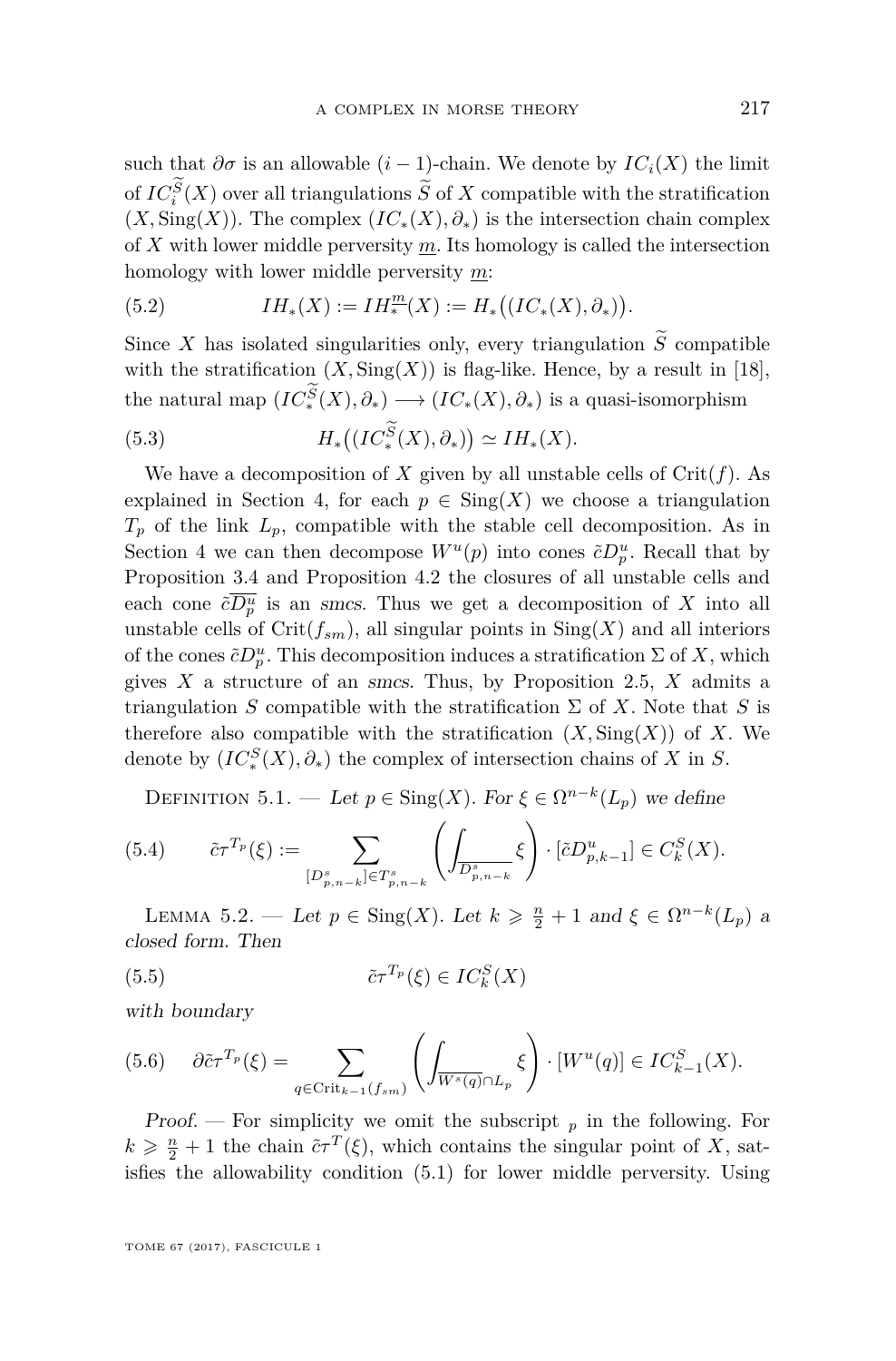Proposition [4.2](#page-18-3) and Proposition [4.4](#page-19-0) (a) we get

$$
\partial \tilde{c} \tau^{T}(\xi) = \sum_{q \in \text{Crit}_{k-1}(f_{sm})} \sum_{D_{n-k}^{s} \sim W^{s}(q)} \left( \int_{\overline{D_{n-k}^{s}}} \xi \right) \cdot [W^{u}(q)]
$$

$$
= \sum_{q \in \text{Crit}_{k-1}(f_{sm})} \left( \int_{\overline{W^{s}(q)} \cap L} \xi \right) \cdot [W^{u}(q)] \in C^{S}(X).
$$

Therefore  $\partial \tilde{\epsilon} \tau^T(\xi)$  is allowed, since it does not contain the singular point. We conclude that  $\tilde{c}\tau^T(\xi)$ ,  $\partial \tilde{c}\tau^T(\xi) \in IC_*^S(X)$ .

Let  $\Xi$  be the set of representatives of  $\oplus$  $p \in$ Sing $(X)$ ,<br>  $k \geqslant \frac{n}{2}+1$  $H^{n-k}(L_p)$  as defined

in [\(1.3\)](#page-3-0) and [\(1.4\)](#page-3-1).

DEFINITION/LEMMA 5.3. — We denote by  $(D^u_*(f, g, \Xi, T), \partial_*)$  the following subcomplex of  $(IC_*^S(X), \partial_*)$ :

$$
D_k^u = D_k^u(f, g, \Xi, T)
$$
  
\n
$$
:= \begin{cases} \bigoplus_{p \in \text{Crit}_k(f_{sm})} \mathbb{R} \cdot [W^u(p)] \oplus \bigoplus_{\substack{p \in \text{Sing}(X), \\ \xi_{p,l}^{n-k} \in \Xi_p^{n-k}}} \mathbb{R} \cdot [\tilde{c}\tau^T(\xi_{p,l}^{n-k})] & \text{if } k \geq \frac{n}{2} + 1, \\ \bigoplus_{p \in \text{Crit}_k(f_{sm})} \mathbb{R} \cdot [W^u(p)] & \text{if } k < \frac{n}{2} + 1. \end{cases}
$$

Proof. — From [\(5.6\)](#page-21-0) we have that  $\partial \tilde{c} \tau^T (\xi_{p,l}^{n-k}) \in D_{k-1}^u(f, g, \Xi, T)$ . More-over, by Lemma [5.2,](#page-21-1) all chains in  $D_k^u(f, g, \Xi, T)$  are intersection chains in  $IC^S_k$ (*X*).

# **5.2.** Dependence of the subcomplex  $(D_*^u(f, g, \Xi, T), \partial_*)$  on the **choice of representatives** Ξ **and on the choice of the compatible triangulation** *T*

PROPOSITION 5.4. — Let  $k \geq \frac{n}{2} + 1$ . Let  $\xi, \xi' \in \Omega^{n-k}(L)$  be two closed forms representing the same cohomology class  $[\xi] = [\xi'] \in H^{n-k}(L)$ , i.e. for some form  $\alpha \in \Omega^{n-k-1}(L)$ :

$$
\xi' = \xi + d\alpha.
$$

Then we have

<span id="page-22-0"></span>
$$
(5.9) \tilde{c}\tau^T(\xi') = \tilde{c}\tau^T(\xi) \pm \partial \tilde{c}\tau^T(\alpha) \pm \left(\sum_{r \in \text{Crit}_k(f_{sm})} \left(\int_{W^s(r) \cap L} \alpha\right) \cdot [W^u(r)]\right)
$$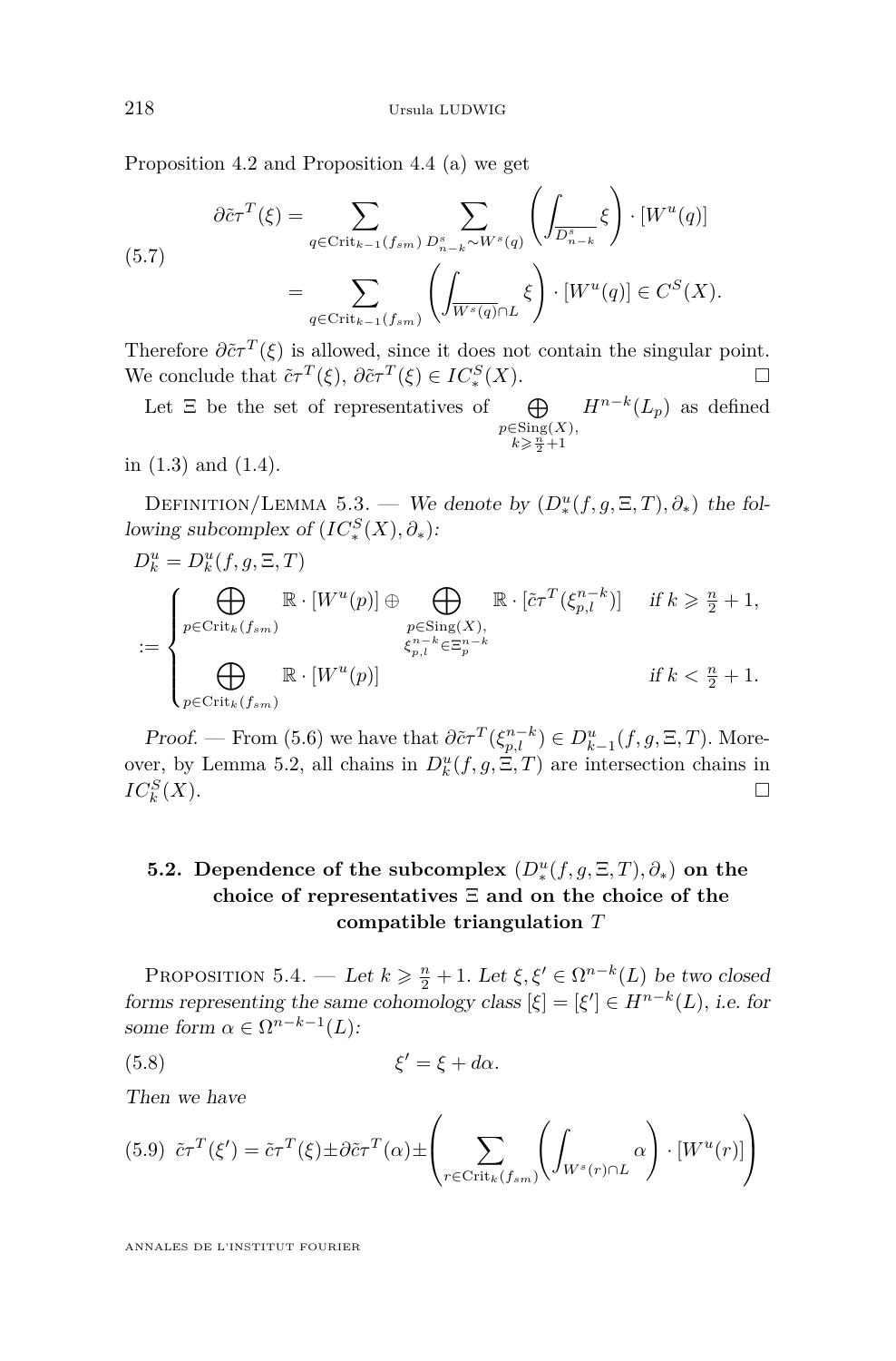and

<span id="page-23-1"></span>
$$
(5.10) \quad \partial \tilde{c} \tau^T(\xi') = \partial \tilde{c} \tau^T(\xi) \pm \partial \left( \sum_{r \in \text{Crit}_k(f_{sm})} \left( \int_{W^s(r) \cap L} \alpha \right) \cdot [W^u(r)] \right).
$$

Proof. — The claim in [\(5.9\)](#page-22-0) follows using Proposition [4.2](#page-18-3) and Proposition [4.4](#page-19-0) and arguing as in Lemma [5.2.](#page-21-1) The claim in [\(5.10\)](#page-23-1) is a direct consequence of  $(5.9)$ .

<span id="page-23-2"></span>PROPOSITION 5.5. — Let *T* and  $\widetilde{T}$  be two triangulations of *L* compatible with the stratification  $\Sigma_L^s$ . Let  $k \geq \frac{n}{2} + 1$  and let  $\xi \in \Omega^{n-k}(L)$  be a closed form. Then

(5.11) 
$$
\tilde{c}\tau^T(\xi) - \tilde{c}\tau^{\widetilde{T}}(\xi) \in \partial (IC_*(X)).
$$

Proof. — Note that, by Proposition [4.4](#page-19-0) the regular current  $\xi$  (in *L*) is homologous to both integration currents  $\tau^T(\xi)$  and  $\tau^T(\xi)$ . We deduce that  $[\tau^T(\xi)] = [\tau^T(\xi)] \in H_*(L)$ , i.e. for some *k*-chain  $\sigma$  in *L*,

(5.12) 
$$
\tau^T(\xi) - \tau^{\widetilde{T}}(\xi) = \partial \sigma.
$$

The chain  $\sigma$  can be moved to be transverse to all cells  $W^s(q)$ ,  $q \in \text{Crit}(f_{sm})$ . Set

(5.13) 
$$
\tilde{c}\sigma := \{\Phi_t(x) \mid x \in \sigma, t \in \overline{\mathbb{R}}\}.
$$

Since by [\(5.6\)](#page-21-0) we have  $\partial(\tilde{c}\tau^T(\xi)) = \partial(\tilde{c}\tau^T(\xi))$ , we get

(5.14) 
$$
\partial \tilde{c} \sigma = \tilde{c} \tau^T(\xi) - \tilde{c} \tau^T(\xi) \in IC_k(X).
$$

Note that

(5.15) 
$$
\dim(\tilde{c}\sigma) = k + 1 \geqslant \frac{n}{2} + 2,
$$

and therefore  $\tilde{c}\sigma \in IC_{k+1}(X)$ . This proves the claim.

### <span id="page-23-0"></span>**6. The geometric complex. Main Theorem (first part)**

Section [6.1](#page-24-0) and Section [6.2](#page-25-1) give a proof of the first part of the Main Theorem.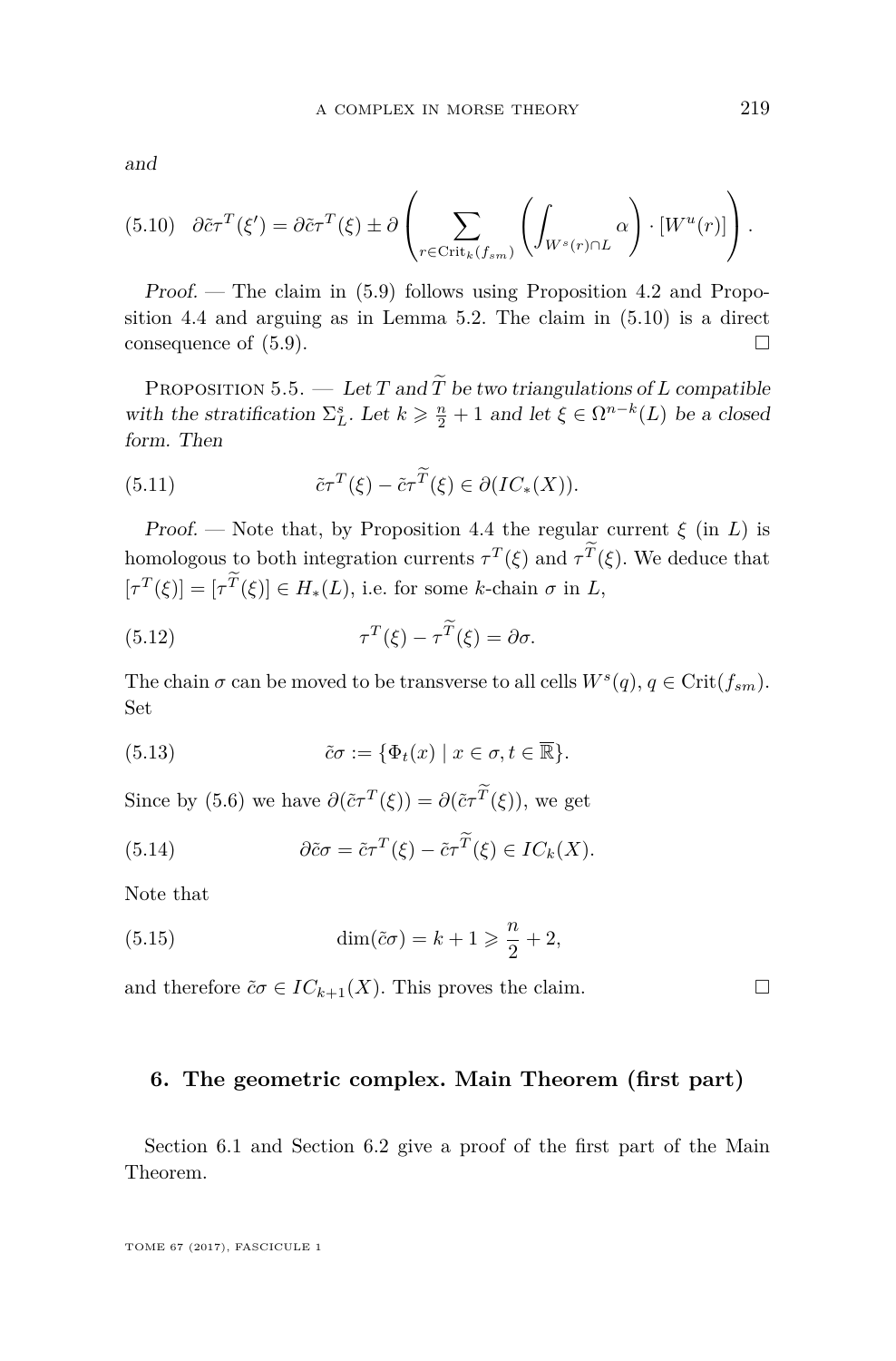# <span id="page-24-0"></span>**6.1. Well-definedness of the abstract geometric complex**  $(C^u_*(f, g, \Xi), \partial_*)$

We denote by  $(C^u_*(f, g, \Xi), \partial_*)$  the complex defined in the introduction.

LEMMA 6.1. — The boundary operator  $\partial_*$  is well-defined and  $\partial_*^2 = 0$ .

Proof. — Let us denote by  $i_{\epsilon}: L_{p,\epsilon} = L_p \times {\epsilon} \rightarrow X$  the inclusion and by  $\pi$  :  $cL_p \setminus \{0\} \simeq (0,\infty) \times L_p \to L_p$  the projection. By abuse of notation we will denote the pull-back  $\pi^* \xi \in \Omega^* (cL_p \setminus \{p\})$  of a form  $\xi \in \Omega^* (L_p)$  still by *ξ*.

Recall first that for  $q \in \text{Crit}_{k-1}(f_{sm})$  by Proposition [3.4](#page-15-1) and Proposi-tion [2.3,](#page-10-1)  $\overline{W}^s(q) \cap L$  is an smcs of *L* of dimension  $m - (k - 1) = n - k$ . By A.2 and A.3 of [\[29\]](#page-39-11) integration of smooth forms on an smcs is well-defined. Therefore the integral

<span id="page-24-1"></span>(6.1) 
$$
\int_{\overline{W^s(q)} \cap L_p} \xi := \int_{\overline{W^s(q)} \cap L_{p,\epsilon}} i_{\epsilon}^* \pi^* \xi
$$

is well-defined. Using Stokes' theorem, one sees that the right hand side of [\(6.1\)](#page-24-1) does not depend on  $\epsilon > 0$  chosen small enough.

We now prove that  $\partial^2_* = 0$ . By the anti-radiality of *f*, the fact that  $\partial^2[W^u(p)] = 0$  for  $p \in \text{Crit}(f_{sm})$  can be proved using smooth Morse theory.

In the following, we write simply  $\xi$  for  $\xi_{p,l}^{n-k} \in \Xi$ . Using Corollary [3.6](#page-15-2) (for the last equality in  $(6.2)$  we have:

<span id="page-24-2"></span>
$$
\partial^2[\xi] = \partial \left( \sum_{q \in \text{Crit}_{k-1}(f_{sm})} \left( \int_{\overline{W}^s(q) \cap L} \xi \right) \cdot [W^u(q)] \right)
$$
  
\n
$$
= \sum_{q \in \text{Crit}_{k-1}(f_{sm})} \left( \int_{\overline{W}^s(q) \cap L} \xi \right) \cdot \partial [W^u(q)]
$$
  
\n(6.2)  
\n
$$
= \sum_{q \in \text{Crit}_{k-1}(f_{sm})} \left( \int_{\overline{W}^s(q) \cap L} \xi \right) \sum_{r \in \text{Crit}_{k-2}(f_{sm})} n(q,r) \cdot [W^u(r)]
$$
  
\n
$$
= \sum_{r \in \text{Crit}_{k-2}(f_{sm})} \left( \int_{\sum_{q \in \text{Crit}_{k-1}(f_{sm})} n(q,r) \cdot [W^s(q) \cap L]} \xi \right) [W^u(r)]
$$
  
\n
$$
= \pm \sum_{r \in \text{Crit}_{k-2}(f_{sm})} \left( \int_{\partial [W^s(r) \cap L]} \xi \right) [W^u(r)].
$$

Using Stokes' formula we get from  $(6.2)$  that  $\partial^2[\xi] = 0$ .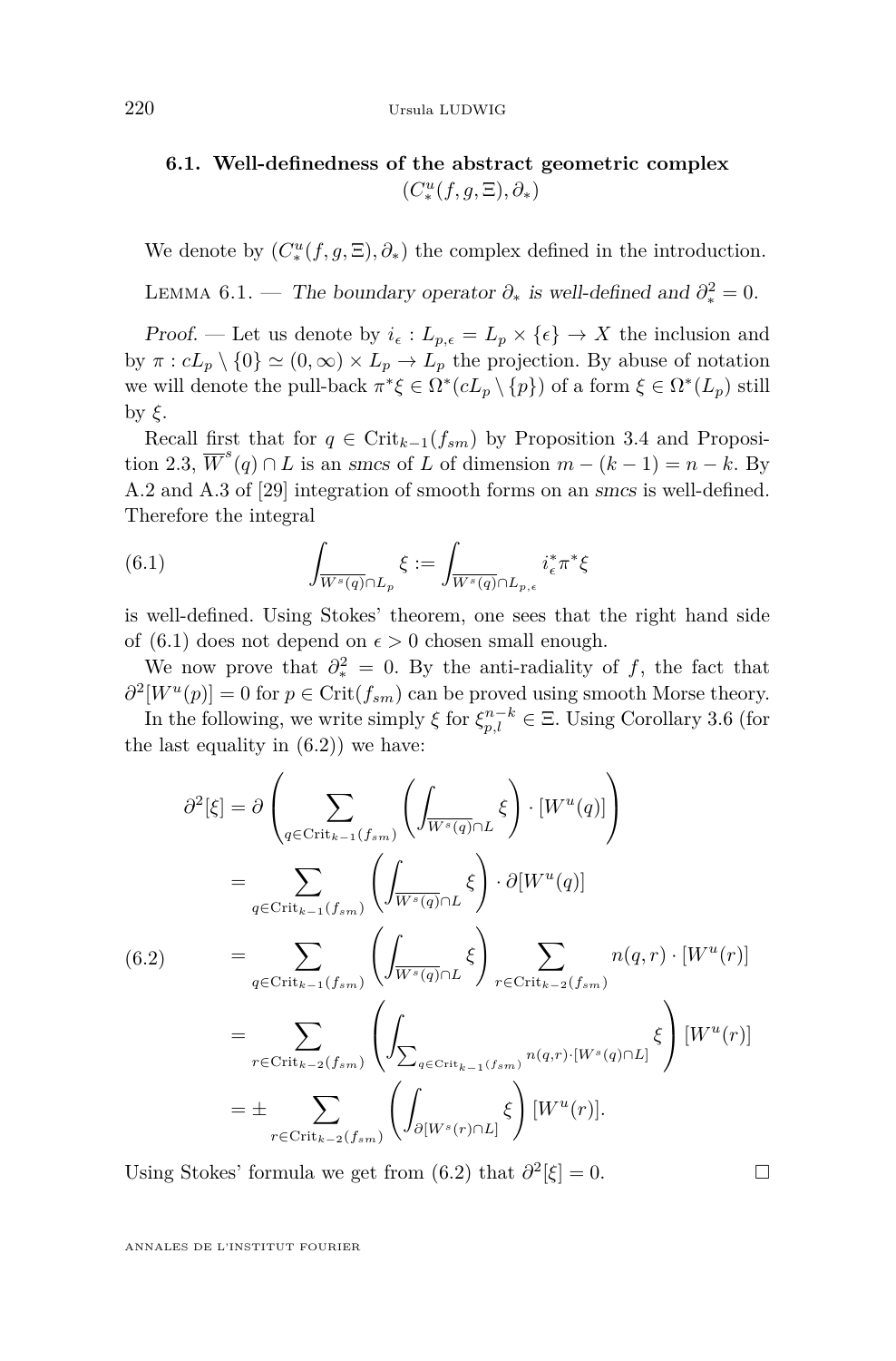# <span id="page-25-1"></span>**6.2. Embedding of the geometric complex into the intersection chain complex. Proof of the isomorphism** [\(1.7\)](#page-4-2) **of the Main Theorem**

By  $(1.6)$  and  $(5.6)$  the map

(6.3) 
$$
(C_*^u(f,g,\Xi),\partial_*) \longrightarrow (D_*^u(f,g,\Xi,T),\partial_*)
$$

defined by

(6.4) 
$$
W^{u}(p) \rightarrow W^{u}(p), p \in \text{Crit}(f_{sm})
$$

$$
\xi \rightarrow \tilde{c}\tau(\xi), \xi \in \Xi,
$$

is a well-defined isomorphism of chain complexes between the complex  $(C^u_*(f, g, \Xi), \partial_*)$  and the complex  $(D^u_*(f, g, \Xi, T), \partial_*)$ *.* By composition with the natural map

$$
(6.5) \qquad (D^u_*(f,g,\Xi,T),\partial_*) \subset (IC^S_*(X),\partial_*) \longrightarrow (IC_*(X),\partial_*),
$$

we get a chain map

(6.6) 
$$
h_{(\Xi,T)} : (C^u_*(f,g,\Xi),\partial_*) \longrightarrow (IC_*(X),\partial_*).
$$

<span id="page-25-2"></span>The next theorem proves the isomorphism [\(1.7\)](#page-4-2) of the Main Theorem:

<span id="page-25-0"></span>THEOREM  $6.2.$  — The chain map  $(6.6)$  induces an isomorphism of homologies:

<span id="page-25-5"></span>(6.7) 
$$
H_*\big((C_*^u(f,g,\Xi),\partial_*)\big) \simeq IH_*(X).
$$

Proof. — Let us denote by  $(C^u_*(f_{sm}), \partial_*) \subset (C^u_*(f, g, \Xi), \partial_*)$  the subcomplex generated by all unstable cells of points in  $Crit(f_{sm})$ . From smooth Morse theory (see Theorem 7.4 in [\[33\]](#page-39-22)) we know that the homology of this complex computes canonically the absolute homology of the manifold with boundary *M* (see Definition [2.1\)](#page-8-0),

<span id="page-25-4"></span>(6.8) 
$$
H_*\big((C_*^u(f_{sm}),\partial_*)\big) \simeq H_*(M).
$$

Let  $p \in Sing(X)$ . Let us denote by  $IH_*(cL_p, L_p)$  the relative intersection homology with lower middle perversity of the cone *cLp*. Recall that the local calculation of intersection homology gives (see Section 2.4 in [\[17\]](#page-38-6), also Proposition 4.7.2 in [\[25\]](#page-38-7))

<span id="page-25-3"></span>(6.9) 
$$
IH_i(cL_p, L_p) = \begin{cases} H_{i-1}(L_p) & \text{for } i \geq \frac{n}{2} + 1, \\ 0 & \text{otherwise.} \end{cases}
$$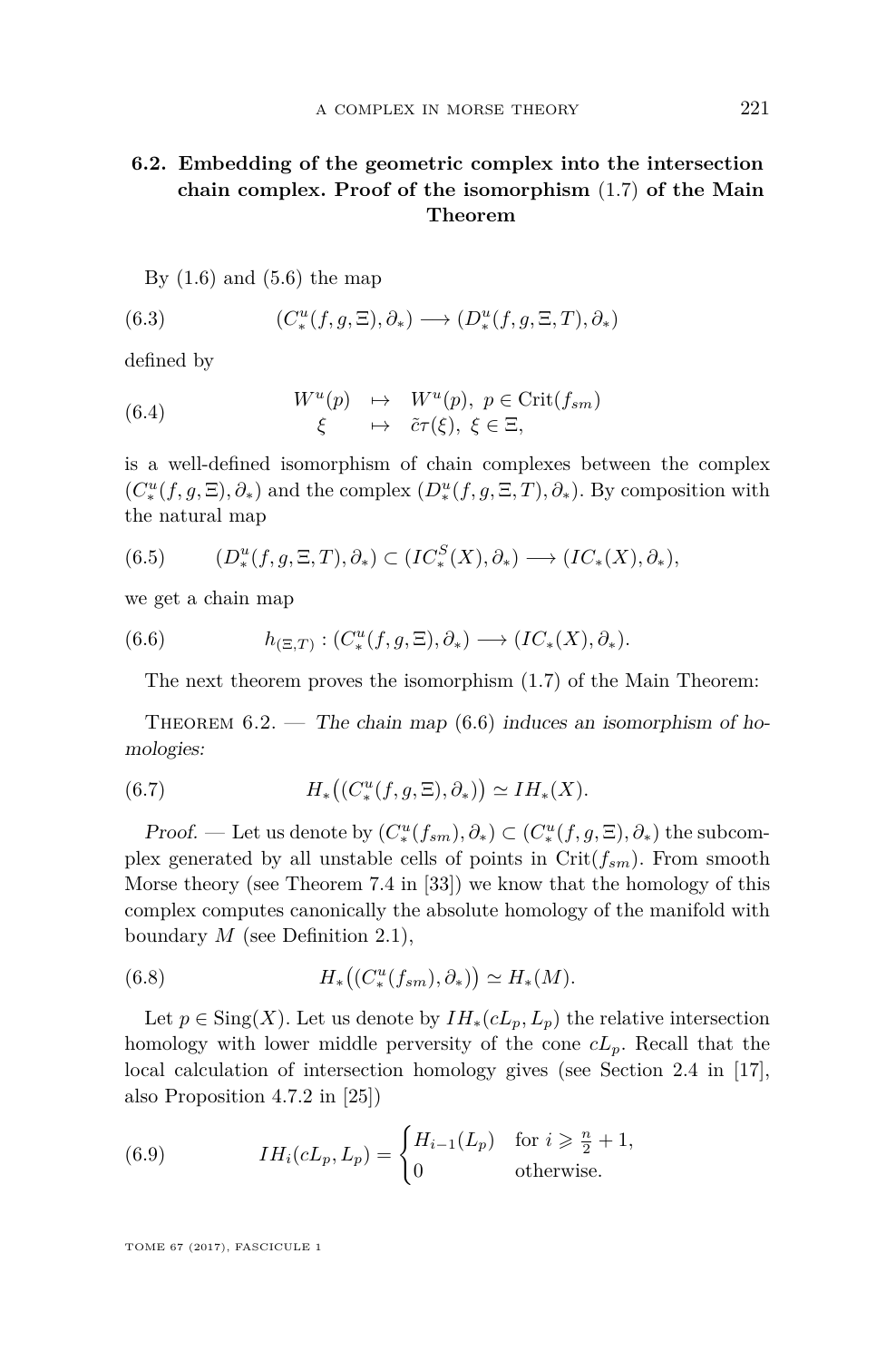The quotient complex  $((C^u(f, g, \Xi)/C^u(f_{sm}))_*, \partial_*)$  has boundary operator *∂*<sup>∗</sup> = 0 and we have using de Rham's Theorem and Poincaré Duality on the link:

(6.10)

<span id="page-26-0"></span>
$$
H_i\left(\left(\left(\frac{C^u(f,g,\Xi)}{C^u(f_{sm})}\right)_*,\partial_*\right)\right) = \begin{cases} \bigoplus_{p\in\text{Sing}(X)} H_{dR}^{n-i}(L_p) & \text{for } i \geq \frac{n}{2}+1, \\ 0 & \text{otherwise,} \end{cases}
$$

$$
= \begin{cases} \bigoplus_{p\in\text{Sing}(X)} H_{i-1}(L_p) & \text{for } i \geq \frac{n}{2}+1, \\ 0 & \text{otherwise.} \end{cases}
$$

<span id="page-26-1"></span>Therefore, by  $(6.9)$  and  $(6.10)$  we get

(6.11) 
$$
H_*\big((C^u(f,g,\Xi)/C^u(f_{sm})_*,\partial_*)\big) \simeq \bigoplus_{p \in \text{Sing}(X)} IH_*(cL_p,L_p).
$$

We have a commutative diagram of chain complexes, with exact rows (6.12)

<span id="page-26-2"></span>
$$
0 \to (C^u_*(f_{sm}), \partial_*) \longrightarrow (C^u_*(f, g, \Xi), \partial_*) \longrightarrow (C^u_*(f, g, \Xi)/C^u_*(f_{sm}), \partial_*) \to 0
$$
  
\n
$$
\downarrow \qquad \qquad \downarrow \qquad \qquad \downarrow \qquad \qquad \downarrow \qquad \qquad \downarrow \qquad \qquad \downarrow \qquad \qquad \downarrow \qquad \qquad \downarrow \qquad \qquad \downarrow \qquad \qquad \downarrow \qquad \qquad \downarrow \qquad \qquad \downarrow \qquad \qquad \downarrow \qquad \qquad \downarrow \qquad \qquad \downarrow \qquad \qquad \downarrow \qquad \qquad \downarrow
$$
  
\n
$$
0 \to (C^*_*(M), \partial_*) \longrightarrow (IC^*(X), \partial_*) \longrightarrow (IC^*(X, M), \partial_*) \to 0.
$$

From [\(6.8\)](#page-25-4) and [\(6.11\)](#page-26-1) we deduce that the maps  $\iota_M$  resp.  $h_{cL,L,\Xi,T}$  are quasi-isomorphisms. Using the long exact homology sequences associated to the short exact sequences in [\(6.12\)](#page-26-2) and the 5-Lemma we deduce the isomorphism  $(6.7)$ .

# **6.3. The pairing with** L 2 **-cohomology**

The conical Riemannian metric  $g$  on  $X$  induces an  $L^2$ -metric on forms on  $X_{sm}$ . We denote by  $(\mathcal{C}^{\infty}, d)$  the complex of smooth L<sup>2</sup>-forms on  $X_{sm}$ , i.e.

(6.13) 
$$
\mathcal{C}^{\infty,i} = \{ \omega \in \Omega^i(X_{sm}) \mid \omega \in \mathcal{L}^2, d\omega \in \mathcal{L}^2 \}.
$$

The cohomology of the complex of  $L^2$ -forms is the so-called  $L^2$ -cohomology of *X*, first introduced by Cheeger [\[10\]](#page-38-18):

(6.14) 
$$
H_{(2)}^{*}(X) := H^{*}((\mathcal{C}^{\infty}, d)).
$$

By the result of Cheeger-Goresky-MacPherson [\[11\]](#page-38-19), for spaces with isolated conical singularities, the integration map

<span id="page-26-3"></span>(6.15) 
$$
\int : (IC_*(X), \partial_*) \times (C^{\infty}, d) \longrightarrow \mathbb{R}
$$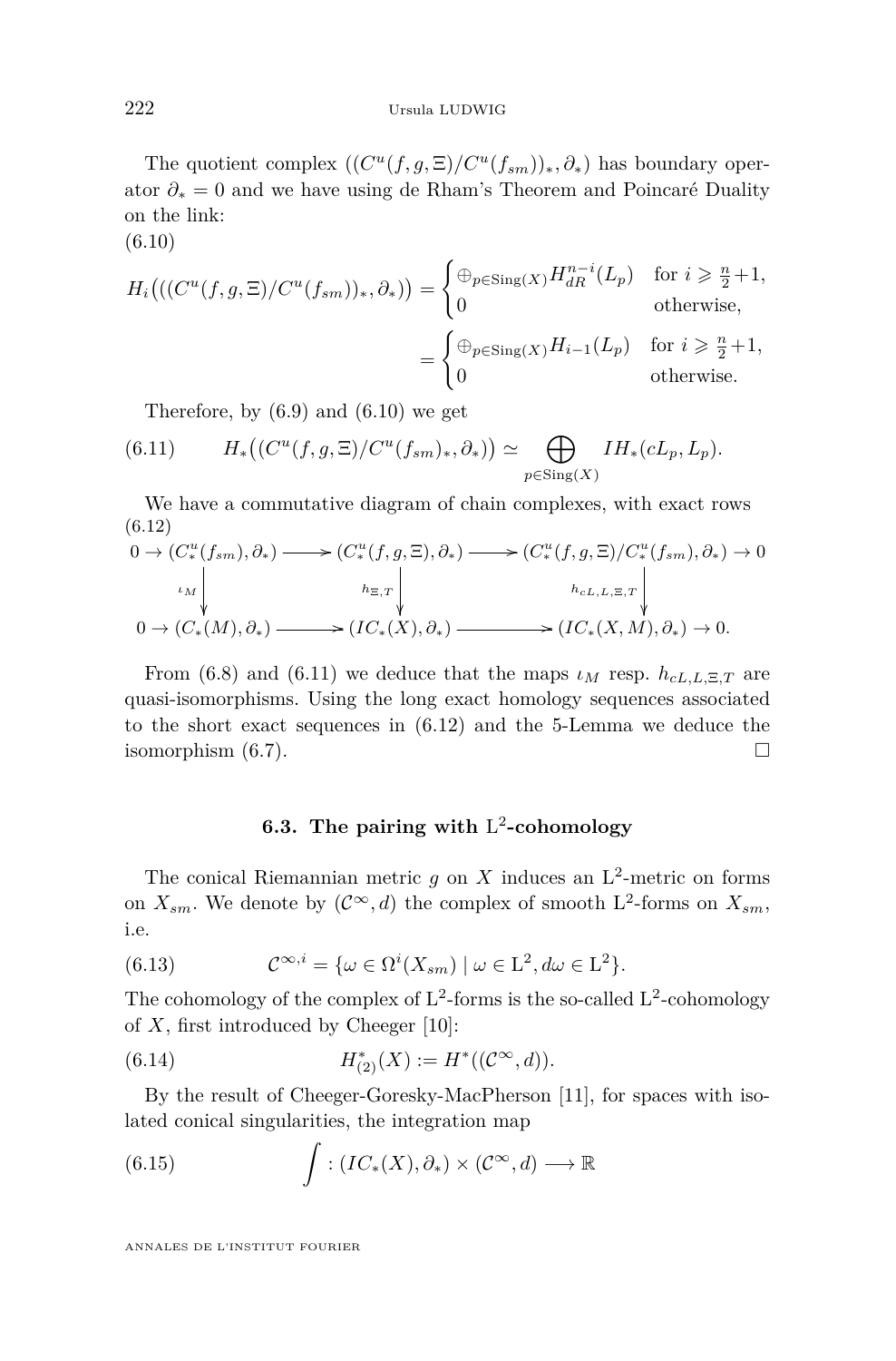induces an isomorphism between intersection cohomology with lower middle perversity and  $L^2$ -cohomology.

The integration map [\(6.15\)](#page-26-3) induces a pairing

(6.16) 
$$
P_{(\Xi,T)} = \int \circ (h_{\Xi,T}, \mathrm{id}) : (C^u_*(f,g,\Xi), \partial_*) \times (C^\infty, d) \longrightarrow \mathbb{R}.
$$

THEOREM  $6.3.$  — The restriction of the integration map

(6.17) 
$$
P_{(\Xi,T)} : (C^u(f,g,\Xi),\partial) \times (C^{\infty},d) \longrightarrow \mathbb{R}
$$

to closed L 2 -forms does not depend on the choice of the triangulation *T* of the links of points in  $\text{Sing}(X)$  used in the construction of  $h_{\Xi,T}$ . The isomorphism induced from integration

(6.18) 
$$
H_{(2)}^{*}(X) \simeq H^{*}\big(\text{Hom}\big(C_{*}^{u}(f,g,\Xi),\partial_{*}\big)\big),
$$

is the canonical isomorphism between intersection cohomology and  $L^2$ cohomology.

Proof. — Let *T* and  $\widetilde{T}$  be two triangulations of *L* compatible with the stratification  $\Sigma_L^s$ . Let  $k \geq \frac{n}{2} + 1$  and  $\xi \in \Omega^{n-k}(L) \cap \Xi$  a closed form. Then from Proposition [5.5](#page-23-2) and Stokes' theorem we get that  $P_{(\Xi,T)}(\xi,\omega) =$  $P_{(\Xi,\widetilde{T})}(\xi,\omega).$ (*ξ, ω*).

# <span id="page-27-0"></span>**7. Homotopy. Main Theorem (second part)**

# **7.1.** Radial Morse function on  $X \times S^1$

The space  $\tilde{X} := X \times S^1$  is a stratified space of dimension  $n + 1$ , with two strata: the singular 1-dimensional stratum  $\hat{X}_{(1)} = \text{Sing}(X) \times S^1$  and the top stratum  $\overline{X}_{(n+1)} = (X \setminus \text{Sing}(X)) \times S^1 = \overline{X} \setminus \overline{X}_{(1)}.$ 

Let  $(f^{\alpha}, g^{\alpha})$  and  $(f^{\beta}, g^{\beta})$  be two anti-radial Morse-Smale pairs on X. Let us fix a homotopy  ${g_s}_{s \in [0,1]}$  of conical Riemannian metrics on X: For  $p \in Sing(X)$  there exists an open neighbourhood  $U(p)$  as well as a homotopy  ${g_{L_n,s}}$  of Riemannian metrics on the link manifold  $L_p$ , such that

(7.1) 
$$
g_{s|U(p)} = dr^2 + r^2 g_{L_p,s}.
$$

We also fix a homotopy  ${f_s}_{s \in [0,1]}$  of anti-radial Morse functions: For  $p \in$  $\text{Sing}(X)$ ,  $U(p)$  as above and  $s \in [0,1]$ , we have

(7.2) 
$$
f_{s|U(p)}(r) = f_s(p) - \frac{1}{2}r^2.
$$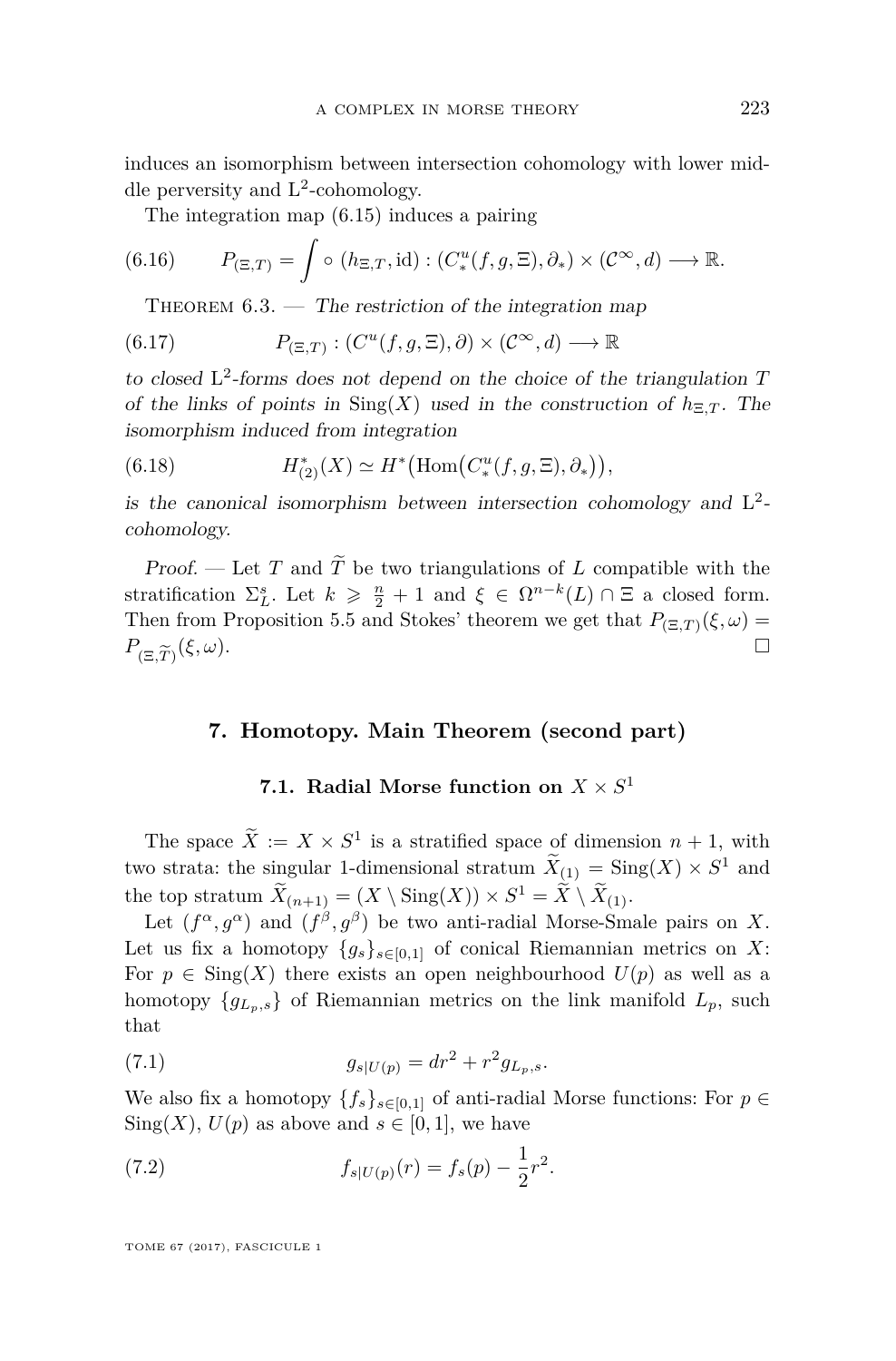We will moreover assume that the homotopies  $g_s$  and  $f_s$  are constant near the end points, i.e. that for some fixed  $\delta \in [0, 1/4]$  we have

(7.3) 
$$
(f_s, g_s) = (f^{\alpha}, g^{\alpha}) \text{ for } s \in [0, \delta],
$$

$$
(f_s, g_s) = (f^{\beta}, g^{\beta}) \text{ for } s \in [1 - \delta, 1].
$$

We parametrise the circle  $S^1$  by  $[-1, 1]$ , with the endpoints being identified.

PROPOSITION 7.1. — The function  $F = F_\kappa : X \times S^1 \to \mathbb{R}$  defined by

(7.4) 
$$
F(x,s) = \frac{\kappa}{2}(1 + \cos \pi s) + f_{|s|}(x)
$$

has the following properties:

- (a) The function *F* is continuous and strata-wise smooth.
- (b) For  $\kappa \gg 0$  the set of critical points of the restriction  $F_{|\widetilde{X}_{(n+1)}}$  is given by given by

(7.5) Crit(
$$
F_{|\widetilde{X}_{(n+1)}}
$$
) = (Crit $f_{sm}^{\alpha} \times \{0\}$ )  $\cup$  (Crit $f_{sm}^{\beta} \times \{1\}$ ).

All critical points of  $F_{|\widetilde{X}_{(n+1)}}$  are non-degenerate and have Morse<br>index index

(7.6) 
$$
ind_F(p, 0) = ind_{f^{\alpha}}(p) + 1
$$
 and  $ind_F(p, 1) = ind_{f^{\beta}}(p)$ .

(c) The set of critical points of the restriction  $F_{|\widetilde{X}_{(1)}} : \text{Sing}(X) \times S^1 \to \mathbb{R}$ <br>is precisely given by  $(\text{Sing}(X) \times \{0\}) \cup (\text{Sing}(X) \times \{1\})$ ; the points in is precisely given by  $(\text{Sing}(X) \times \{0\}) \cup (\text{Sing}(X) \times \{1\})$ ; the points in  $\text{Sing}(X) \times \{0\}$  are maxima, the points in  $\text{Sing}(X) \times \{1\}$  are minima.

Let  $g_{S^1}$  denote the standard metric on the circle. Set  $G := g_{x,|s|} + g_{S^1}$ , which is a Riemannian metric on  $X_{(n+1)}$ . The negative gradient vector field  $-\nabla_G F$  satisfies the following conditions:

<span id="page-28-0"></span>(i) Let  $p \in \text{Sing}(X)$ . In  $U(p) \times S^1$  the negative gradient vector field  $-\nabla_G F$  is of the form

(7.7) 
$$
r\frac{\partial}{\partial r} - \frac{\pi \kappa}{2}\sin \pi s \frac{\partial}{\partial s}.
$$

- (ii) The flow induced from  $-\nabla_G F$  is well defined for all times and yields a continuous, strata-preserving, strata-wise smooth map  $\widetilde{\Phi}$ :  $\mathbb{R} \times \overline{X} \to \overline{X}$ .
- (iii) The sets  $X \times \{0\}$  and  $X \times \{1\}$  are invariant under the flow  $\widetilde{\Phi}$ . The flow  $\widetilde{\Phi}$  restricted to  $X \times \{0\}$  coincides with the flow on X induced by  $(f^{\alpha}, g^{\alpha})$  and similarly for  $X \times \{1\}$  and  $(f^{\beta}, g^{\beta})$ .
- (iv) For  $\kappa$  chosen big enough, there are no flow lines from  $X \times \{1\}$  to  $X \times \{0\}.$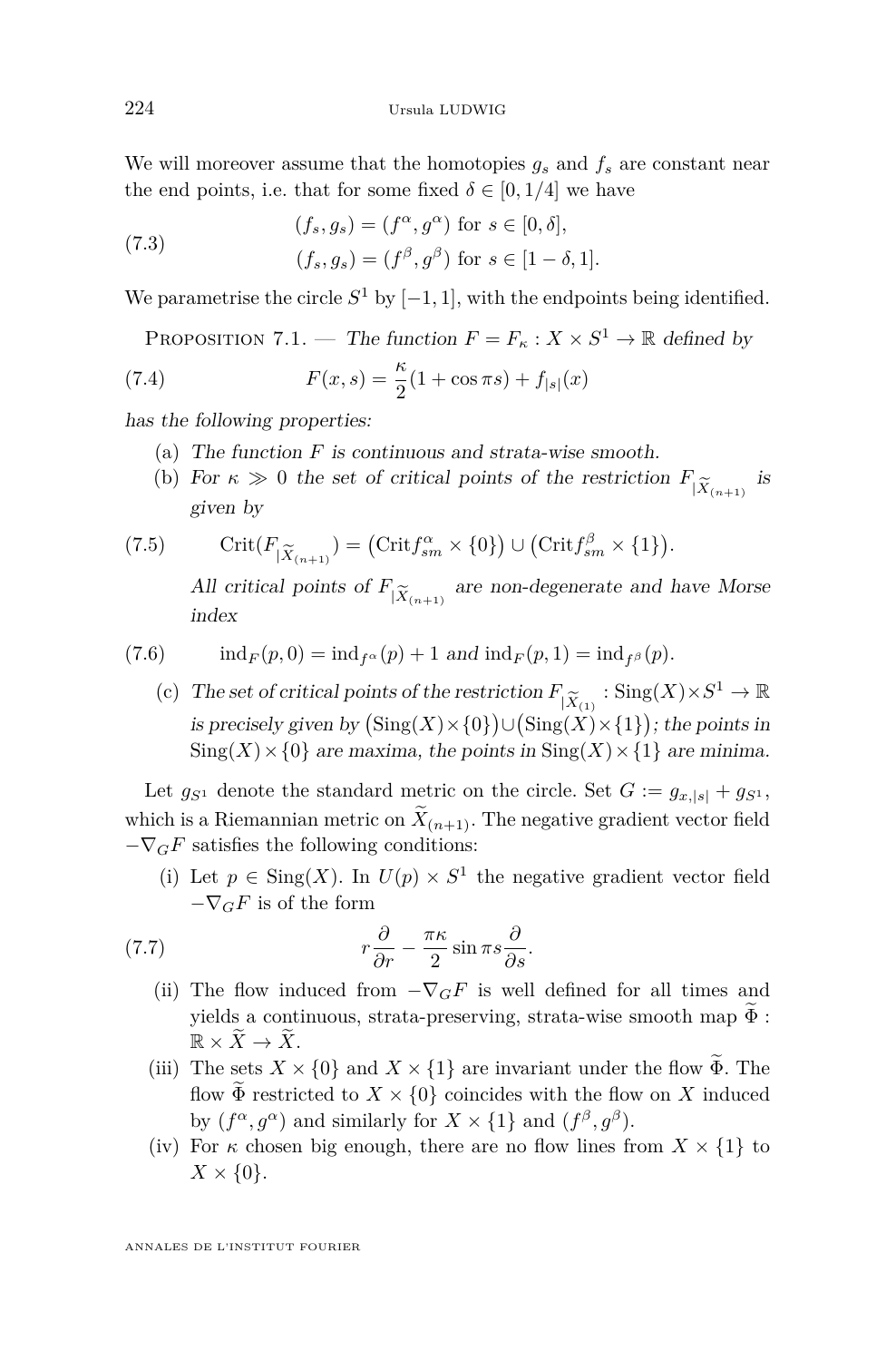(v) For  $p \in \text{Sing}(X)$  the point  $(p, 0)$  is a local maximum of F. The only trajectories ending in positive infinite time in  $(p, 1)$  are trajectories coming from  $(p, 0)$ .

Note that from [\(7.7\)](#page-28-0), one sees that the gradient  $-\nabla_G F$  is "tangential" to the singular stratum  $X_{(1)}$  and is "radial". For a point  $y \in \text{Crit}(F)$  we denote by  $\widetilde{W}^{s/u}(y)$  the stable resp. unstable set with respect to the flow  $\widetilde{\Phi}$ . For  $q \in \text{Crit}(f_{sm}^{\alpha})$ , we write  $W^{s/u}((q, 0)) := W^{s/u}(q, (f^{\alpha}, g^{\alpha}), X \times \{0\})$  for the stable/unstable manifold of  $q \in X \times \{0\}$  with respect to the negative gradient flow associated to the pair  $(f^{\alpha}, g^{\alpha})$  on  $X \times \{0\}$ . Similarly, for  $q \in \text{Crit}(f_{sm}^{\beta})$  and  $W^{s/u}((q, 1)) := W^{s/u}(q, (f^{\beta}, g^{\beta}), X \times \{1\})$ .

<span id="page-29-0"></span>PROPOSITION 7.2.

- (a) For  $y \in \text{Crit}(F_{|\widetilde{X}_{(n+1)}})$ , the stable set  $W^s(y)$  is a smooth submani-<br> $\mathcal{L} \widetilde{X}_{(n+1)}$  is a smooth submanifold of  $X_{(n+1)}$ . The unstable set  $W^u(y)$  is a smooth submanifold of *X*<sub>(*n*+1)</sub> and *W*<sup>*u*</sup>(*y*) ∩ *X*<sub>(1)</sub> = <u>Ø</u>.
- (b) For  $q \in \text{Crit}(f_{sm}^{\alpha})$  we have  $W^s((q, 0)) = W^s((q, 0)) \subset X \times \{0\}$ . For  $q \in \text{Crit}(f_{sm}^{\beta})$  we have  $W^u((q, 1)) = W^u((q, 1)) \subset X \times \{1\}.$
- (c) Let  $p \in Sing(X)$ . The stable sets of  $(p, 0)$  resp.  $(p, 1)$  are submanifolds of dimension 0 resp. 1 of  $X_{(1)}$ . The unstable sets are stratified spaces with two strata.

Proof. — As noted before  $-\nabla_G F$  is tangential and radial. One therefore gets the claim by adapting Proposition 5.1 and Proposition 5.2 in [\[31\]](#page-39-4) to the present situation.

Note that from Proposition [7.2](#page-29-0) one has that, for  $x, y \in \text{Crit}(F)$ , either  $W^u(x) \cap W^s(y) \subset X_{(1)}$  or  $W^u(x) \cap W^s(y) \subset X_{(n+1)}$ . We say that the pair  $(F, G)$  satisfies the Morse-Smale condition if the intersection  $\widetilde{W}^{u}(x) \cap \widetilde{W}^{s}(y)$ is transverse (in  $X_{(1)}$  resp. in  $X_{(n+1)}$ ). Applying the Morse theory for stratified spaces with tangential conditions developed in [\[31\]](#page-39-4) (more precisely, see the proof of Proposition 6.4 therein) one can prove that, after possibly perturbing, one can in addition to  $(i)-(v)$  assume:

(vi) The pair  $(F, G)$  satisfies the Morse-Smale condition.

Analogously to Proposition [3.4](#page-15-1) one can study the closure of the stable and unstable sets of critical points of *F*. In Proposition [7.3](#page-30-0) we will only give the result related to the closure of  $\overline{W}^s((q,1)), q \in \text{Crit}(f_{sm}^{\beta}),$  which will be needed in Lemma [7.4.](#page-31-0)

We orient the unstable cells of  $(F, G)$  as follows: For  $p \in \text{Crit}(f^{\beta})$ , the unstable cells  $\widetilde{W}^u((p,1)) = W^u((p,1)) \subset X \times \{1\}$  inherit orientations from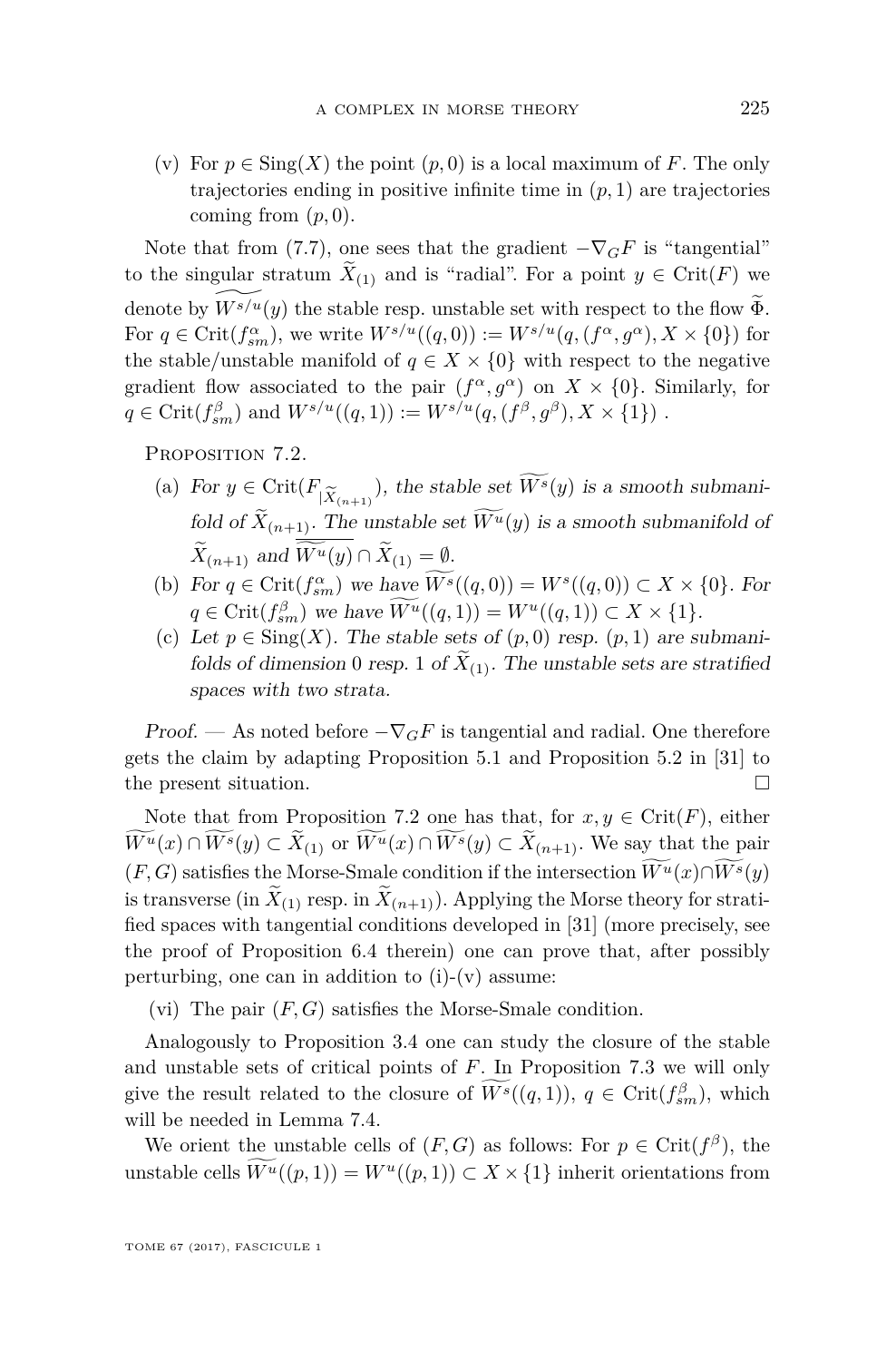the orientations of the unstable cells of  $(f^{\beta}, g^{\beta})$ . For  $p \in \text{Crit}(f^{\alpha})$ , we orient the unstable cells  $\overline{W}^{u}((p,0))$  by the orientation induced by  $\frac{\partial}{\partial s}$  followed by the orientation of the cell  $W^u(p,0)$ . We orient  $\overline{X}$  by  $\frac{\partial}{\partial s}$  followed by the orientation of *X*. All stable cells  $\widetilde{W}^s$  are oriented according to our convention explained in Section [3.2.](#page-13-1)

Let  $p \in \text{Sing}(X)$ . We will identify a tubular neighbourhood of  $\{p\} \times S^1$ *X* with  $c_{\epsilon}L_p \times S^1$  and its boundary with  $L_p \times S^1$ . By abuse of notation, for a form  $\xi \in \Omega^*(L_p)$ , we still denote by  $\xi$  the pull-back form  $\pi^*\xi \in \Omega^*(L_p \times S^1)$ , where  $\pi: L_p \times S^1 \to L_p$ . For  $r, q \in \mathrm{Crit}(f^\beta)$  with  $\mathrm{ind}_{f^\beta}(r) - \mathrm{ind}_{f^\beta}(q) = 1$ , we denote by  $n^{\beta}(r, q)$  the number of trajectories, counted with signs, between *r* and *q* for the flow associated to  $(f^{\beta}, g^{\beta})$  on  $X \simeq X \times \{1\}$ . Note that with our convention for the orientation of unstable cells, this is as well the number of trajectories, counted with signs, for the flow  $\Phi$  between the points  $(r, 1)$  and  $(q, 1)$ . For  $r \in \text{Crit}_{k-1}(f_{sm}^{\alpha})$  and  $q \in \text{Crit}_{k-1}(f_{sm}^{\beta})$  we denote by (7.8)

$$
\widetilde{n}(r,q) = \begin{cases}\n\text{number of trajectories of the flow } \widetilde{\Phi} \text{ between } (r,0) \text{ and } (q,1) \\
\text{which pass through } X \times \{1/2\} \text{ (counted with signs)}.\n\end{cases}
$$

<span id="page-30-0"></span>PROPOSITION 7.3. — Let the pair  $(F, G)$  be as constructed above, such that (i)-(vi) hold. Let  $q \in \text{Crit}_{k-1}(f_{sm}^{\beta})$ .

- (a) The closure of  $W^s((q, 1))$  is an smcs in  $X_{(n+1)}$ .
- (b) For  $p \in Sing(X)$ , the transverse intersection  $W^s((q, 1)) \cap (L_p \times S^1)$ is an smcs of  $L_p \times S^1$ . Moreover the boundary of  $W^s((q, 1)) \cap (L_p \times$  $[0, 1]$ ) is given by:

$$
\partial \left[ \widetilde{W^s}(q,1) \cap (L_p \times [0,1]) \right] =
$$
\n
$$
\pm \left( \sum_{r \in \text{Crit}_k(f_{sm}^{\beta})} n^{\beta}(r,q) \left[ \widetilde{W}^s(r,1) \cap (L_p \times [0,1]) \right] - \left[ W^s(q,1) \cap (L_p \times \{1\}) \right] + \sum_{r \in \text{Crit}_{k-1}(f_{sm}^{\alpha})} \widetilde{n}(r,q) \left[ \widetilde{W}^s(r,0) \cap (L_p \times \{0\}) \right] \right).
$$

<span id="page-30-1"></span>Proof. — The notation in the part (b) has to be understood in the sense of Remark [3.7.](#page-16-1) The proof is a direct generalisation of Proposition [3.4](#page-15-1) and Corollary [3.6.](#page-15-2)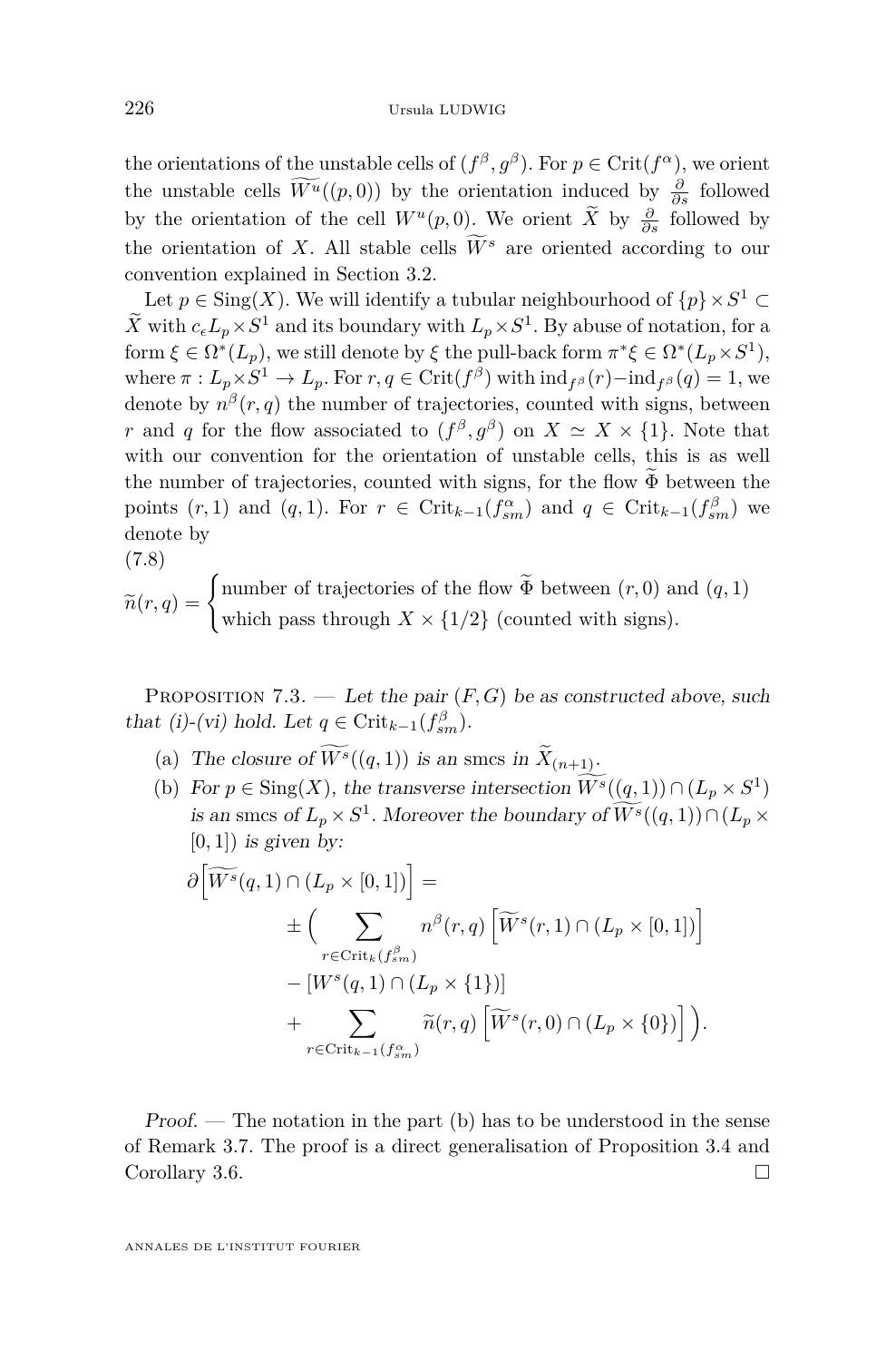#### **7.2. The geometric complex associated to** (*F, G*)

For  $p \in \text{Sing}(X)$  let  $\Xi_p^{n-k}$  be the set of representatives of  $H^{n-k}(L_p)$  as de-fined in [\(1.3\)](#page-3-0). As in [\(1.4\)](#page-3-1), set  $\Xi_p := \bigoplus_{k \geq \frac{n}{2}+1} \Xi_p^{n-k}$  and  $\Xi = \bigoplus_{p \in \text{Sing}(X)} \Xi_p$ .

Let us denote by  $(C^u_*(f^{\alpha}, g^{\alpha}, \Xi), \partial^{\alpha}_*)$  resp.  $(C^u_*(f^{\beta}, g^{\beta}, \Xi), \partial^{\beta}_*)$  the abstract geometric complex (as defined in the introduction) associated to the pair  $(f^{\alpha}, g^{\alpha})$  resp.  $(f^{\beta}, g^{\beta})$  and the set  $\Xi$ . In the next definition, for  $q \in \text{Crit}(f_{sm}^{\beta})$ , we will simply write [*q*] for the generator  $[W^u(q)]$ of  $(C^u_*(f^\beta, g^\beta, \Xi), \partial_*^\beta);$  similarly for  $q \in \text{Crit}(f_{sm}^\alpha)$  seen as generator of  $(C^u_*(f^{\alpha}, g^{\alpha}, \Xi), \partial^{\alpha}_*).$ 

<span id="page-31-0"></span>DEFINITION/LEMMA  $7.4.$  — The map

(7.9) 
$$
\Psi: (C^u_*(f^{\alpha}, g^{\alpha}, \Xi), \partial^{\alpha}_*) \longrightarrow (C^u_*(f^{\beta}, g^{\beta}, \Xi), \partial^{\beta}_*)
$$

defined by

$$
\xi_p \quad \mapsto \quad \xi_p \; - \sum_{q \in \text{Crit}_k(f_{sm}^{\beta})} \left( \int_{\widetilde{W}^s(q,1) \cap (L \times [0,1])} \xi \right) \cdot [q],
$$

for  $p \in \text{Sing}(X), \xi_p \in \Xi_p^{n-k}$ , and

$$
[r] \quad \mapsto \quad \sum_{q \in \text{Crit}_k(f_{sm}^{\beta})} \widetilde{n}(r,q) \cdot [q], \text{ for } r \in \text{Crit}(f_{sm}^{\alpha}).
$$

is a map of chain complexes.

Proof. — To show that the map  $\Psi$  is a map of chain complexes, we follow an idea from smooth Morse theory (see e.g. Section 4.2.1 in [\[49\]](#page-39-13)) and study a geometric complex associated to the Morse-Smale pair (*F, G*) and the set Ξ. In the following we will use two copies of  $\Xi$ , one for the Morse pair  $(f^{\alpha}, g^{\alpha})$ and one for the Morse pair  $(f^{\beta}, g^{\beta})$ . We denote these two copies by  $\Xi^{\alpha}$ and  $\Xi^{\beta}$  respectively. For  $\xi_p^{n-k} \in \Xi_p^{n-k}$ , we denote by  $\xi_p^{n-k,\alpha} \in \Xi_p^{n-k,\alpha}$  resp.  $\xi_p^{n-k,\beta} \in \Xi_p^{n-k,\beta}$  the two copies. In the next definition, we identify the point  $p \in \mathrm{Crit}(f^\beta)$  with  $(p, 1) \in \mathrm{Crit}(F)$ . We identify the point  $p \in \mathrm{Crit}(f^\alpha)$  with  $(p,0)$  ∈ Crit(*F*). We denote by  $(C_*(F, G, \Xi), \Delta_*)$  the following abstract complex:

(7.10) 
$$
C_k(F, G, \Xi) := C_{k-1}(f^{\alpha}, g^{\alpha}) \oplus C_k(f^{\beta}, g^{\beta}).
$$

The boundary operator  $\Delta_*$  is defined as:

(7.11) 
$$
\Delta_k = \begin{pmatrix} -\partial_{k-1}^{\alpha} & 0 \\ \Psi_{k-1} & \partial_k^{\beta} \end{pmatrix}.
$$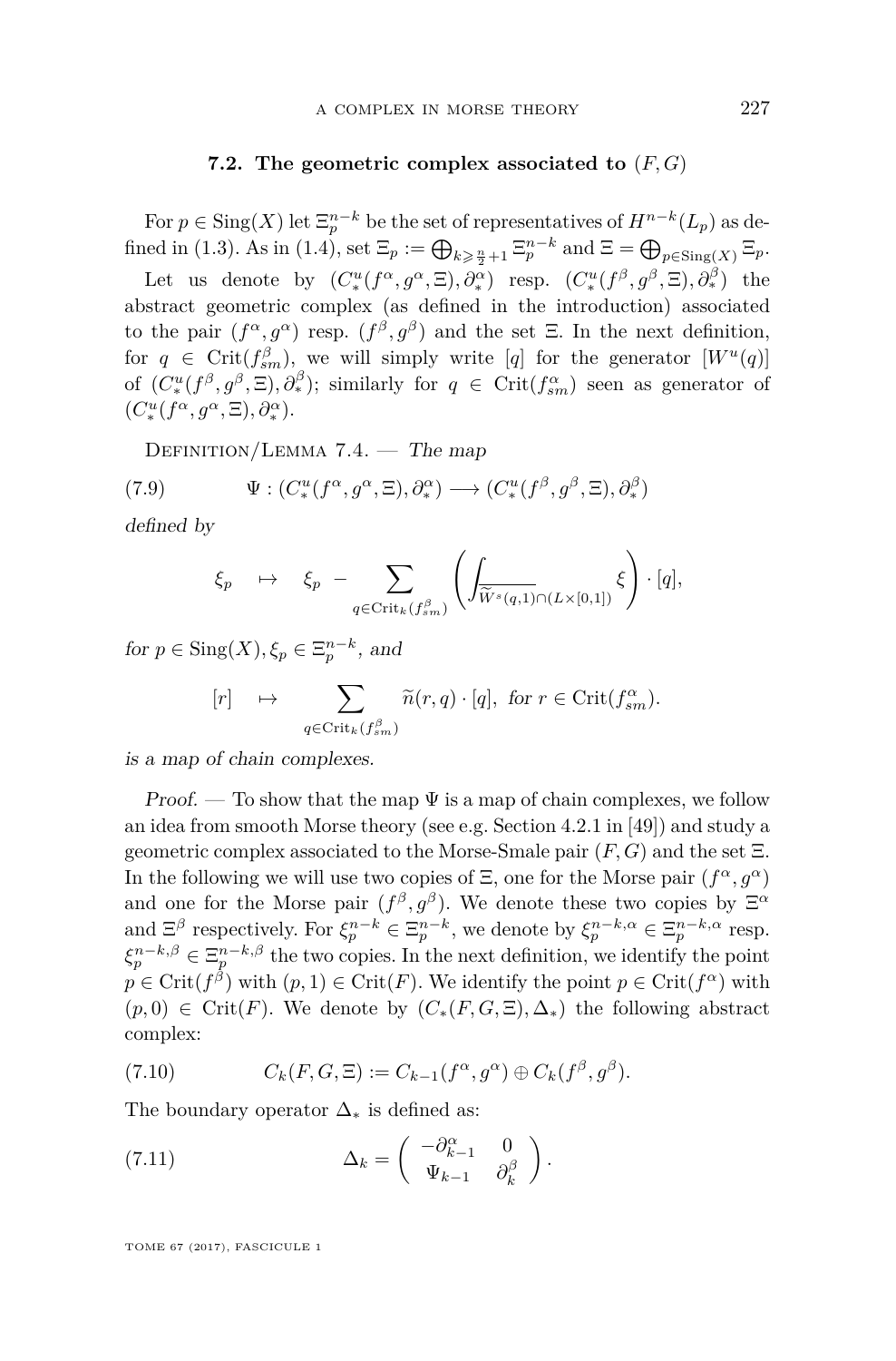Note that only "half" of the trajectories between  $(r, 0)$  and  $(q, 1)$ ,  $r \in$  $Crit(f^{\alpha})$ ,  $q \in Crit(f^{\beta})$ , are counted in the definition of the boundary operator  $\Delta_*$ .

By definition of the boundary operator  $\Delta_*$  and the fact that  $(\partial_*^{\alpha})^2 =$  $(\partial_{*}^{\beta})^2 = 0$ , one has the following equivalence

(7.12) 
$$
\Delta^2 = 0 \Longleftrightarrow -\Psi \partial^{\alpha} + \partial^{\beta} \Psi = 0.
$$

Again one can use smooth Morse theory (see e.g. [\[49\]](#page-39-13), Section 4.2.1) to prove that for  $y \in \text{Crit}(F_{|\widetilde{X}_{(n+1)}})$ :  $\Delta^2 y = 0$ . To show that for  $p \in \text{Sing}(X)$ <br>and  $\xi^{n-k,\alpha} \in \Xi^{n-k,\alpha}$ . and  $\xi_p^{n-k,\alpha} \in \Xi_p^{n-k,\alpha}$ :

(7.13) 
$$
\Delta^2 \xi^{\alpha} = \left(-\Psi \partial^{\alpha} + \partial^{\beta} \Psi\right) \xi^{\alpha} = 0,
$$

one uses the definition of  $\Psi$ ,  $\partial^{\alpha}$ ,  $\partial^{\beta}$  and part (b) of Proposition [7.3.](#page-30-0)  $\Box$ 

# **7.3. The canonical isomorphism for two anti-radial Morse-Smale**  $\mathbf{pairs}$   $(f^{\alpha}, g^{\alpha})$  and  $(f^{\beta}, g^{\beta})$

THEOREM 7.5. — Let  $(f^{\alpha}, g^{\alpha})$  and  $(f^{\beta}, g^{\beta})$  be anti-radial Morse-Smale pairs. Then there is a canonical isomorphism between the associated homologies

$$
(7.14) \t\Psi^{\beta\alpha}: H_*\big((C_*^u(f^\alpha,g^\alpha,\Xi),\partial_*^\alpha)\big) \to H_*\big((C_*^u(f^\beta,g^\beta,\Xi),\partial_*^\beta)\big).
$$

Moreover the following functorial relations are fulfilled for the family  $\{\Psi^{\alpha\beta} \mid (f^{\alpha}, g^{\alpha}), (f^{\beta}, g^{\beta}) \text{ anti-radial Morse-Smale pairs}\}.$ 

- $\;\;\mathbf{\Psi}_*^{\gamma\beta}\Psi_*^{\beta\alpha}=\Psi_*^{\gamma\alpha}$
- $\Psi_*^{\alpha\alpha} = \mathrm{id}.$

 $Sketch of proof.$  In addition to the considerations done in Section [7.2,](#page-30-1) one has to treat homotopies of homotopies similarly to Section 4.2.2 in [\[49\]](#page-39-13) (see also Section 4.3.1 in [\[42\]](#page-39-12)). This can be done considering Morse theory (and an associated complex) for an appropriate function  $X \times S^1 \times S^1 \to \mathbb{R}$ . In Section [7.2,](#page-30-1) we have shown how to generalise the construction of Section 4.2.1 in [\[49\]](#page-39-13) to anti-radial Morse-Smale pairs on the singular space *X*. Along the same lines, also the construction of homotopies of homotopies in Section 4.2.2. in [\[49\]](#page-39-13) can be generalised to anti-radial Morse-Smale pairs on  $X$ .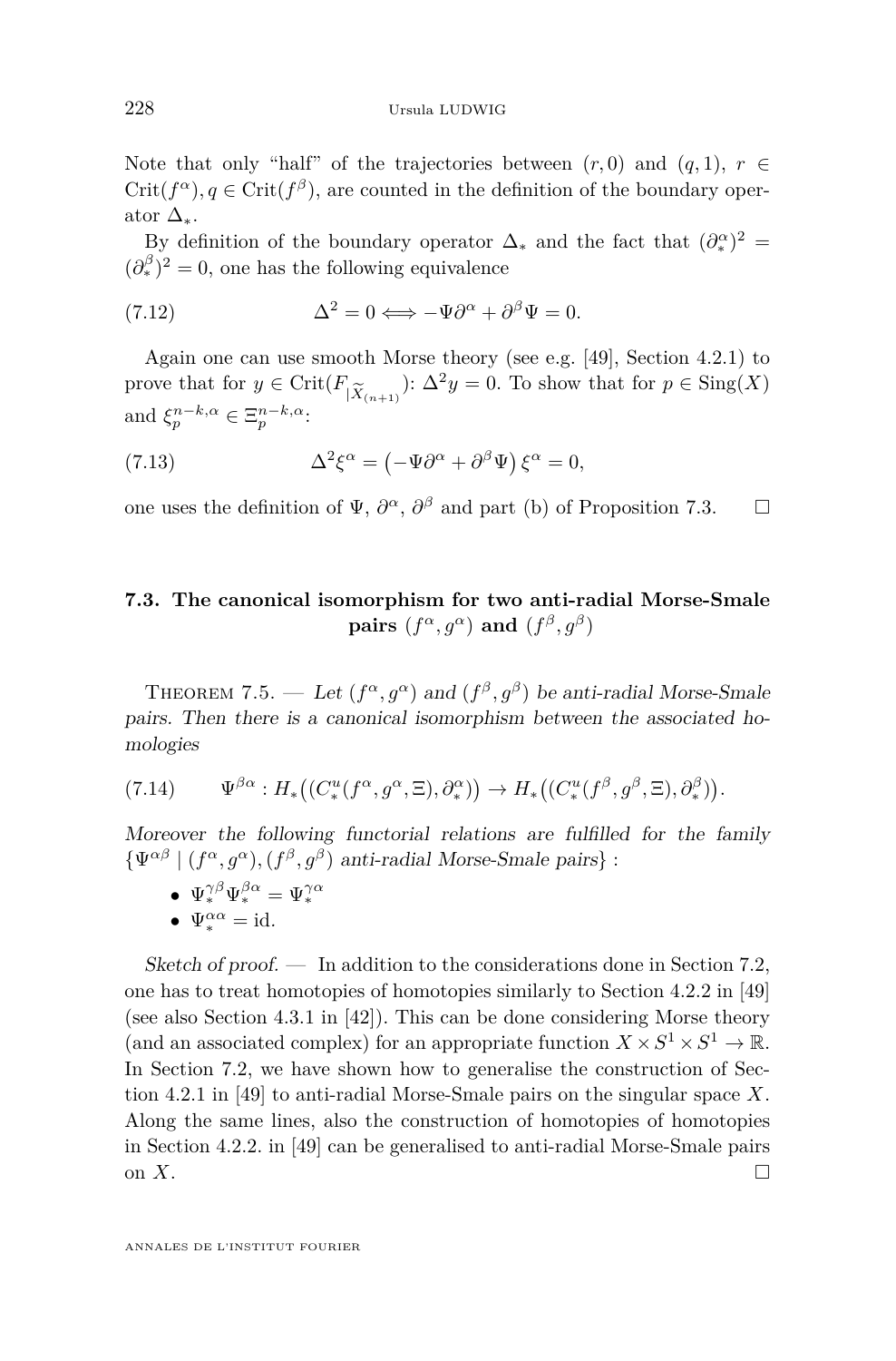# **8. Examples**

#### **8.1. The case of a smooth manifold**

<span id="page-33-0"></span>Let *M* be a smooth manifold of dimension *n* and let  $(f, g)$  be a smooth standard Morse-Smale pair. Let  $p \in \text{Crit}_n(f)$ . We now artificially see  $X := M$  as a singular space with a conical singularity at p and link manifold  $L_p \simeq S^{n-1}$ . The Morse function *f* is an anti-radial Morse function on the "singular space" *X*. The complex  $(C^u_*(f, g, \Xi), \partial_*)$  is the usual Thom-Smale complex (with real coefficients). For a smooth manifold, the intersection homology for an arbitrary perversity  $p$  is isomorphic to the singular homology of *M*.

Let us give a concrete, simple example: Let  $X = S^2$  and let  $f: X \to \mathbb{R}$ be the smooth Morse function pictured below with  $\operatorname{Crit}_2(f) = \{p_1, p_2\},\$  $Crit_1(f) = \{q\}, Crit_0(f) = \{r\}.$ 



We will artificially see the local maximum  $p_1$  as a singular point of X with link manifold  $L = S^1$ .

The constant function  $\xi = a \in \mathbb{R}^*$  is a non-trivial closed 0-form on  $S^1$ . Let

(8.1) 
$$
\Xi = \Xi_{p_1}^0 := \{ \xi := \xi_{p_1}^0 := a \}.
$$

The complex  $(C^u_*(f, g, \Xi), \partial_*)$  is defined as follows: For the chain groups we have:

(8.2) 
$$
C_2^u := \mathbb{R} \cdot [W^u(p_2)] \oplus \mathbb{R} \cdot [\xi],
$$

$$
C_1^u := \mathbb{R} \cdot [W^u(q)],
$$

$$
C_0^u := \mathbb{R} \cdot [W^u(r)].
$$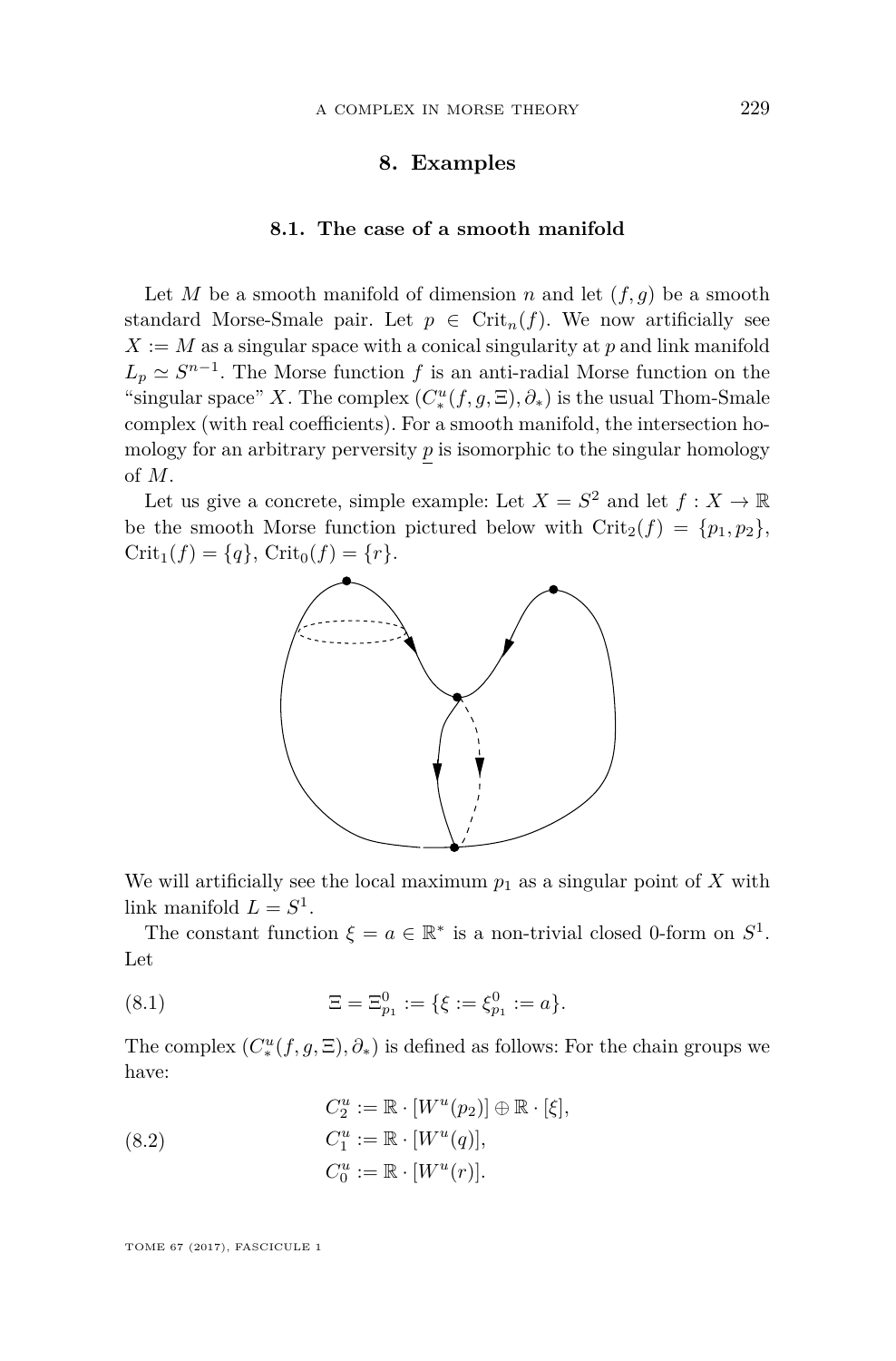For the boundary operator we have:

(8.3)  
\n
$$
\partial \xi = \pm \left( \int_{\overline{W^s(q)} \cap L} a \right) \cdot [W^u(q)] = \pm a \cdot [W^u(q)],
$$
\n
$$
\partial [W^u(p_2)] = \pm [W^u(q)],
$$
\n
$$
\partial [W^u(q)] = 0 = \partial [W^u(r)];
$$

the signs above depend on the chosen orientations of the  $W^u$ 's. Note that, for  $\xi = 1$ , we recover the usual Thom-Smale complex for the smooth Morse function  $f$  and the manifold  $S^2$ .

#### **8.2. The suspension of the torus**

Let  $X = \Sigma T^2$  be the unreduced suspension of the torus. The space X has two isolated singularities, which we denote by *P* and *Q*. The link manifolds are  $L_P = L_Q = T^2$ . It is not difficult to see, that there exists an antiradial Morse function *f* on *X*, with exactly 4 smooth critical points, which are all lying in  $\{1/2\} \times T^2$ . We denote them as follows: Crit<sub>2</sub>(*f*) =  $\{p\}$ ,  $Crit_1(f) = \{q_1, q_2\},$   $Crit_0(f) = \{r\}.$ 

8.2.1. Lower middle perversity

 $\text{Set } \Xi_P = \Xi_P^0 := \{\xi_P := \xi_P^0 := a\},\text{ and } \Xi_Q = \Xi_Q^0 := \{\xi_Q := \xi_Q^0 := b\},\$ where  $a, b \in \mathbb{R}^*$ . The complex  $(C_*^u(f, g, \Xi), \partial_*)$  is defined as follows:

For the chain groups we have:

(8.4)  
\n
$$
C_3^u := \mathbb{R} \cdot [\xi_P] \oplus \mathbb{R} \cdot [\xi_Q],
$$
\n
$$
C_2^u := \mathbb{R} \cdot [W^u(p)],
$$
\n
$$
C_1^u := \mathbb{R} \cdot [W^u(q_1)] \oplus \mathbb{R} \cdot [W^u(q_2)],
$$
\n
$$
C_0^u := \mathbb{R} \cdot [W^u(r)].
$$

For the boundary operator we have:

(8.5) 
$$
\partial[\xi_P] = \pm a \cdot [W^u(p)], \quad \partial[\xi_Q] = \pm b \cdot [W^u(p)],
$$

$$
\partial[W^u(p)] = \partial[W^u(q_{1,2})] = \partial[W^u(r)] = 0.
$$

One verifies easily that the complex  $(C^u_*(f, g, \Xi), \partial_*)$  computes the intersection homology with lower middle perversity of *X*:

(8.6) 
$$
H_*((C_*^u(f,g,\Xi),\partial_*)) \simeq IH_*(X) = \begin{cases} \mathbb{R} & i = 0,3, \\ 0 & i = 2, \\ \mathbb{R}^2 & i = 1. \end{cases}
$$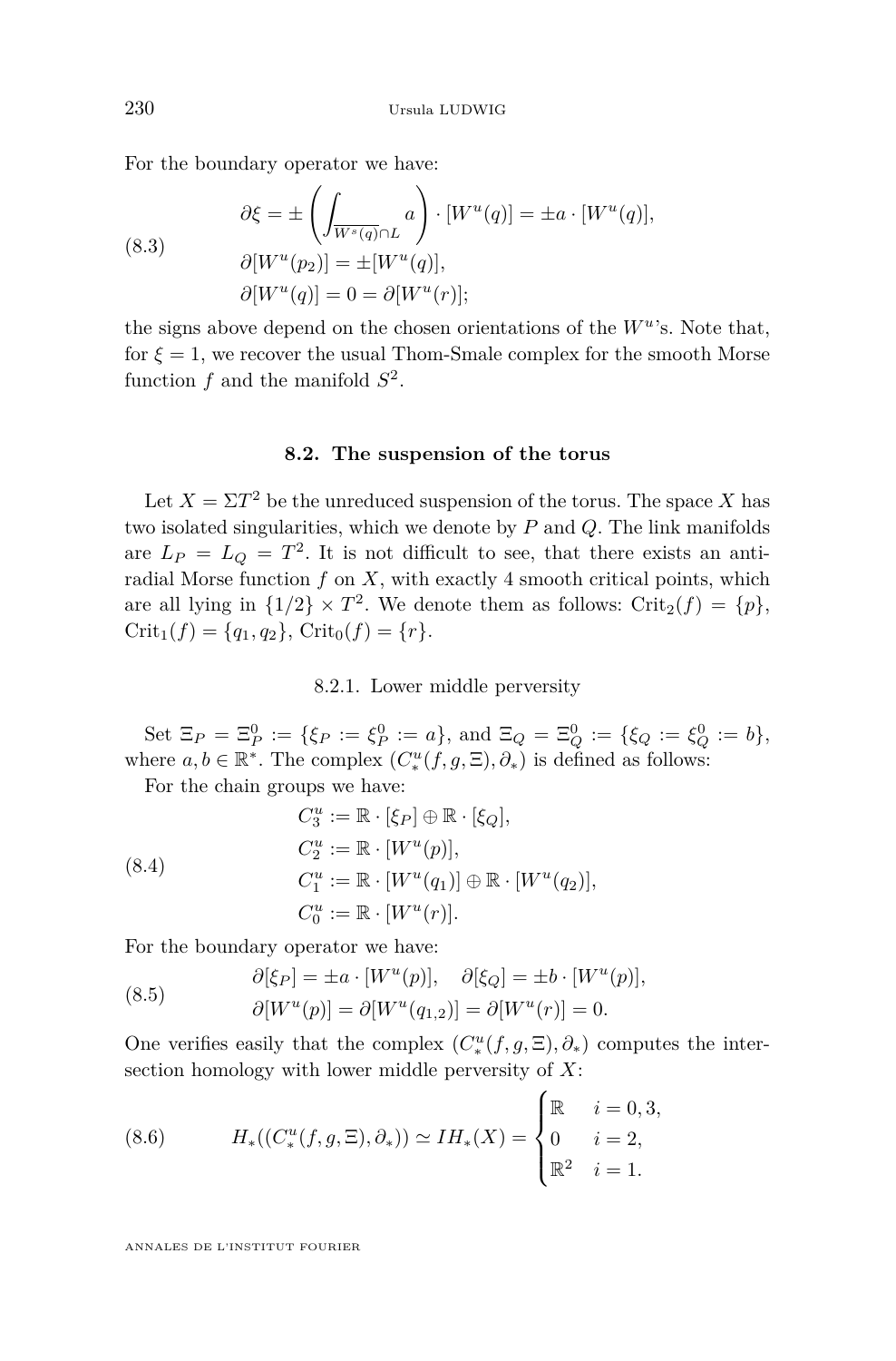#### 8.2.2. Upper middle perversity *n*

<span id="page-35-0"></span>The suspension of the torus is an odd-dimensional singular space, which is not a Witt space. Therefore the intersection homology with lower middle perversity is not self-dual, but dual to the intersection homology with upper middle perversity *n*. We have shortly mentioned in the introduction that the method explained in the paper can be adapted easily for any other perversity *p* in the sense of the theory of Goresky and MacPherson. Let us illustrate this in the present example for the upper middle perversity *n*. In this case the "truncation degree" in the definition of  $\Xi$  (see [\(1.4\)](#page-3-1)) is  $k \geq 2$ , hence Ξ will be a set of representatives of the homology of the link manifold in degree 0 and 1. Let us denote by  $x, y$  the coordinates of the plane  $\mathbb{R}^2$ , which covers  $T^2 = \mathbb{R}^2/\mathbb{Z}^2$ . We have that  $H^1(T^2) = \text{span}\{[dx], [dy]\}.$ 

Hence set:

$$
\begin{array}{lll}\n(8.7) & \Xi_P^0 := \{ \xi_P^0 := 1 \}, \\
\Xi_P^1 := \{ \xi_{P,1}^1 := dx, \xi_{P,2}^1 := dy \}, & \text{and} & \Xi_Q^0 := \{ \xi_Q^0 := 1 \}, \\
\Xi_Q^1 := \{ \xi_{Q,1}^1 := dx, \xi_{Q,2}^1 := dy \}. \end{array}
$$

The complex  $(C^u_*(f, g, \Xi, \underline{n}), \partial_*)$  is defined as follows: For the chain groups we have:

(8.8)  
\n
$$
C_3^u := \mathbb{R} \cdot [\xi_P^0] \oplus \mathbb{R} \cdot [\xi_Q^0],
$$
\n
$$
C_2^u := \mathbb{R} \cdot [W^u(p)] \oplus \text{span}\,\Xi_P^1 \oplus \text{span}\,\Xi_Q^1,
$$
\n
$$
C_1^u := \mathbb{R} \cdot [W^u(q_1)] \oplus \mathbb{R} \cdot [W^u(q_2)],
$$
\n
$$
C_0^u := \mathbb{R} \cdot [W^u(r)].
$$

Let us assume for simplicity, that the unstable manifold  $\overline{W^u(q_1)}$  (resp.  $\overline{W^u(q_2)}$  is the image under the quotient map  $\mathbb{R}^2 \to \mathbb{R}^2/\mathbb{Z}^2 = T^2$  of the *y*-(resp. the *x*-axes). For the boundary operator we have:

(8.9) 
$$
\partial[\xi_P^0] = \pm[W^u(p)], \ \partial[\xi_Q^0] = \pm[W^u(p)],
$$

$$
\partial[\xi_{P/Q,1}^1] = \pm[W^u(q_1)], \partial[\xi_{P/Q,2}^1] = \pm[W^u(q_2)],
$$

$$
\partial[W^u(p)] = \partial[W^u(q_{1,2})] = \partial[W^u(r)] = 0.
$$

This time the complex computes the intersection homology of *X* with upper middle perversity  $IH_*^{\underline{n}}(X)$ :

(8.10) 
$$
H_*((C_*^u(f,g,\Xi,\underline{n}),\partial_*)) \simeq IH_*^{\underline{n}}(X) = \begin{cases} \mathbb{R} & i = 0,3, \\ \mathbb{R}^2 & i = 2, \\ 0 & i = 1. \end{cases}
$$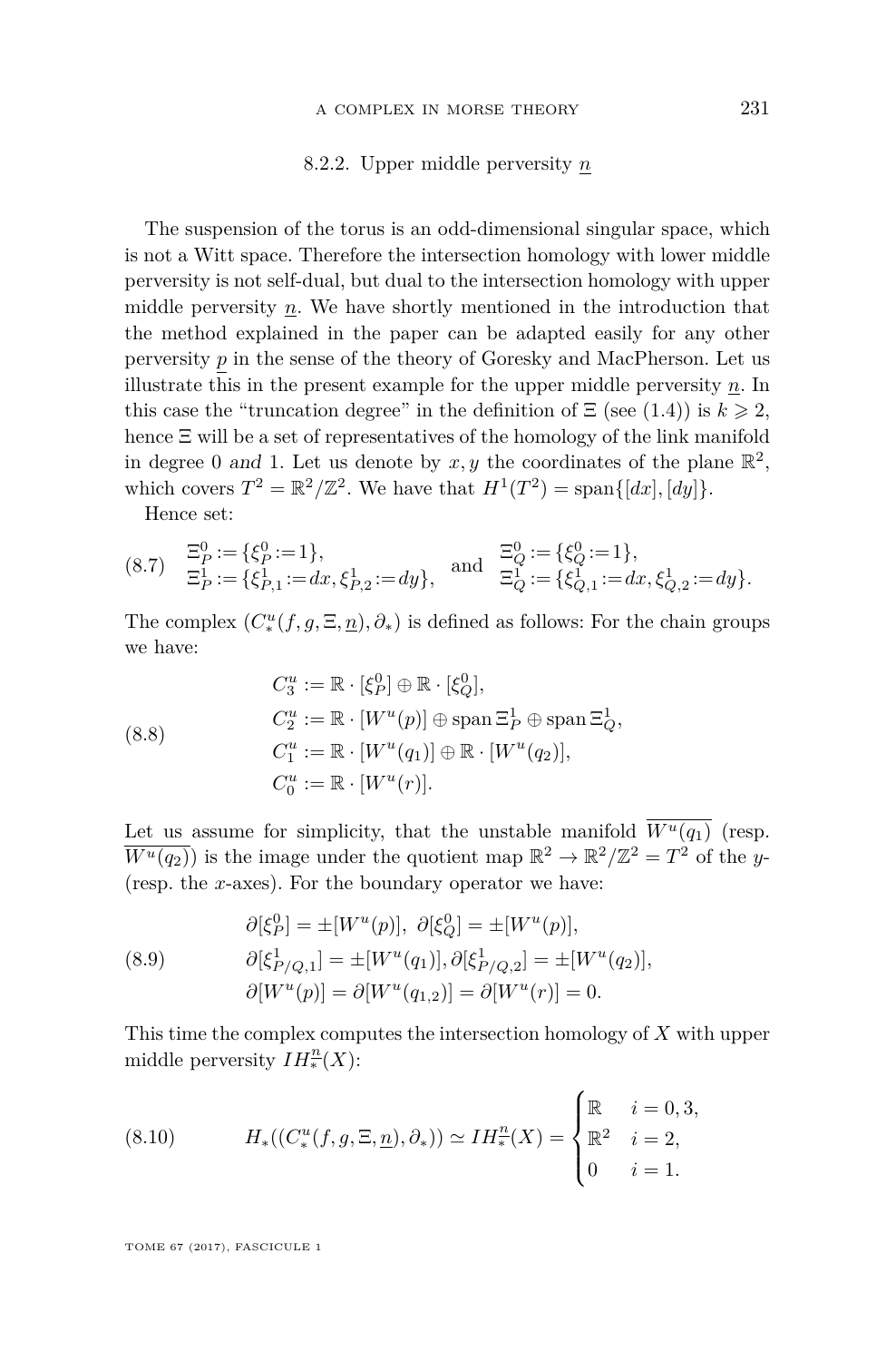## **8.3. The suspension of the real projective plane** RP<sup>2</sup>

<span id="page-36-0"></span>Let us illustrate how to adapt the method explained in the article to the non-orientable case. Let *X* be the unreduced suspension of the real projective plane. The space *X* has two isolated singularities, which we denote by *P* and *Q*. The link manifolds are  $L_P = L_Q = \mathbb{RP}^2$ . The space *X* is non-orientable, we denote by  $o(X)$  the orientation bundle of  $X_{sm}$ . It is not difficult to see, that there exists an anti-radial Morse function *f* on *X*, with exactly 3 smooth critical points, which are all lying in  $\{1/2\} \times \mathbb{RP}^2$ . We denote them as follows:  $\text{Crit}_2(f) = \{p\}$ ,  $\text{Crit}_1(f) = \{q\}$ ,  $\text{Crit}_0(f) = \{r\}$ . With other words the restriction  $f_{\vert {\{1/2\}\times\mathbb{RP}^2}}$  is a smooth Morse function on  $\mathbb{RP}^2$ , which gives the usual decomposition of  $\mathbb{RP}^2$  into a CW-complex with one cell in dimension 0, 1 and 2.

In this case we have to choose  $\Xi_P = \Xi_Q \subset H^0(\mathbb{RP}^2, o(X)) = 0$ . Hence, the complex  $(C^u_*(f, g, \Xi), \partial_*)$  is defined as follows: For the chain groups we have:

(8.11) 
$$
C_3^u := 0,
$$

$$
C_2^u := \mathbb{R} \cdot [W^u(p)],
$$

$$
C_1^u := \mathbb{R} \cdot [W^u(q)],
$$

$$
C_0^u := \mathbb{R} \cdot [W^u(r)].
$$

For the boundary operator we have:

(8.12) 
$$
\partial[W^u(p)] = 2 \cdot [W^u(q)], \ \partial[W^u(q)] = 0, \ \partial[W^u(r)] = 0.
$$

The complex computes the intersection homology of *X* with lower middle perversity:

(8.13) 
$$
H_*((C_*^u(f,g,\Xi),\partial_*)) \simeq IH_*(X) = \begin{cases} \mathbb{R} & i=0, \\ 0 & \text{otherwise.} \end{cases}
$$

#### **8.4. Quotients under finite group action**

Let *G* be a compact Lie group acting on a smooth manifold *M*. Let  $\widetilde{f}: M \to \mathbb{R}$  be a *G*-invariant Morse function on *M*, i.e.  $\widetilde{f}(hx) = \widetilde{f}(x)$  for all  $h \in G$ ,  $x \in M$ . In this situation one can study the *G*-equivariant Morse theory and establish Morse inequalities for the *G*-equivariant homology  $H_*^G(M)$ . The study of *G*-equivariant Morse theory has been initiated by Atiyah and Bott [\[2\]](#page-37-2). The reader is referred to [\[6\]](#page-38-20), [\[8\]](#page-38-21) for an account of the equivariant Morse inequalities, and to [\[3\]](#page-37-0) for the Thom-Smale complex for *G*-invariant Morse functions and *G*-equivariant homology.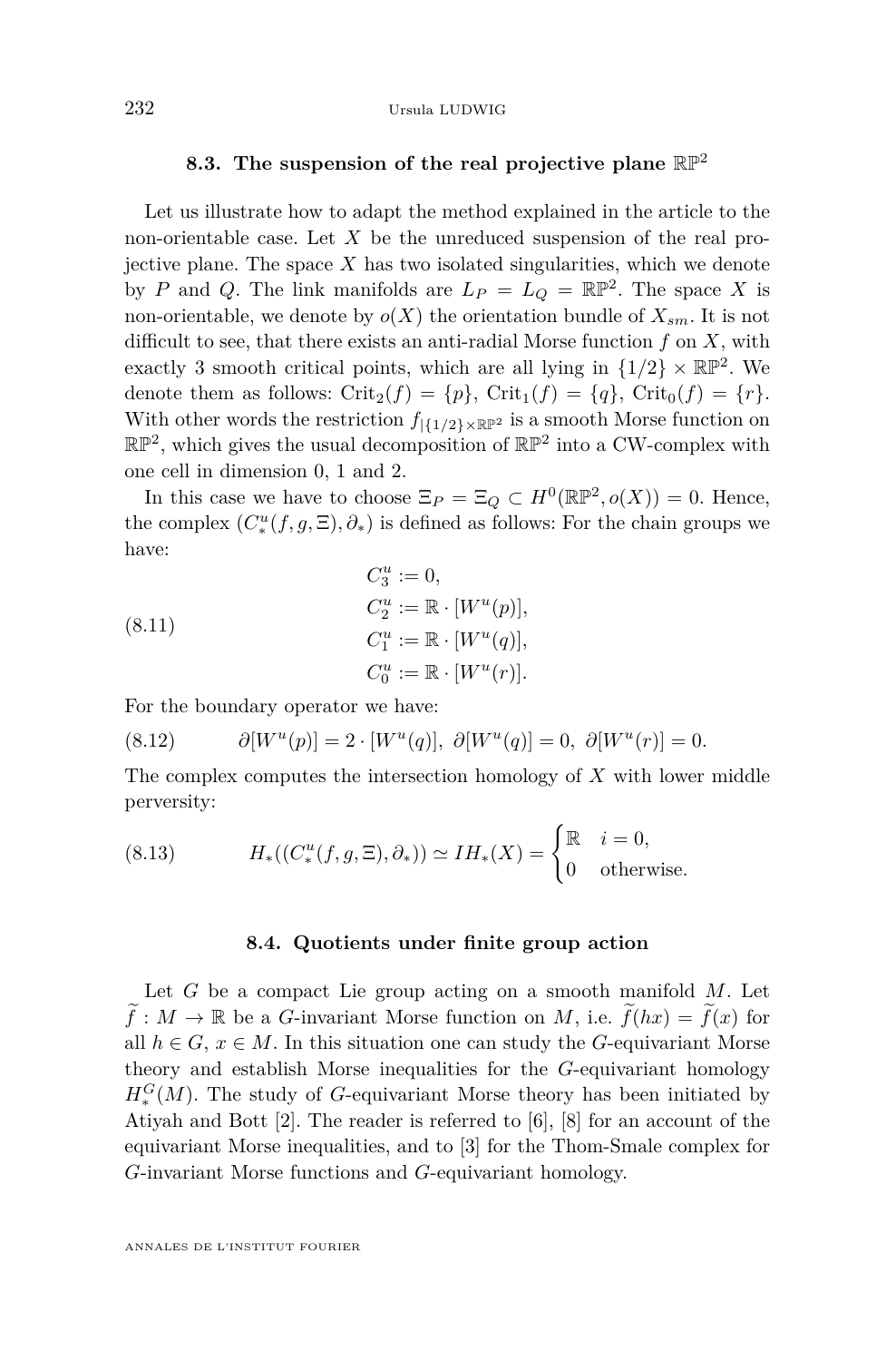In the particular case of (certain) finite group actions, the present paper suggest yet another way of studying Morse theory: namely by studying Morse theory on the (singular) quotient space. We will shortly explain this point of view in this subsection.

Let *M* be an oriented manifold with an orientation preserving action of a finite group *G*. Let  $\tilde{g}$  be a *G*-invariant Riemannian metric on *M*. Let  $f: M \to \mathbb{R}$  be a smooth *G*-invariant Morse function on *M*. For finite groups *G*-invariant Morse functions exist (see [\[48\]](#page-39-23), Lemma 4.8).

The quotient space  $X := M/G$  has a natural stratification by orbit types, which gives  $X$  the structure of a Whitney stratified space (see e.g. [\[38\]](#page-39-16), Theorem 4.4.6).

Let us assume that  $X$  has only isolated singularities. The metric  $q$  induced from  $\tilde{q}$  is conical in the sense of Definition [2.1.](#page-8-0) Let us assume, that every fixed point of the action of *G* is a critical point of  $\tilde{f}$  of index dim *M*. Then *f* descends to an anti-radial Morse function  $f: X \to \mathbb{R}$ .

For  $p \in \text{Crit}(f)$  let us denote by  $W^u(p)$  the unstable manifold of *p* with respect to the flow induced from the negative gradient flow  $\nabla_{\widetilde{g}} f$  on *M*.<br>One has: One has:

<span id="page-37-3"></span>(8.14) 
$$
h(\widetilde{W}^u(p)) = \pm \widetilde{W}^u(h(p)) \text{ for all } h \in G, p \in \text{Crit}(\widetilde{f}).
$$

The sign in [\(8.14\)](#page-37-3) depends on the orientation of the unstable cells, and the orientation can be chosen such that the sign is  $+$ . The unstable/stable cell decomposition of *M* for the Morse function  $\tilde{f}$ , descends into the unstable/stable cell decomposition of *X* for the Morse function *f*. If the gradient vector field  $\nabla_{\widetilde{g}} f$  on *M* is Morse-Smale, so is the gradient vector field  $\nabla_g f$  on *X*. on *X*.

The space  $X$  is a homology manifold, therefore the intersection homology  $IH_{*}(X)$  is isomorphic to the singular homology of *X* (see [\[16\]](#page-38-5), Section 6.4). For  $p \in Sing(X)$  the link manifold  $L_p$  is a homology sphere. Hence  $\Xi_p \subset$  $H^0(L_p) \simeq \mathbb{R}$  does contain a single element. The complex  $(C^u_*(f, g, \Xi), \partial_*)$ does compute the singular homology of *X*.

### BIBLIOGRAPHY

- <span id="page-37-1"></span>[1] M. Akaho, "Morse homology and manifolds with boundary", Commun. Contemp. Math. **9** (2007), no. 3, p. 301-334.
- <span id="page-37-2"></span>[2] M. F. Atiyah & R. Bott, "The Yang-Mills equations over Riemann surfaces", Philos. Trans. Roy. Soc. London Ser. A **308** (1983), no. 1505, p. 523-615.
- <span id="page-37-0"></span>[3] D. M. AUSTIN & P. J. BRAAM, "Morse-Bott theory and equivariant cohomology", in The Floer memorial volume, Progr. Math., vol. 133, Birkhäuser, Basel, 1995, p. 123-183.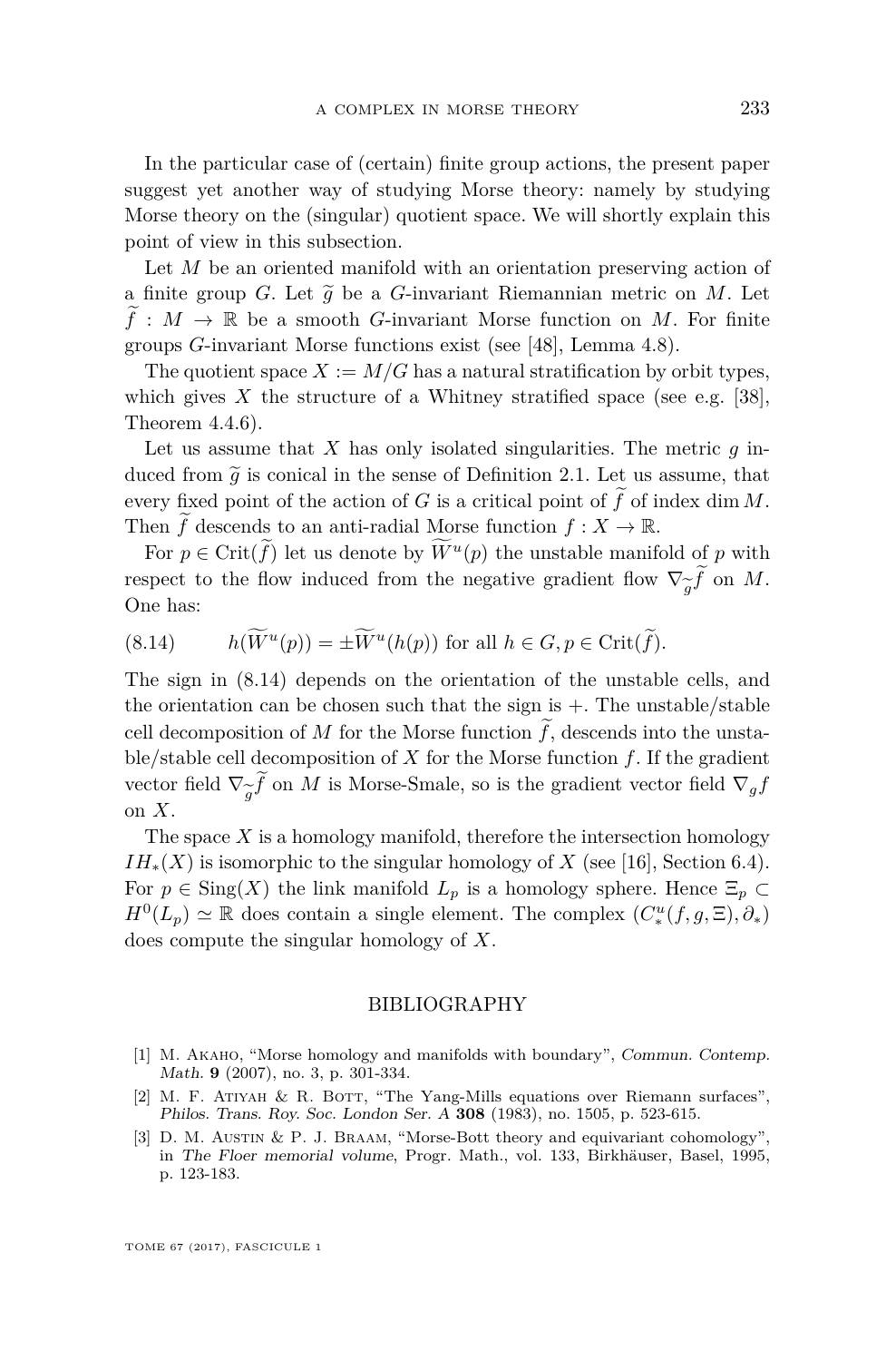- <span id="page-38-4"></span>[4] J.-M. Bismut & W. Zhang, "An extension of a theorem by Cheeger and Müller", Astérisque (1992), no. 205, p. 235, With an appendix by François Laudenbach.
- <span id="page-38-2"></span>[5] ——— , "Milnor and Ray-Singer metrics on the equivariant determinant of a flat vector bundle", Geom. Funct. Anal. **4** (1994), no. 2, p. 136-212.
- <span id="page-38-20"></span>[6] R. BOTT, "Lectures on Morse theory, old and new", Bull. Amer. Math. Soc. (N.S.) **7** (1982), no. 2, p. 331-358.
- <span id="page-38-0"></span>[7] ——— , "Morse theory indomitable", Inst. Hautes Études Sci. Publ. Math. (1988), no. 68, p. 99-114 (1989).
- <span id="page-38-21"></span>[8] K.-C. Chang, Infinite dimensional Morse theory and multiple solution problems., Boston: Birkhäuser, 1993.
- <span id="page-38-11"></span>[9] J. Cheeger, "Analytic torsion and the heat equation", Ann. of Math. (2) **109** (1979), no. 2, p. 259-322.
- <span id="page-38-18"></span>[10] - 6. "On the Hodge theory of Riemannian pseudomanifolds", in Geometry of the Laplace operator (Proc. Sympos. Pure Math., Univ. Hawaii, Honolulu, Hawaii, 1979), Proc. Sympos. Pure Math., XXXVI, Amer. Math. Soc., Providence, R.I., 1980, p. 91-146.
- <span id="page-38-19"></span>[11] J. CHEEGER, M. GORESKY & R. MACPHERSON, "L<sup>2</sup>-cohomology and intersection homology of singular algebraic varieties", in Seminar on Differential Geometry, Ann. of Math. Stud., vol. 102, Princeton Univ. Press, Princeton, N.J., 1982, p. 303-340.
- <span id="page-38-8"></span>[12] A. Dar, "Intersection *R*-torsion and analytic torsion for pseudomanifolds", Math. Z. **194** (1987), no. 2, p. 193-216.
- <span id="page-38-1"></span>[13] A. FLOER, "Witten's complex and infinite-dimensional Morse theory", J. Differential Geom. **30** (1989), no. 1, p. 207-221.
- <span id="page-38-14"></span>[14] M. Goresky, "Triangulation of stratified objects", Proc. Amer. Math. Soc. **72** (1978), no. 1, p. 193-200.
- <span id="page-38-16"></span>[15] ——— , "Whitney stratified chains and cochains", Trans. Amer. Math. Soc. **267** (1981), no. 1, p. 175-196.
- <span id="page-38-5"></span>[16] M. Goresky & R. MacPherson, "Intersection homology theory", Topology **19** (1980), no. 2, p. 135-162.
- <span id="page-38-6"></span>[17] ——— , "Intersection homology. II", Invent. Math. **72** (1983), no. 1, p. 77-129.
- <span id="page-38-17"></span>[18] ——— , "Simplicial Intersection Homology", Invent. Math. **84** (1986), no. 2, p. 432- 433, Appendix to MacPherson, Robert and Vilonen, Kari "Elementary construction of perverse sheaves".
- <span id="page-38-12"></span>[19] ——— , Stratified Morse theory, Ergebnisse der Mathematik und ihrer Grenzgebiete (3) [Results in Mathematics and Related Areas (3)], vol. 14, Springer-Verlag, Berlin, 1988.
- <span id="page-38-13"></span>[20] M. GRINBERG, "Gradient-like flows and self-indexing in stratified Morse theory", Topology **44** (2005), no. 1, p. 175-202.
- <span id="page-38-9"></span>[21] L. Hartmann & M. Spreafico, "The analytic torsion of a cone over a sphere", J. Math. Pures Appl. (9) **93** (2010), no. 4, p. 408-435.
- <span id="page-38-10"></span>[22] ——, "The analytic torsion of a cone over an odd dimensional manifold", J. Geom. Phys. **61** (2011), no. 3, p. 624-657.
- <span id="page-38-3"></span>[23] B. Helffer & J. Sjöstrand, "Puits multiples en mécanique semi-classique. IV. Étude du complexe de Witten", Comm. Partial Differential Equations **10** (1985), no. 3, p. 245-340.
- <span id="page-38-15"></span>[24] F. E. A. JOHNSON, "On the triangulation of stratified sets and singular varieties", Trans. Amer. Math. Soc. **275** (1983), no. 1, p. 333-343.
- <span id="page-38-7"></span>[25] F. Kirwan & J. Woolf, An introduction to intersection homology theory, second ed., Chapman & Hall/CRC, Boca Raton, FL, 2006, xiv+229 pages.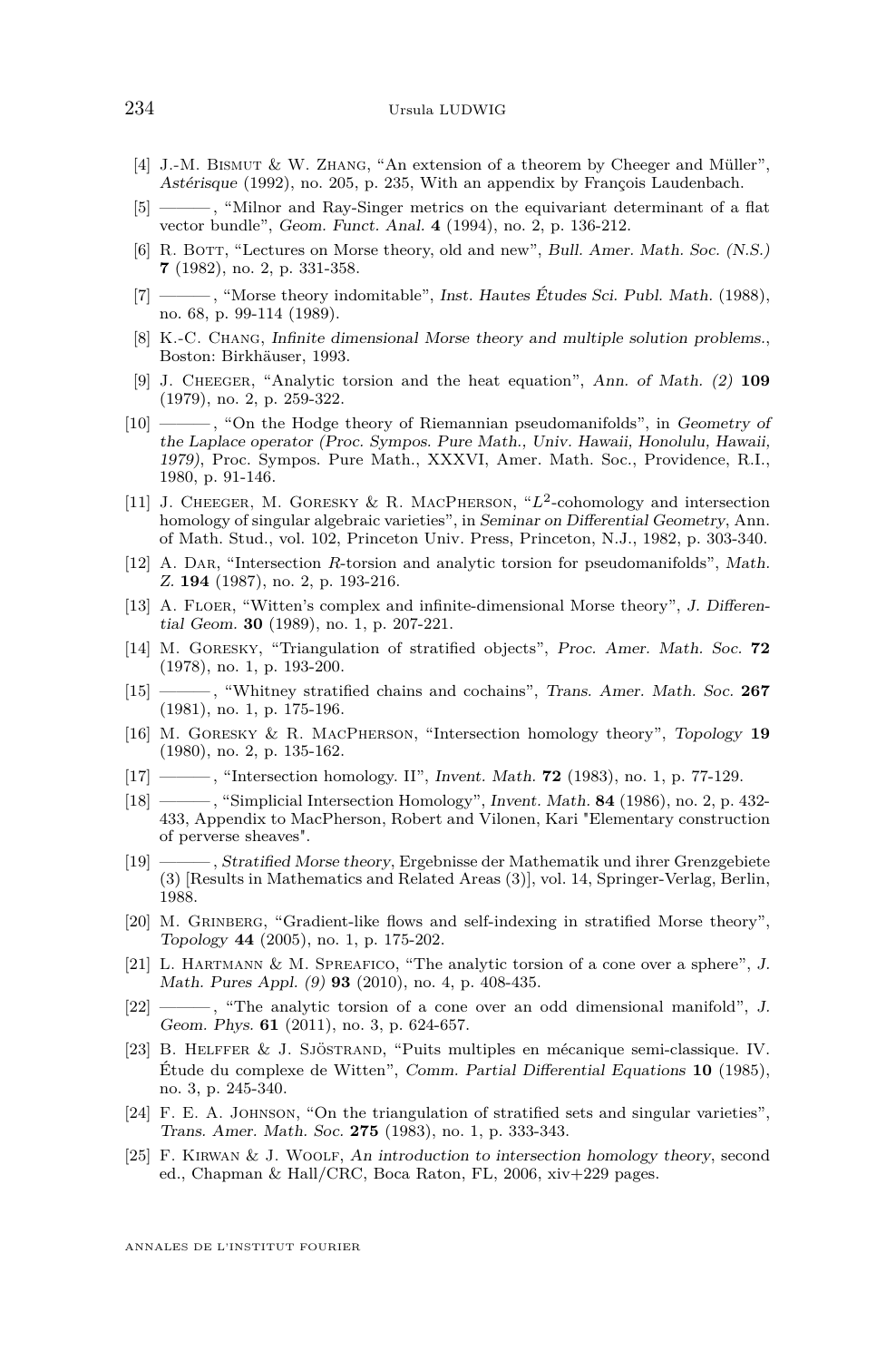- <span id="page-39-2"></span>[26] P. Kronheimer & T. Mrowka, Monopoles and three-manifolds, New Mathematical Monographs, vol. 10, Cambridge University Press, Cambridge, 2007, xii+796 pages.
- <span id="page-39-5"></span>[27] F. LAUDENBACH, "Appendix: On the Thom-Smale complex", Astérisque (1992), no. 205, p. 235.
- <span id="page-39-3"></span>[28] ——— , "A Morse complex on manifolds with boundary", Geom. Dedicata **153** (2011), p. 47-57.
- <span id="page-39-11"></span>[29] ——— , Transversalité, courants et théorie de Morse, Éditions de l'École Polytechnique, Palaiseau, 2012, Un cours de topologie différentielle. [A course of differential topology], Exercises proposed by François Labourie, x+182 pages.
- <span id="page-39-6"></span>[30] U. LUDWIG, "Comparison between two complexes on a singular space", to appear in Journal für die reine und angewandte Mathematik (Crelle).
- <span id="page-39-4"></span>[31] ——— , "Morse-Smale-Witten complex for gradient-like vector fields on stratified spaces", in Singularity theory, World Sci. Publ., Hackensack, NJ, 2007, p. 683-713.
- <span id="page-39-19"></span>[32] J. Milnor, Morse theory, Based on lecture notes by M. Spivak and R. Wells. Annals of Mathematics Studies, No. 51, Princeton University Press, Princeton, N.J., 1963, vi+153 pages.
- <span id="page-39-22"></span>[33] J. Milnor, Lectures on the *h*-cobordism theorem, Notes by L. Siebenmann and J. Sondow, Princeton University Press, Princeton, N.J., 1965.
- <span id="page-39-9"></span>[34] W. Müller, "Analytic torsion and *R*-torsion of Riemannian manifolds", Adv. in Math. **28** (1978), no. 3, p. 233-305.
- <span id="page-39-10"></span>[35] ———, "Analytic torsion and *R*-torsion for unimodular representations", *J. Amer.* Math. Soc. **6** (1993), no. 3, p. 721-753.
- <span id="page-39-21"></span>[36] J. R. Munkres, "Concordance is equivalent to smoothability", Topology **5** (1966), p. 371-389.
- <span id="page-39-20"></span>[37] L. Nicolaescu, An invitation to Morse theory, second ed., Universitext, Springer, New York, 2011, xvi+353 pages.
- <span id="page-39-16"></span>[38] M. J. PFLAUM, Analytic and geometric study of stratified spaces, Lecture Notes in Mathematics, vol. 1768, Springer-Verlag, Berlin, 2001, viii+230 pages.
- <span id="page-39-8"></span>[39] D. B. Ray & I. M. Singer, "*R*-torsion and the Laplacian on Riemannian manifolds", Advances in Math. **7** (1971), p. 145-210.
- <span id="page-39-14"></span>[40] M.-H. Schwartz, "Classes caractéristiques définies par une stratification d'une variété analytique complexe. I", C. R. Acad. Sci. Paris **260** (1965), p. 3262-3264.
- <span id="page-39-15"></span>[41] ——— , Champs radiaux sur une stratification analytique, Travaux en Cours [Works in Progress], vol. 39, Hermann, Paris, 1991, x+185 pages.
- <span id="page-39-12"></span>[42] M. Schwarz, Morse homology, Progress in Mathematics, vol. 111, Birkhäuser Verlag, Basel, 1993, x+235 pages.
- <span id="page-39-1"></span>[43] S. SMALE, "On gradient dynamical systems", Ann. of Math. (2) **74** (1961), p. 199-206.
- <span id="page-39-0"></span>[44] R. Thom, "Sur une partition en cellules associée à une fonction sur une variété", C. R. Acad. Sci. Paris **228** (1949), p. 973-975.
- <span id="page-39-17"></span>[45] D. J. A. Trotman, "Geometric versions of Whitney regularity for smooth stratifications", Ann. Sci. École Norm. Sup. (4) **12** (1979), no. 4, p. 453-463.
- <span id="page-39-18"></span>[46] A. Verona, Stratified mappings—structure and triangulability, Lecture Notes in Mathematics, vol. 1102, Springer-Verlag, Berlin, 1984, ix+160 pages.
- <span id="page-39-7"></span>[47] B. Vertman, "Analytic torsion of a bounded generalized cone", Comm. Math. Phys. **290** (2009), no. 3, p. 813-860.
- <span id="page-39-23"></span>[48] A. G. Wasserman, "Equivariant differential topology", Topology **8** (1969), p. 127- 150.
- <span id="page-39-13"></span>[49] J. Weber, "The Morse-Witten complex via dynamical systems", Expo. Math. **24** (2006), no. 2, p. 127-159.